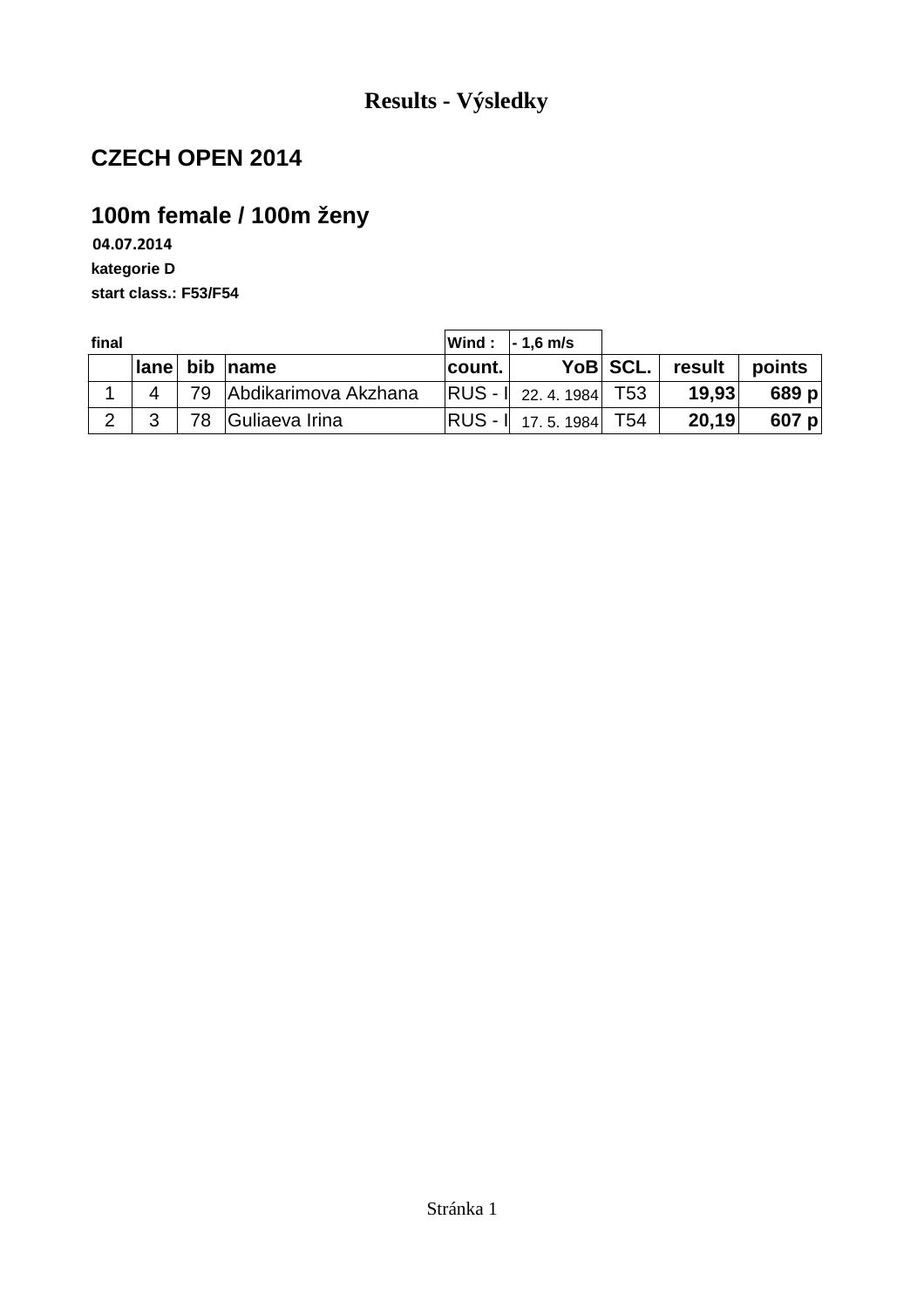### **100m male / 100m muži**

**04.07.2014 kategorie D start class.: T52/T53/T54**

| final          |                |     |                        | Wind:     | $-2,4$ m/s          |                 |        |        |
|----------------|----------------|-----|------------------------|-----------|---------------------|-----------------|--------|--------|
|                | lane           | bib | $\sqrt{ }$ name        | count.    |                     | YoB SCL.        | result | points |
| 1              | $\overline{4}$ | 73  | <b>Bychenok Alexey</b> |           | RUS - I 31.7.1986   | T54             | 15,39  | 815 p  |
| $\overline{2}$ | 2              | 68  | Shishkovskiy Artem     | RUS-N     | 4.7.1985            | T52             | 19,52  | 760 p  |
| 3              | 3              | 72  | <b>Shilov Sergey</b>   |           | RUS -   1.10.1970   | T <sub>53</sub> | 16,98  | 729 p  |
| $\overline{4}$ | 7              | 76  | Gritsenko Vitalii      |           | RUS - 116. 12. 1985 | T53             | 17,69  | 659 p  |
| 5              | 5              | 74  | Goncharov Ivan         | $RUS - I$ | 3.4.1985            | T <sub>54</sub> | 17,38  | 607 p  |
| 6              | 6              | 75  | Aminov Rustam          | $RUS - I$ | 13.3.1989           | T <sub>53</sub> | 20,87  | 406 p  |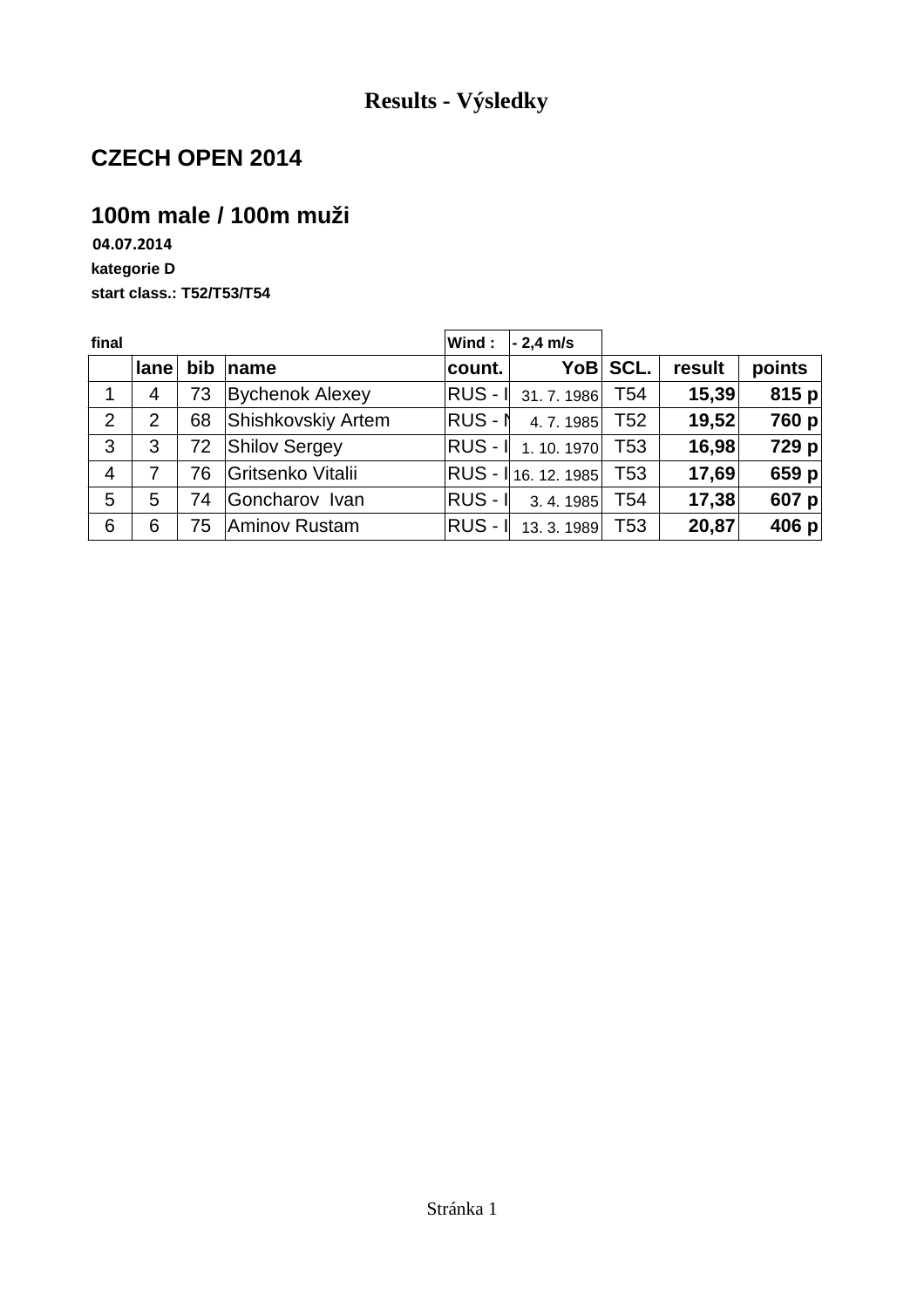## **100m female / 100m ženy**

**04.07.2014 kategorie D start class.: T37/T38**

| final          |                |                |                      | Wind:       | $-2,4$ m/s                |          |        |         |
|----------------|----------------|----------------|----------------------|-------------|---------------------------|----------|--------|---------|
|                | lane           | $\mathsf{bib}$ | ∣name                | count.      |                           | YoB SCL. | result | points  |
| 1              | 5              | 62             | Sapozhnikova Anna    |             | RUS - ↑ 26. 7. 1997   T37 |          | 14,37  | 940 $p$ |
| 2              | 3              | 42             | Goncharova Margarita |             | $ RUS - N$ 14. 3. 1991    | T38      | 13,83  | 913 $p$ |
| 3              | $\overline{4}$ | 58             | Fekolina Zhanna      |             | RUS - ↑ 15.8.1989 T37     |          | 14,77  | 887 $p$ |
| $\overline{4}$ | 6              | 64             | Sergeeva Svetlana    |             | RUS - 1 26. 3. 1986 T37   |          | 15,09  | 847 $p$ |
| 5              | 2              | 9              | Vejražková Anežka    | $ CZE - S $ | 10.6.1991                 | T38      | 16,01  | 652 $p$ |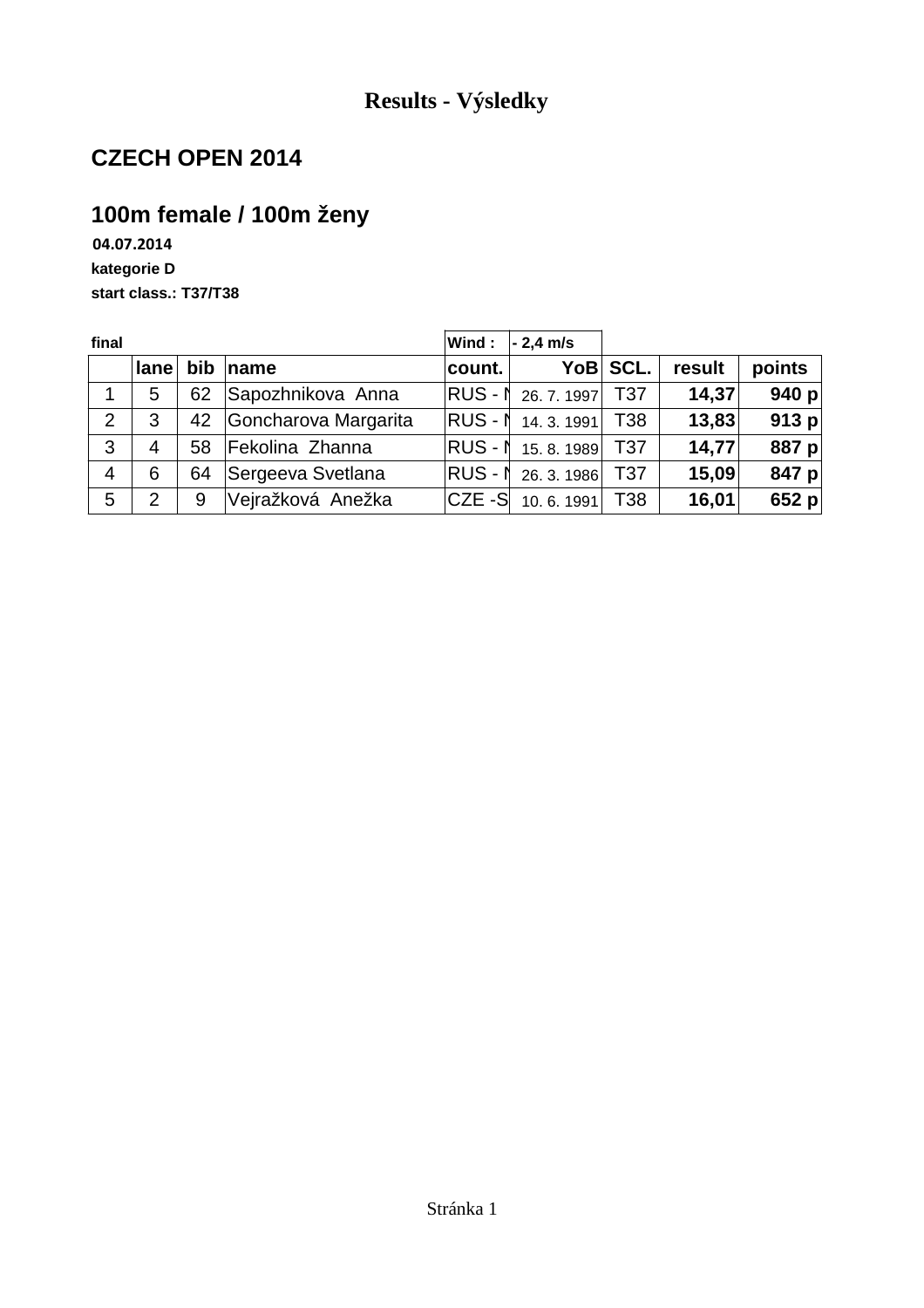## **100m female / 100m ženy**

**04.07.2014 kategorie D start class.: T35/T36/T47**

| final |                         |                                                |          | Wind : $\vert$ - 1,7 m/s       |          |        |         |
|-------|-------------------------|------------------------------------------------|----------|--------------------------------|----------|--------|---------|
|       | $ $ lane $ $            | bib name                                       | count. I |                                | YoB SCL. | result | points  |
|       | 3                       | 63 Sakhibzadaeva Aygyul                        |          | RUS - ↑ 12.4.1990 T36          |          | 15, 13 | 961 p   |
| 2     | $\mathcal{P}$           | 16 Jakschová tereza                            |          | $ CZE - A \quad 1.9.1995 $ T47 |          | 14,31  | 805 $p$ |
| 3     | $\overline{\mathbf{4}}$ | 83 Rumyantceva Ekaterina RUS -   28.1.1991 T47 |          |                                |          | 14,35  | 800 $p$ |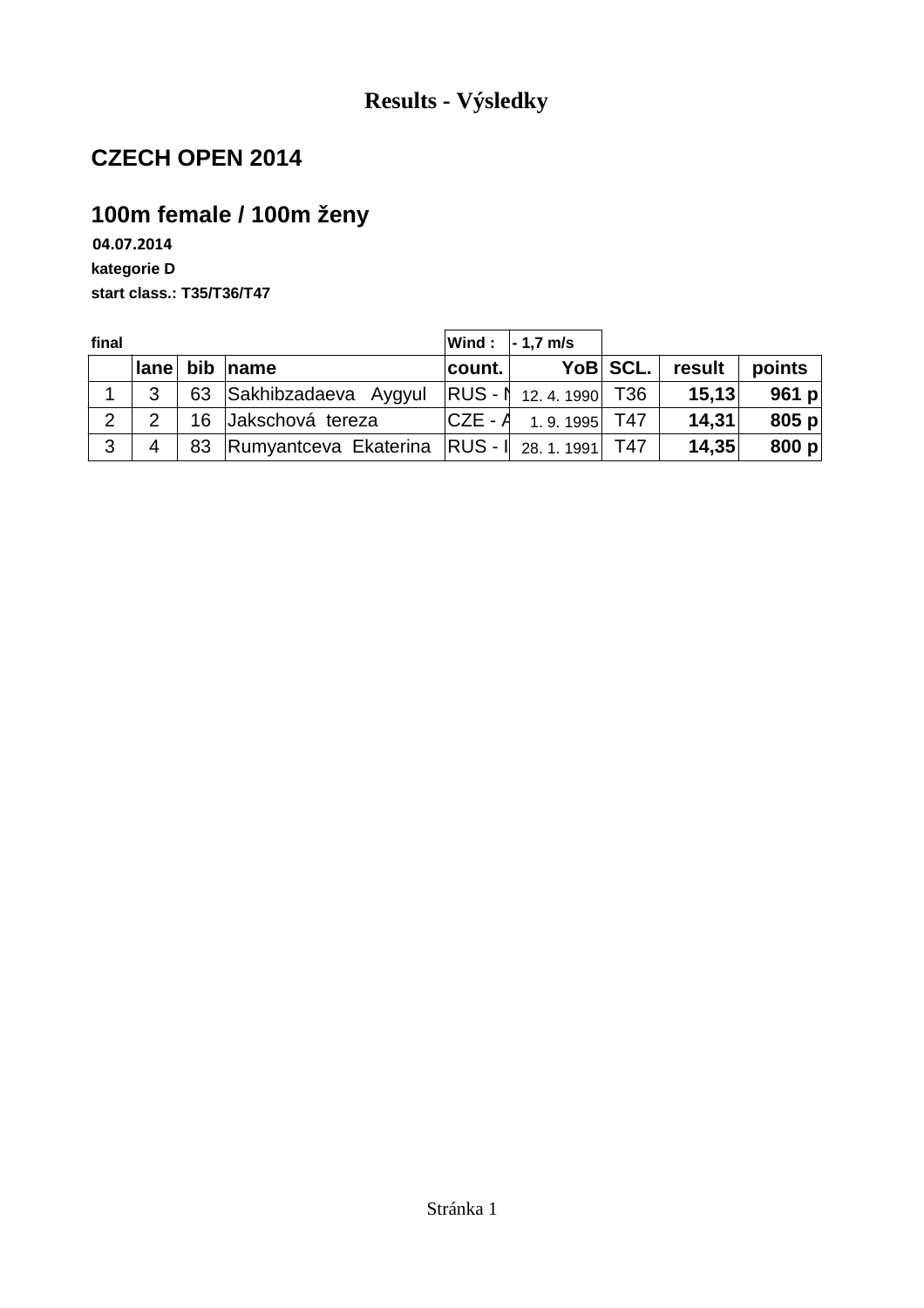# **100m male / 100m muži**

**04.07.2014 kategorie D start class.: T35/T36/T37**

| final          |      |     |                           | Wind:          | $-2,0$ m/s                      |            |        |        |
|----------------|------|-----|---------------------------|----------------|---------------------------------|------------|--------|--------|
|                | lane | bib | name                      | count.         |                                 | YoB SCL.   | result | points |
| 1              | 8    | 67  | Shvetcov Evgenii          |                | RUS - N 28. 2. 1988             | T36        | 12,44  | 940 p  |
| $\overline{2}$ | 5    | 55  | Vdovin Andrei             |                | RUS - N 26. 2. 1994             | T37        | 12,07  | 912 p  |
| 3              | 4    | 43  | <b>Kapranov Roman</b>     |                | $ RUS - N 7.11.1983 $           | T37        | 12,14  | 901 p  |
| $\overline{4}$ | 7    | 61  | Safronov Dmitrii          |                | RUS - 112. 10. 1995             | T35        | 13,55  | 852 p  |
| 5              | 6    | 57  | <b>Bondarenko Mikhail</b> | <b>RUS - N</b> |                                 | T36        | 13,62  | 772 p  |
| 6              | 2    | 8   | Lačňák Lukáš              |                | $ CZE - S $ 15. 8. 1985         | <b>T37</b> | 14,71  | 569 p  |
| 7              | 3    | 29  | Peterfelds Ingus          |                | LAT - K <sub>23. 12. 1990</sub> | <b>T37</b> | 15,01  | 537 p  |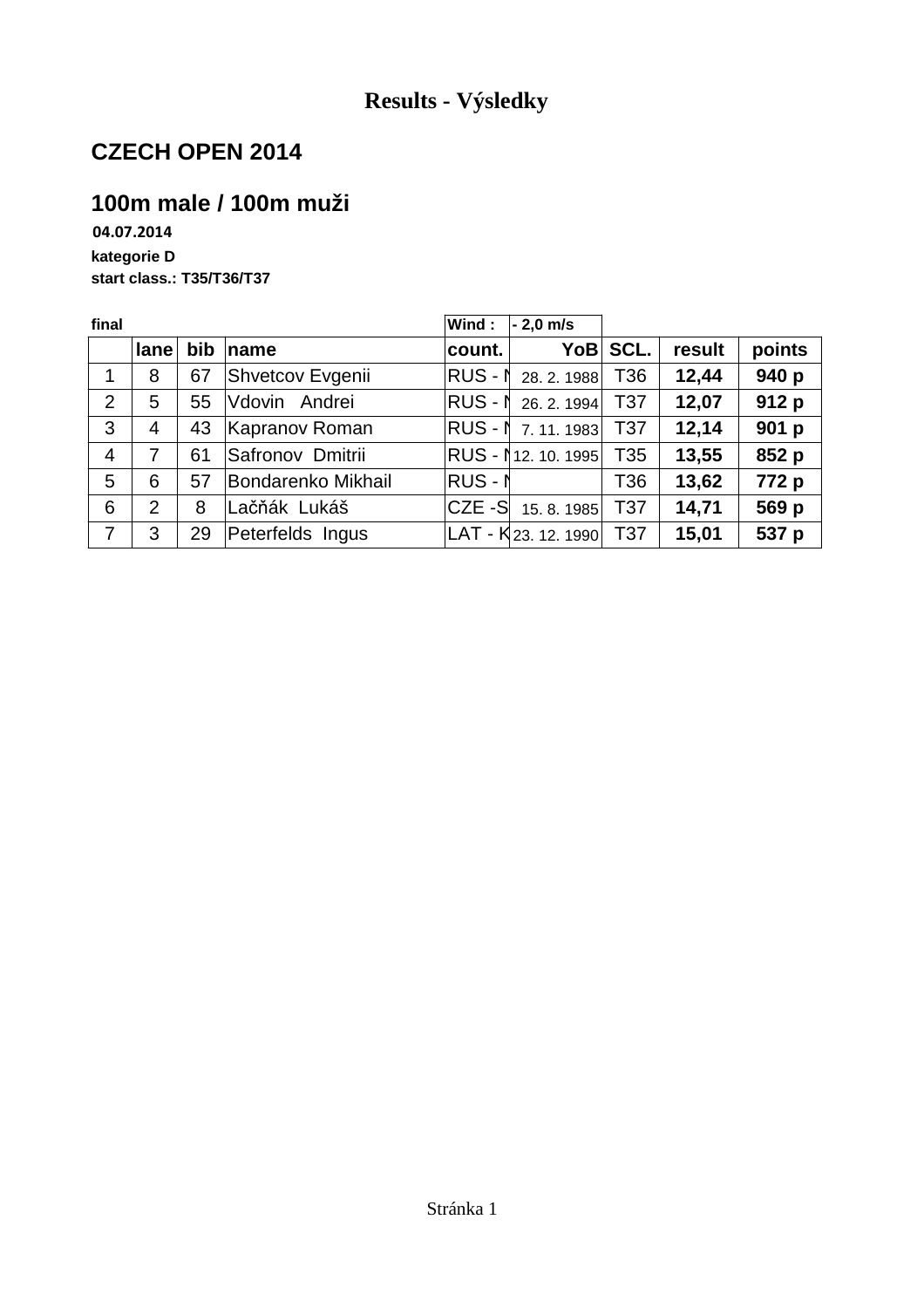# **100m male / 100m muži**

**04.07.2014 kategorie D start class.: T43/T44/T46**

| final          |                |    |                       | Wind:   | $-2,5$ m/s         |          |        |        |
|----------------|----------------|----|-----------------------|---------|--------------------|----------|--------|--------|
|                | <b>lane</b>    |    | bib name              | count.  |                    | YoB SCL. | result | points |
| $\mathbf 1$    | 5              | 56 | Trunov Vadim          |         | RUS - N 25.4.1989  | T46      | 11,51  | 914 p  |
| $\overline{2}$ | 6              |    | 122 Nosulenko Yuriy   | RUS - N | 9.3.1988           | T46      | 11,60  | 900 p  |
| 3              | $\overline{4}$ | 53 | <b>Prokopyev Ivan</b> | RUS - N | 4.9.1991           | T43      | 12,59  | 742 p  |
| $\overline{4}$ | 2              | 30 | Beršedovs Artioma     | LAT - K | 15.2.1986          | T46      | 12,97  | 699 p  |
| 5              | 3              | 35 | Aleshkin Vadim        |         | IRUS - 113.11.1990 | T44      | 13,45  | 622 p  |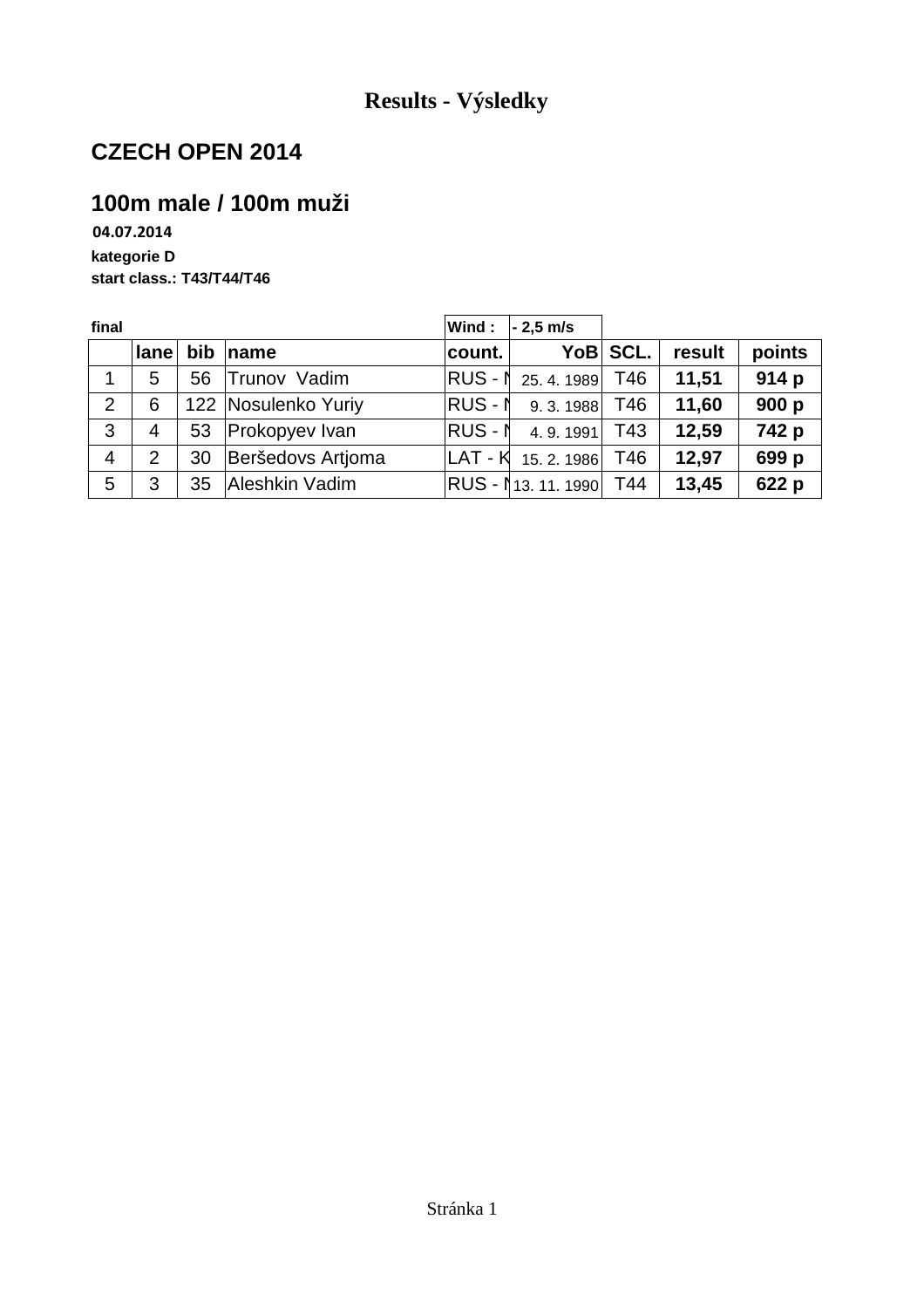# **400m female / 400m ženy**

**04.07.2014 kategorie D start class.: T53/T54**

| final |    |                         | Wind:   |                                              |                                    |        |        |
|-------|----|-------------------------|---------|----------------------------------------------|------------------------------------|--------|--------|
|       |    | lane bib name           | ∣count. | <b>YoB</b>                                   | ${}^{\dagger}$ SCL. ${}^{\dagger}$ | result | points |
|       |    | 79 Abdikarimova Akzhana |         | $ RUS - I $ 22. 4. 1984   T53   1:06,98      |                                    |        | 672 p  |
|       | 78 | Guliaeva Irina          |         | RUS - I∣ 17. 5. 1984│ T54 │ <b>1:09,13</b> │ |                                    |        | 547 p  |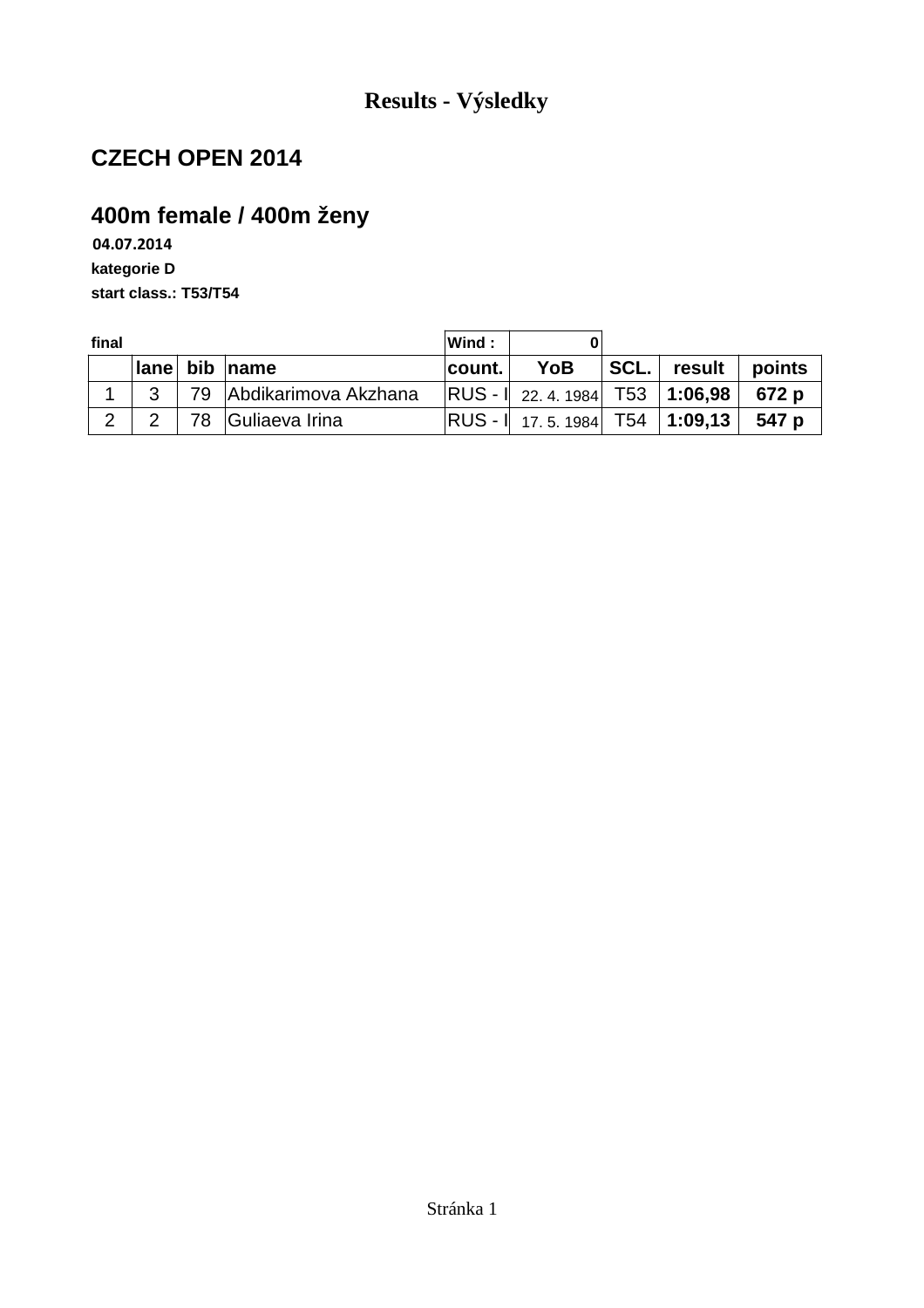### **400m male / 400m muži**

**04.07.2014 kategorie D start class.: T52/T53/T54**

| final          |                |     |                           | Wind:       | 0                   |                 |         |        |
|----------------|----------------|-----|---------------------------|-------------|---------------------|-----------------|---------|--------|
|                | lane           | bib | name                      | count.      | YoB∣                | SCL.            | result  | points |
| 1              | 3              | 73  | <b>Bychenok Alexey</b>    | $RUS - II$  | 31.7.1986           | T54             | 0:50,77 | 837 p  |
| $\overline{2}$ | $\overline{2}$ | 72  | <b>Shilov Sergey</b>      | $RUS - I$   | 1.10.1970           | T <sub>53</sub> | 0:56,12 | 742 p  |
| 3              | 6              | 76  | Gritsenko Vitalii         |             | RUS - 116. 12. 1985 | T53             | 0:57,32 | 706 p  |
| $\overline{4}$ | 1              | 68  | <b>Shishkovskiy Artem</b> | $RUS - N$   | 4.7.1985            | T52             | 1:12,32 | 653 p  |
| 5              | 4              | 74  | Goncharov Ivan            | $RUS - I$   | 3.4.1985            | T54             | 0:56,91 | 639 p  |
| 6              | 5              | 75  | <b>Aminov Rustam</b>      | <b>RUS-</b> | 13. 3. 1989         | T53             | 1:00,08 | 627 p  |
| $\overline{7}$ |                |     | 124 Michal Matůš          | <b>SVK</b>  |                     | T54             | 1:23,78 | 113 p  |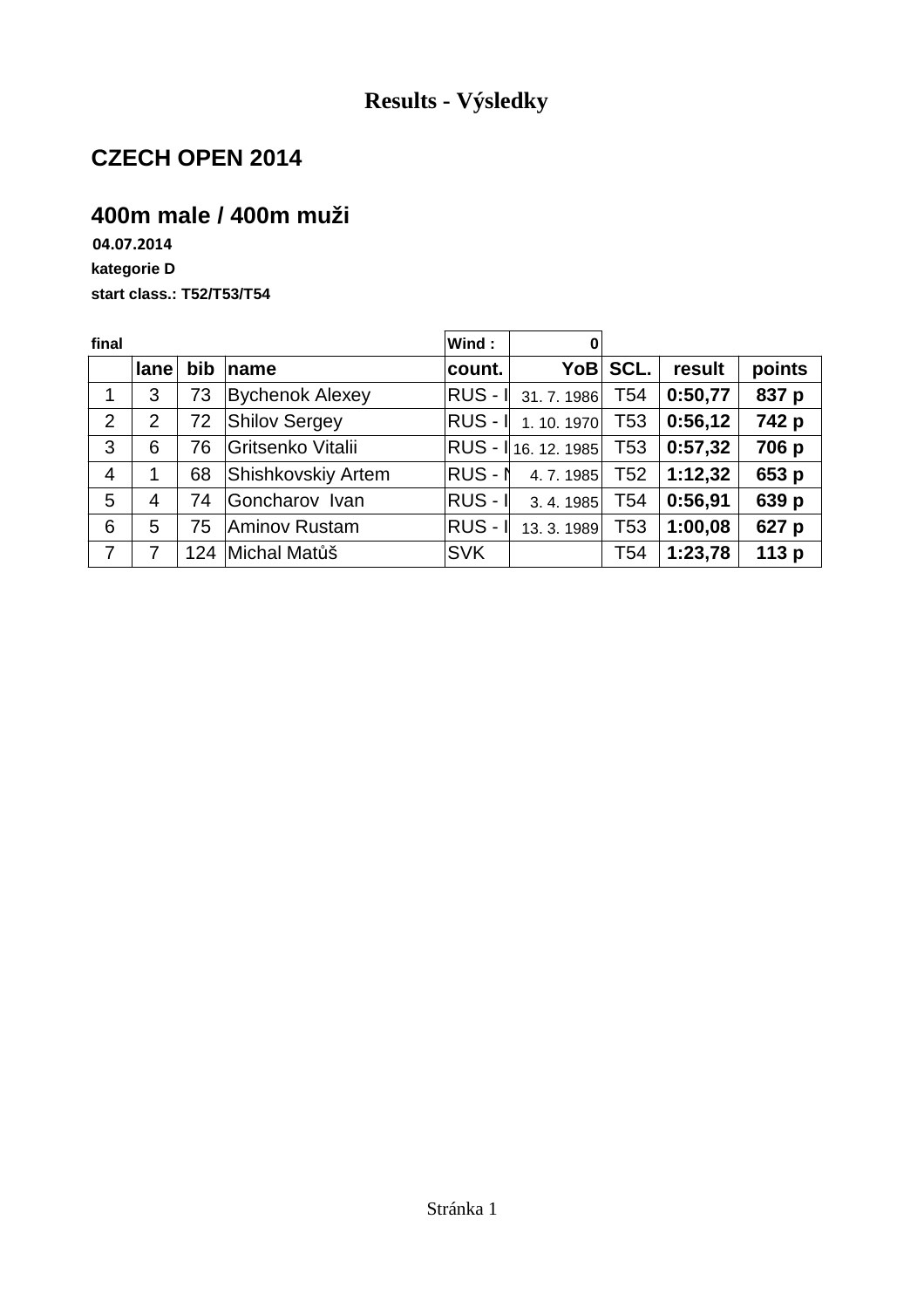## **400m female / 400m ženy**

**04.07.2014 kategorie D start class.: T38/T47**

| final          |      |   |                          | Wind:        |                                                        |      |         |        |
|----------------|------|---|--------------------------|--------------|--------------------------------------------------------|------|---------|--------|
|                | lane |   | bib $ name$              | ∣count. ∣YoB |                                                        | SCL. | result  | points |
|                | 2    |   | 42 Goncharova Margarita  |              | $ {\sf RUS}$ - $ $ 14. 3. 1991 $ $ T38 $ $ 1:05,63 $ $ |      |         | 977 p  |
| 2 <sup>1</sup> |      |   | 83 Rumyantceva Ekaterina |              | $ RUS - I $ 28. 1. 1991   T47   1:06,53                |      |         | 748 p  |
| 3              | 3    | 9 | Vejražková Anežka        |              | $ {\sf CZE}$ -S 10.6.1991 T38                          |      | 1:16,67 | 692 p  |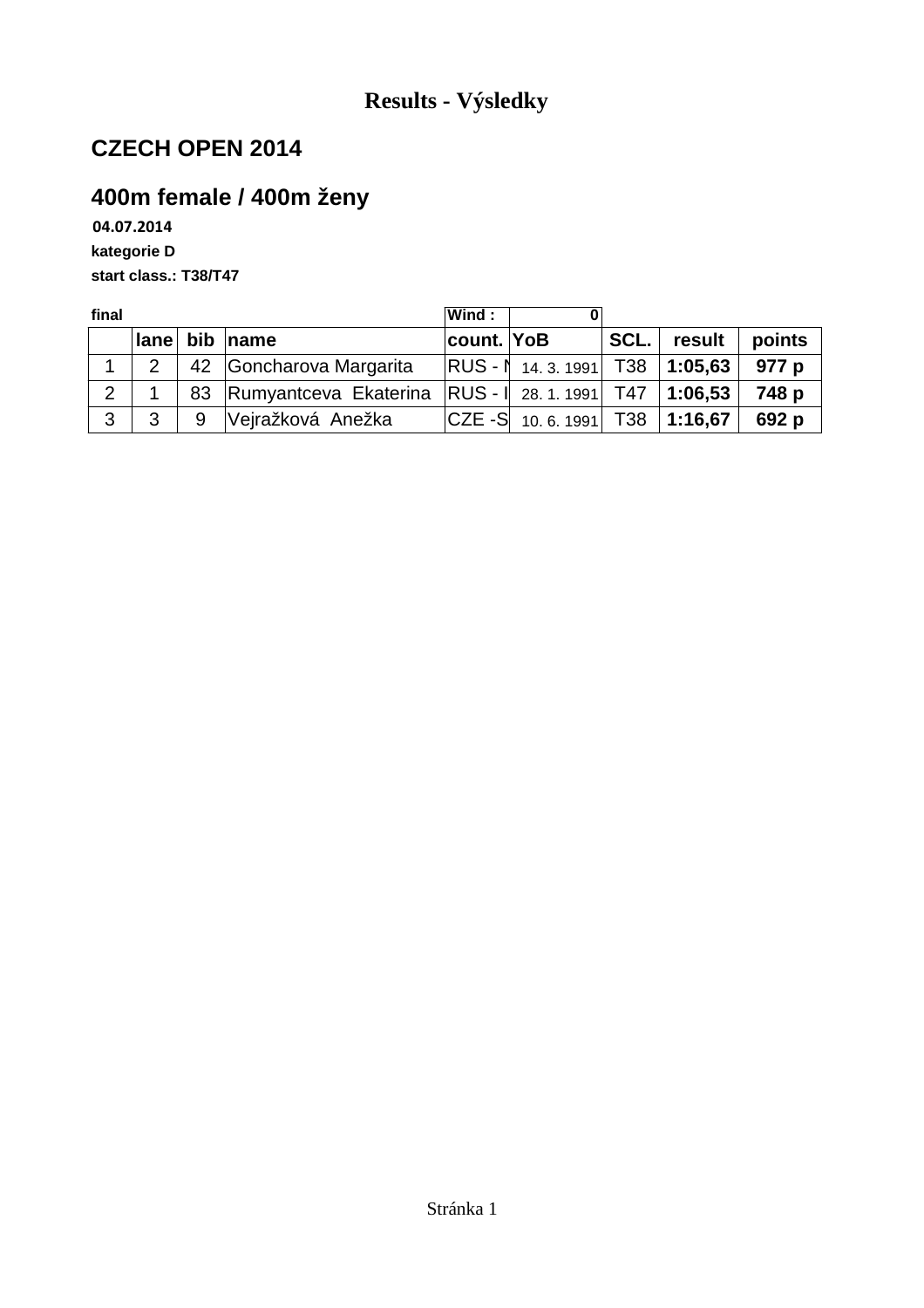### **400m male / 400m muži**

**04.07.2014 kategorie D start class.: T36/T37/T47**

| final          |                |    |                  | Wind:   | 0                          |                 |        |        |
|----------------|----------------|----|------------------|---------|----------------------------|-----------------|--------|--------|
|                | lane           |    | $bib$ name       | count.  |                            | YoB SCL.        | result | points |
| 1              | 5              | 67 | Shvetcov Evgenii |         | <b>RUS - 1</b> 28. 2. 1988 | T <sub>36</sub> | 54,92  | 999 p  |
| $\overline{2}$ | 4              | 55 | Vdovin Andrei    |         | RUS - 1 26. 2. 1994        | T <sub>37</sub> | 54,25  | 936 p  |
| 3              | 6              | 69 | Zhirnov Andrey   |         | RUS - N 6.12.1989          | T36             | 56,82  | 932 p  |
| $\overline{4}$ | 1              | 36 | Arefyev Artem    |         | RUS - N 17.6.1984          | T36             | 57,68  | 903 p  |
| 5              | 3              | 45 | Kotlov Alexey    |         | <b>RUS - N</b> 17.8.1993   | T47             | 52,01  | 891 p  |
| 6              | $\overline{2}$ | 44 | Kobesov Chermen  | RUS - N | 4.1.1996                   | T <sub>37</sub> | 59,22  | 773 p  |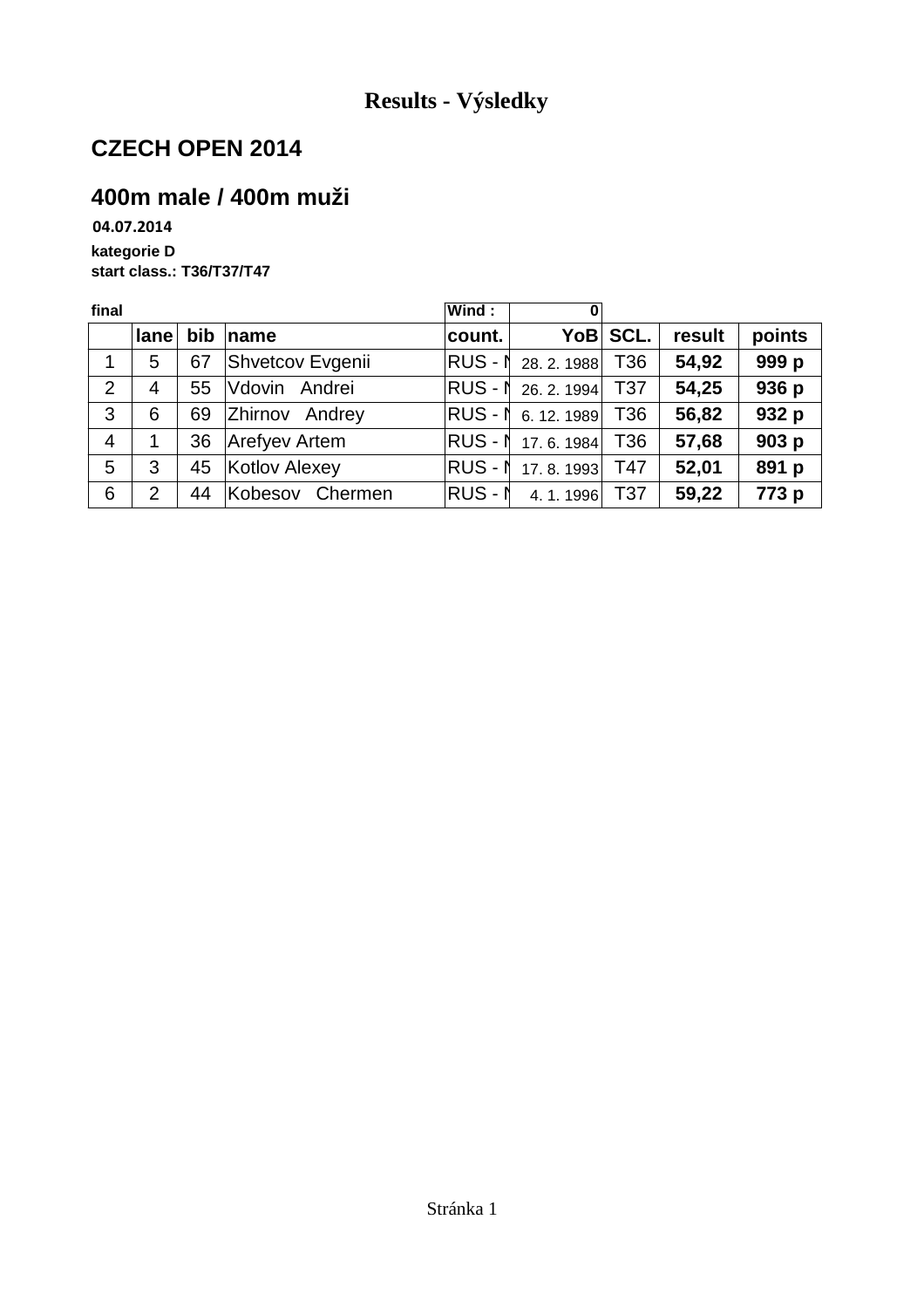# **800m female / 800m ženy**

**04.07.2014 kategorie D start class.: F53/F54**

| final |              |                         | Wind:   |                                         |          |        |        |
|-------|--------------|-------------------------|---------|-----------------------------------------|----------|--------|--------|
|       | $ $ lane $ $ | bib name                | ∣count. |                                         | YoB SCL. | result | points |
|       |              | 79 Abdikarimova Akzhana |         | $ RUS - I $ 22. 4. 1984   T53   2:15,39 |          |        | 662 p  |
| 2     |              | 78 Guliaeva Irina       |         |                                         |          |        | 536 p  |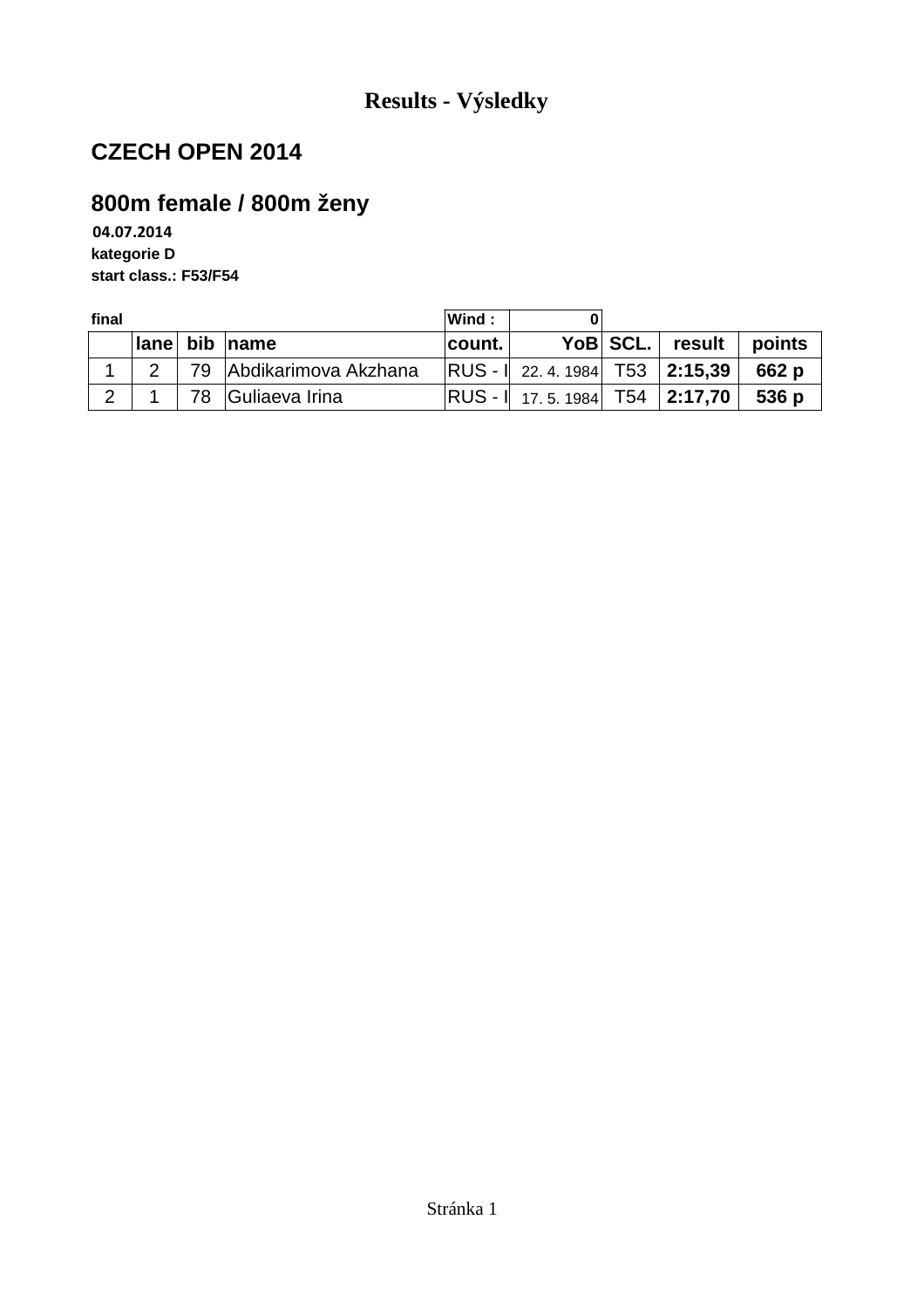# **800m male / 800m muži**

**04.07.2014 kategorie D start class.: T52/T53/T54**

| final          |      |     |                           | Wind:      | 0                  |                 |         |        |
|----------------|------|-----|---------------------------|------------|--------------------|-----------------|---------|--------|
|                | lane | bib | name                      | count.     | YoB                | SCL.            | result  | points |
| 1              | 3    | 73  | <b>Bychenok Alexey</b>    | $RUS - I$  | 31.7.1986          | T <sub>54</sub> | 1:45,21 | 826 p  |
| 2              | 6    | 76  | Gritsenko Vitalii         |            | RUS - 16. 12. 1985 | T <sub>53</sub> | 1:54,83 | 747 p  |
| 3              | 4    | 74  | Goncharov Ivan            | $RUS - I$  | 3.4.1985           | T <sub>54</sub> | 1:53,99 | 685 p  |
| $\overline{4}$ | 2    | 72  | <b>Shilov Sergey</b>      | $RUS - I$  | 1.10.1970          | T <sub>53</sub> | 2:00,14 | 670 p  |
| 5              | 5    | 75  | <b>Aminov Rustam</b>      | $RUS - I$  | 13.3.1989          | T53             | 2:02,50 | 638 p  |
| 6              | 1    | 68  | <b>Shishkovskiy Artem</b> | $RUS - N$  | 4.7.1985           | T <sub>52</sub> | 2:35,12 | 522 p  |
| $\overline{7}$ | 7    |     | 124 Michal Matůš          | <b>SVK</b> |                    | T54             | 3:04,92 | 39 p   |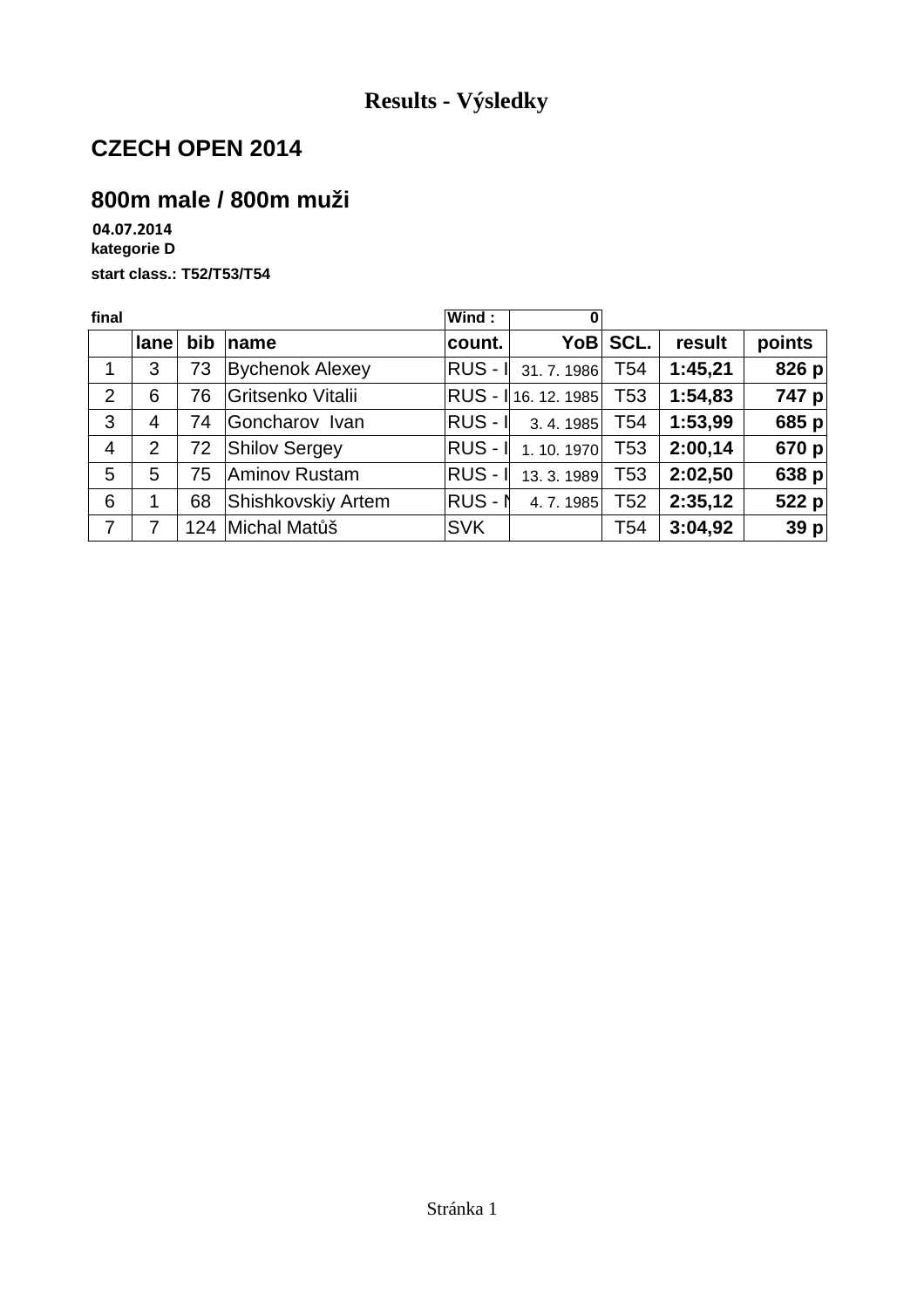### **800m male / 800m muži**

**04.07.2014 kategorie D start class.: T36/T37**

| final |              |  |                    | Wind:    |                                        |          |        |        |
|-------|--------------|--|--------------------|----------|----------------------------------------|----------|--------|--------|
|       | <b>Ilane</b> |  | bib $ name$        | count.   |                                        | YoB SCL. | result | points |
|       |              |  | 69 Zhirnov Andrey  |          | $ RUS - N$ 6.12.1989 T36 02:18,8 816 p |          |        |        |
| 2     |              |  | 44 Kobesov Chermen | IRUS - N | 4. 1. 1996 T37   <b>02:13.0</b>        |          |        | 783 p  |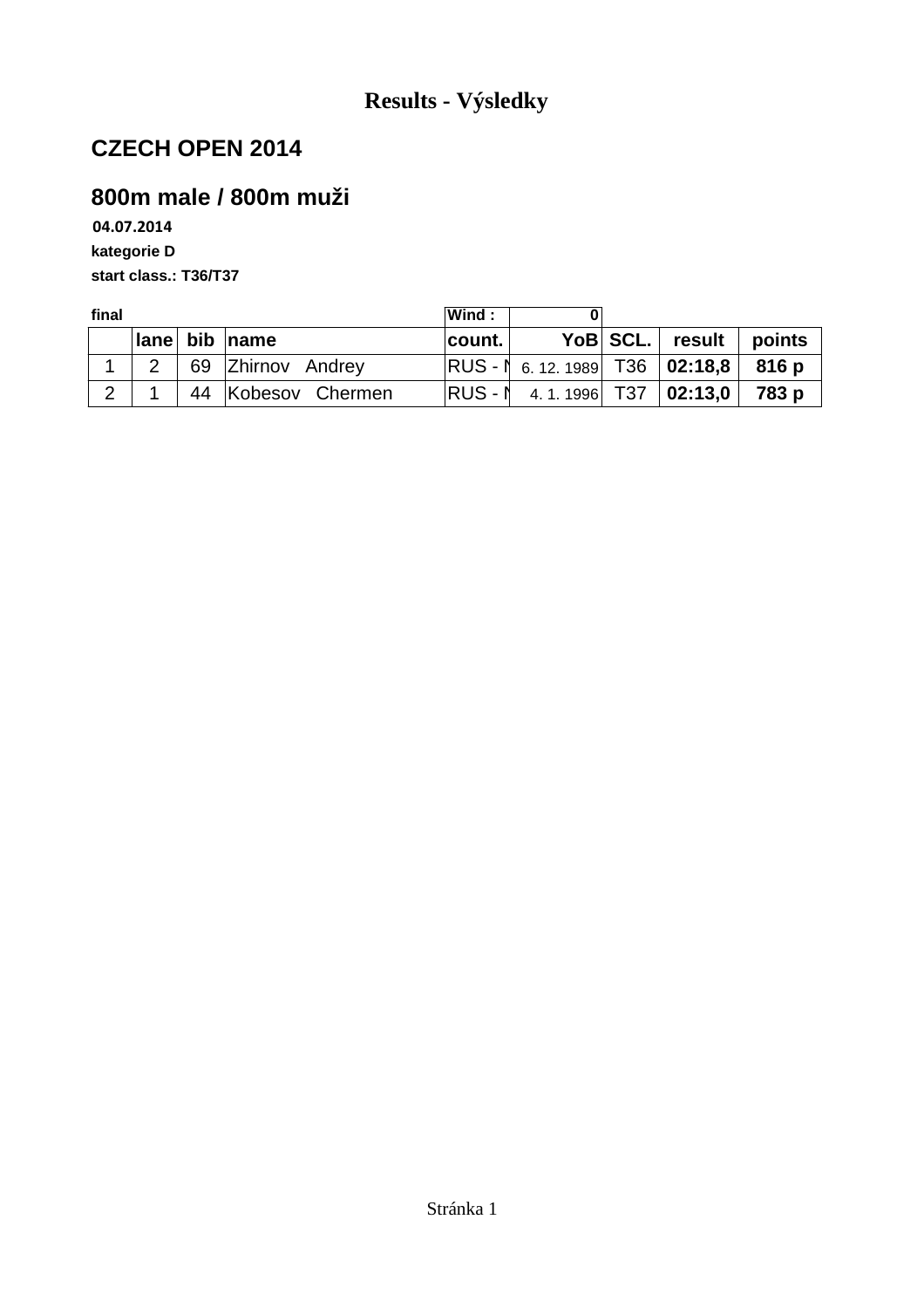## **5000m female / 5000m ženy**

**04.07.2014 kategorie D start class.: F53/F54**

| final          |             |                         | Wind:  |                                          |          |          |        |
|----------------|-------------|-------------------------|--------|------------------------------------------|----------|----------|--------|
|                | <b>lane</b> | bib name                | count. |                                          | YoB SCL. | ∣ result | points |
|                |             | 79 Abdikarimova Akzhana |        | $ RUS - I $ 22. 4. 1984   T53   15:18,19 |          |          |        |
| $\overline{2}$ |             | 78 Guliaeva Irina       |        | $ RUS - I $ 17.5.1984 T54 15:19,24       |          |          |        |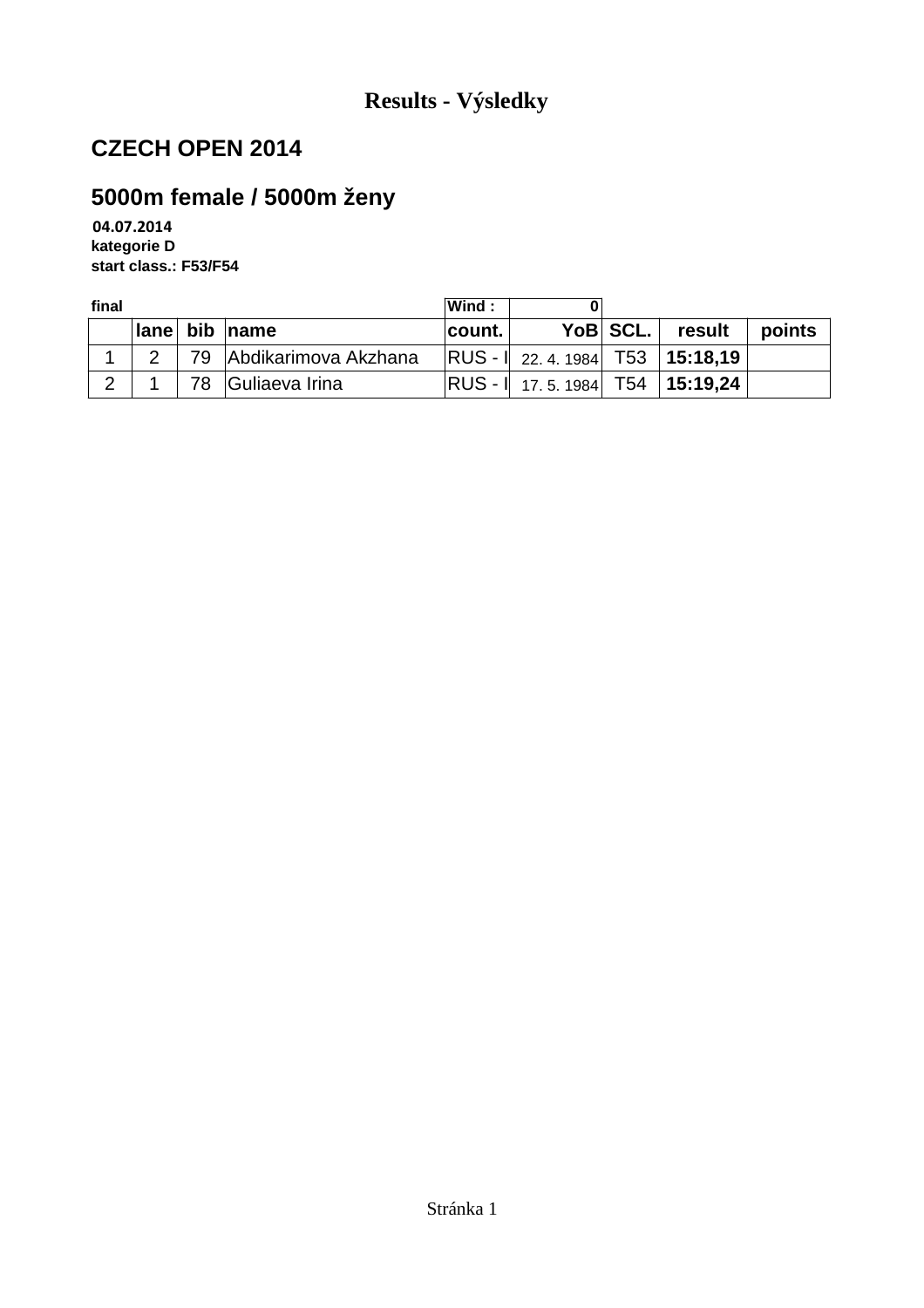### **5000m male / 5000m muži**

**04.07.2014 kategorie D start class.: F53/F54**

| final          |      |     |                        | Wind:      | 0                       |                 |            |        |
|----------------|------|-----|------------------------|------------|-------------------------|-----------------|------------|--------|
|                | lane | bib | $\mathsf{name}$        | count.     |                         | YoB SCL.        | result     | points |
| 1              |      | 73  | <b>Bychenok Alexey</b> |            | RUS - I 31.7.1986 T54   |                 | 12:38,04   |        |
| $\overline{2}$ | 4    | 76  | Gritsenko Vitalii      |            | RUS - 16. 12. 1985 T53  |                 | 12:49,96   |        |
| 3              | 3    | 75  | Aminov Rustam          |            | RUS -   13.3.1989   T53 |                 | 13:49,18   |        |
| $\overline{4}$ | 5    |     | 124 Michal Matůš       | <b>SVK</b> |                         | T <sub>54</sub> | 21:23,75   |        |
| 5              | 2    | 74  | Goncharov Ivan         | $RUS - I$  | 3.4.1985                | T <sub>54</sub> | <b>DNF</b> |        |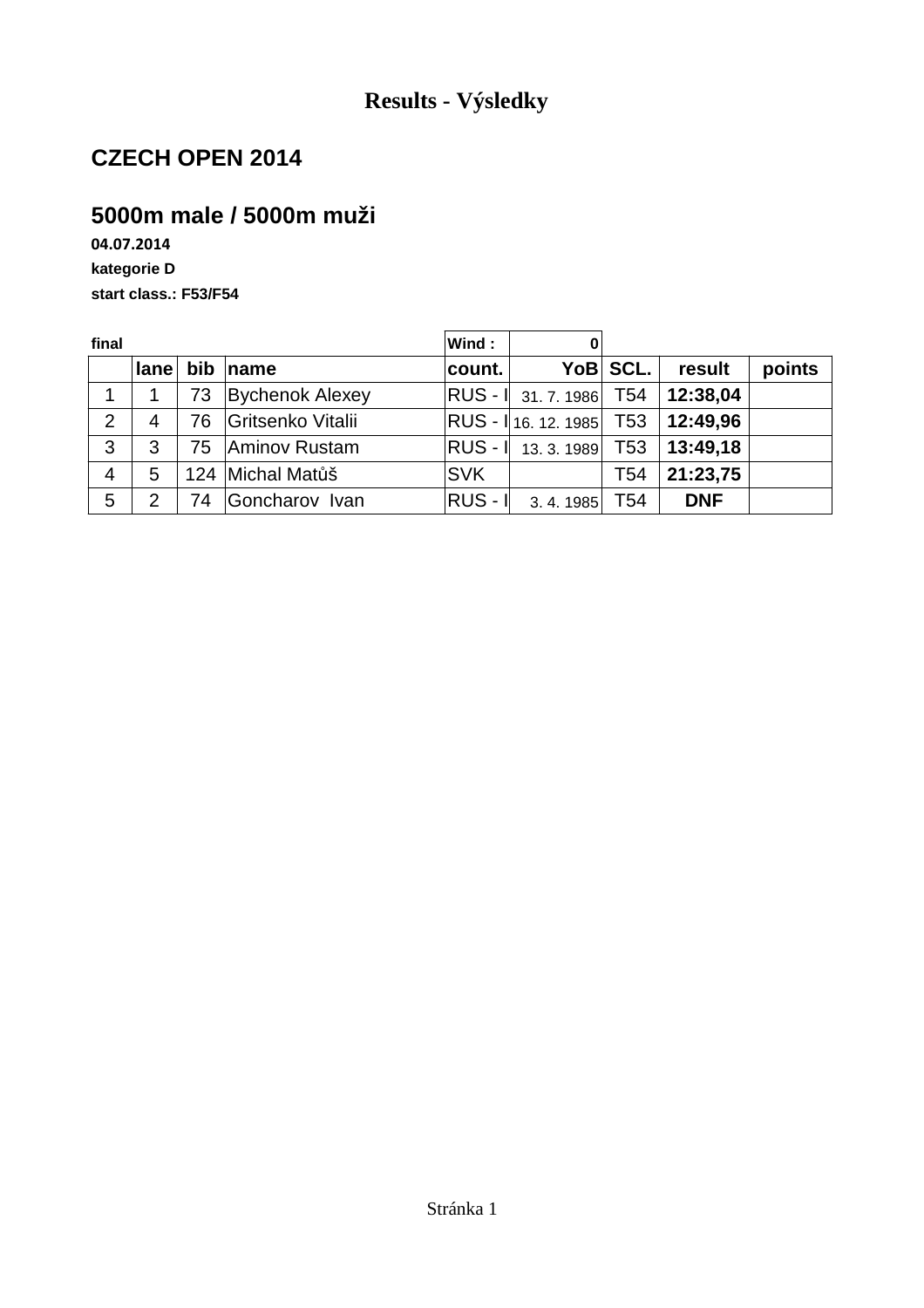## **200m female / 200m ženy**

**05.07.2014 kategorie D start class.: T53/T54**

| final |        |     |                         | $ Wind: -1.6$ m/s |                                             |          |        |        |
|-------|--------|-----|-------------------------|-------------------|---------------------------------------------|----------|--------|--------|
|       | ⊺lane⊺ | bib | $\blacksquare$ name     | count.            |                                             | YoB SCL. | result | points |
|       | າ      |     | 79 Abdikarimova Akzhana |                   | $\vert$ RUS - $\vert$ 22.4.1984 $\vert$ T53 |          | 36,11  | 634 p  |
|       |        |     | 78 Guliaeva Irina       |                   | $ RUS - I $ 17.5.1984 T54                   |          | 36,27  | 590 p  |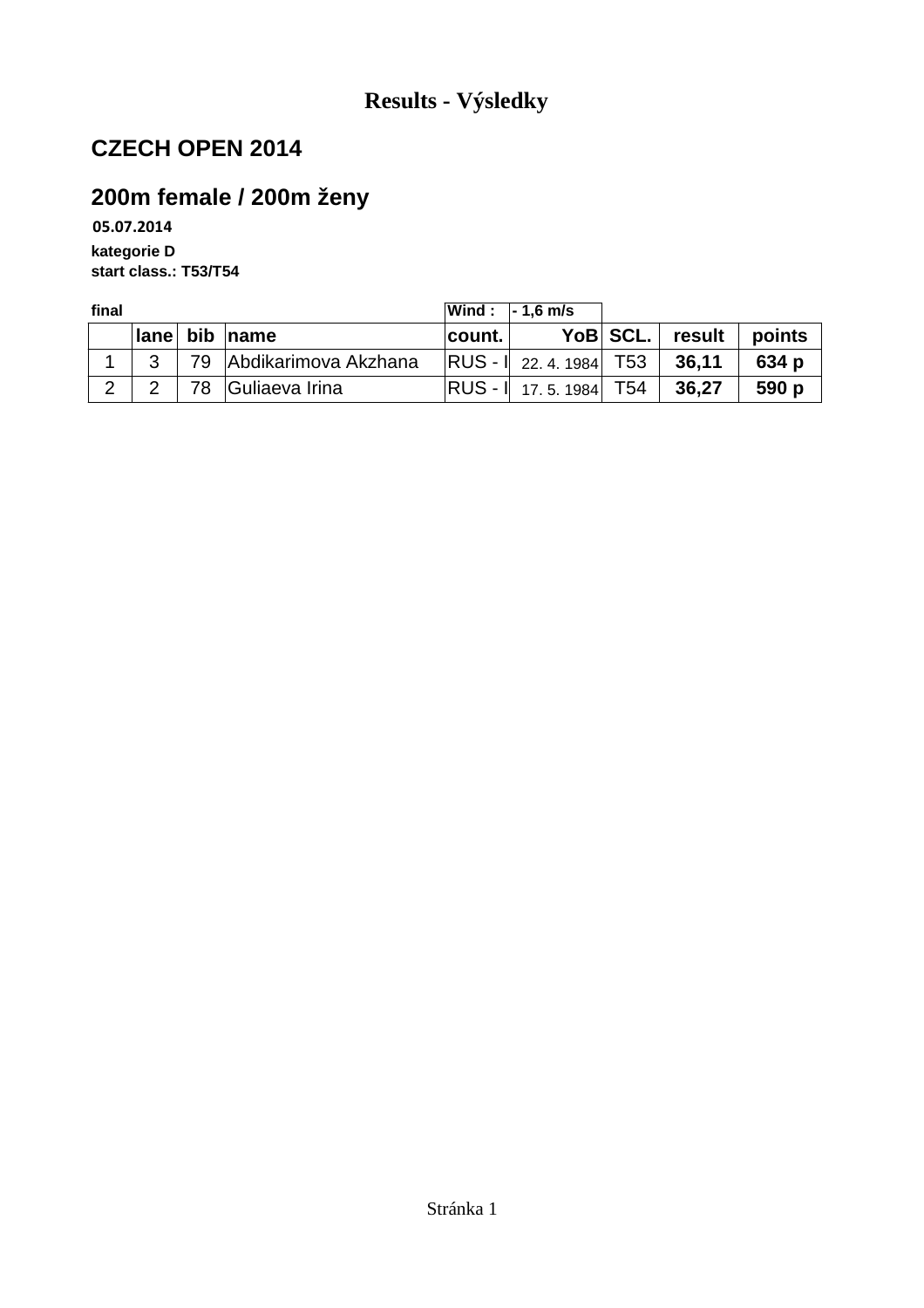### **200m male / 200m muži**

**05.07.2014 kategorie D start class.: T52/T53/T54**

| final          |      |     |                        | Wind:     | $-3.1$ m/s          |                 |        |        |
|----------------|------|-----|------------------------|-----------|---------------------|-----------------|--------|--------|
|                | lane | bib | ∣name                  | count.    | YoB                 | SCL.            | result | points |
| 1              | 3    | 73  | <b>Bychenok Alexey</b> |           | RUS - I 31.7.1986   | T54             | 27,05  | 843 p  |
| 2              |      | 68  | Shishkovskiy Artem     | $RUS - N$ | 4.7.1985            | T <sub>52</sub> | 35,10  | 779 p  |
| 3              | 2    | 72  | <b>Shilov Sergey</b>   |           | RUS - I 1.10.1970   | T <sub>53</sub> | 29,64  | 736 p  |
| $\overline{4}$ | 6    | 76  | Gritsenko Vitalii      |           | RUS - 116. 12. 1985 | T53             | 30,34  | 696 p  |
| 5              | 4    | 74  | Goncharov Ivan         | $RUS - I$ | 3.4.1985            | T <sub>54</sub> | 29,46  | 692 p  |
| 6              | 5    | 75  | Aminov Rustam          | $RUS - I$ | 13.3.1989           | T <sub>53</sub> | 32,38  | 589 p  |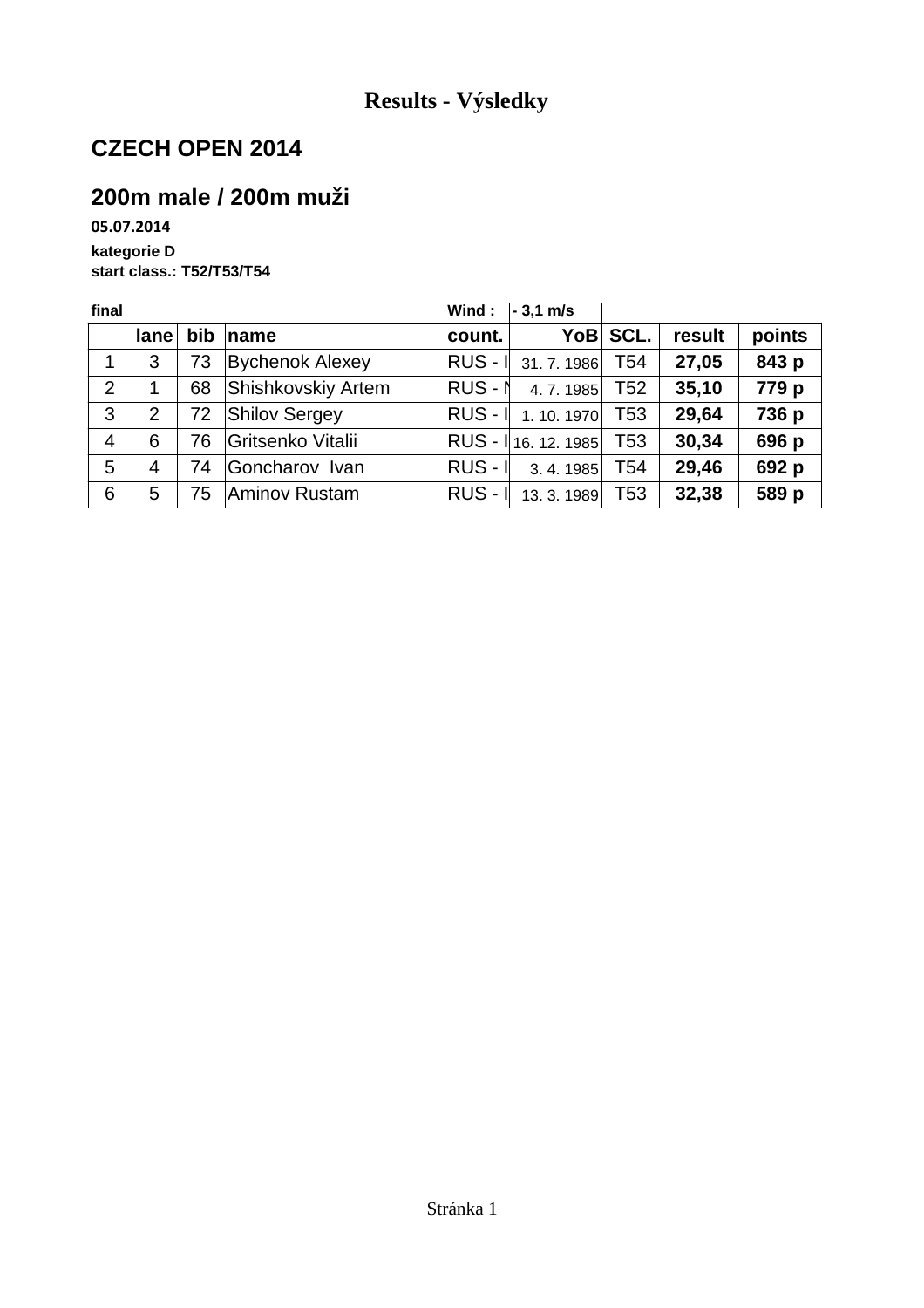## **200m female / 200m ženy**

**05.07.2014 kategorie D start class.: T36/T47**

| final |          |    |                                                        |             | $ Wind: -2.3 m/s $ |          |        |        |
|-------|----------|----|--------------------------------------------------------|-------------|--------------------|----------|--------|--------|
|       | $ $ lane |    | bib $ name$                                            | ∣count. I   |                    | YoB SCL. | result | points |
|       | વ        |    | 63 Sakhibzadaeva Aygyul $ RUS - N $ 12.4.1990 T36      |             |                    |          | 33,35  | 821 p  |
| 2     | 4        |    | 83   Rumyantceva Ekaterina   RUS - I 28. 1. 1991   T47 |             |                    |          | 30,06  | 700 p  |
| 3     | ာ        | 16 | Jakschová tereza                                       | $ CZE - A $ | 1.9.1995 T47       |          | 30,62  | 669 p  |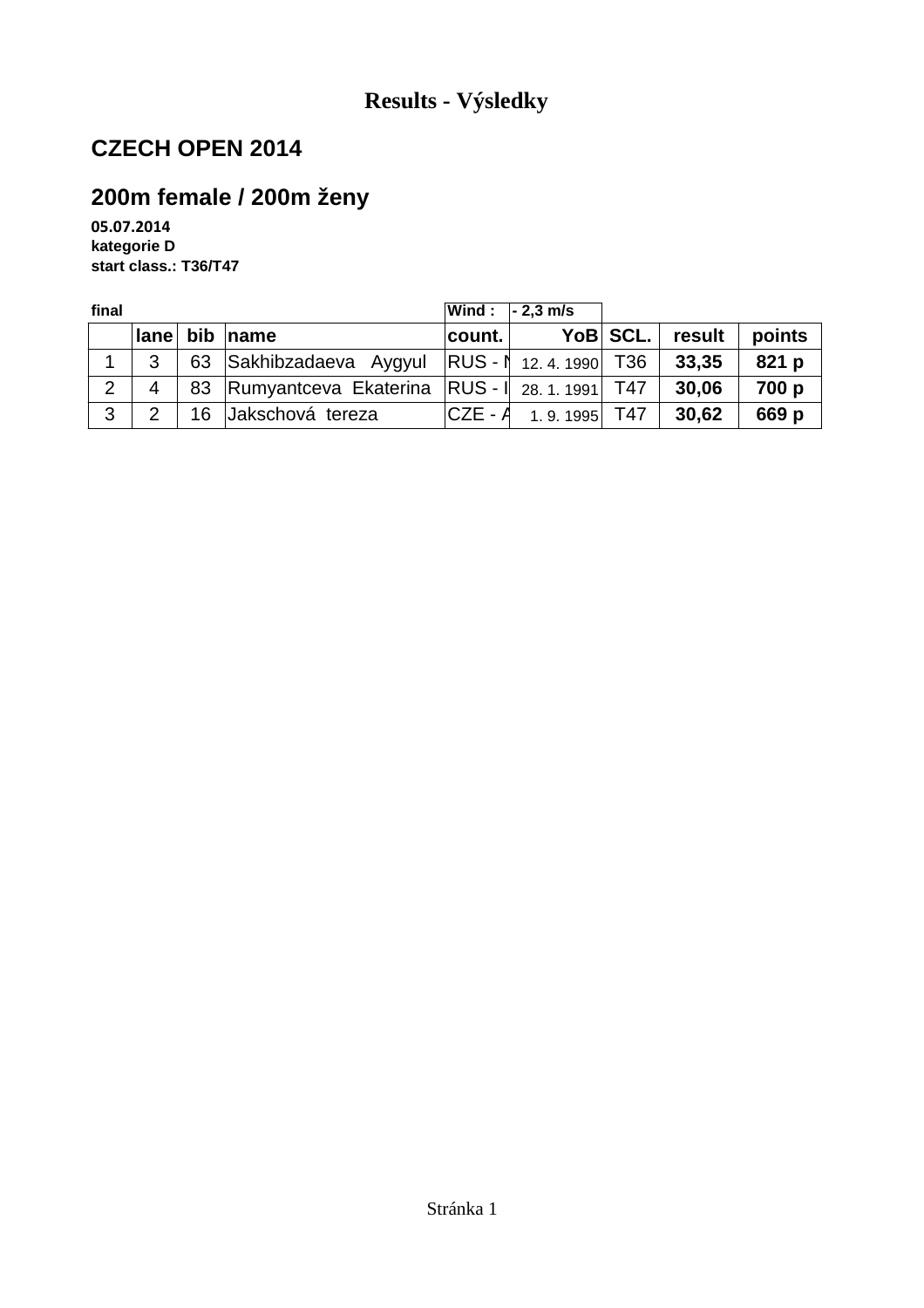### **200m male / 200m muži**

**05.07.2014 kategorie D start class.: T35/T36/T37**

| final          |                |            |                      | Wind:      | $-2,1$ m/s                  |                 |            |        |
|----------------|----------------|------------|----------------------|------------|-----------------------------|-----------------|------------|--------|
|                | lane           | <b>bib</b> | ∣name                | count. YoB |                             | SCL.            | result     | points |
| 1              | 6              | 67         | Shvetcov Evgenii     |            | RUS - N 28. 2. 1988         | T36             | 24,97      | 983 p  |
| 2              | 5              | 61         | Safronov Dmitrii     |            | <b>RUS - 1</b> 12. 10. 1995 | T <sub>35</sub> | 27,76      | 809 p  |
| 3              | 4              | 57         | Bondarenko Mikhail   | $RUS - N$  |                             | T36             | 28,25      | 752 p  |
| $\overline{4}$ | 3              | 55         | Vdovin Andrei        |            | RUS - N 26. 2. 1994         | T <sub>37</sub> | 26,24      | 749 p  |
| 5              |                | 85         | <b>BRYCH Oldřich</b> | ICZE - H   | 2.9.1982 T37                |                 | 29,16      | 574 p  |
| 6              | $\overline{2}$ | 43         | Kapranov Roman       |            | RUS - 1 7.11.1983 T37       |                 | <b>DNP</b> |        |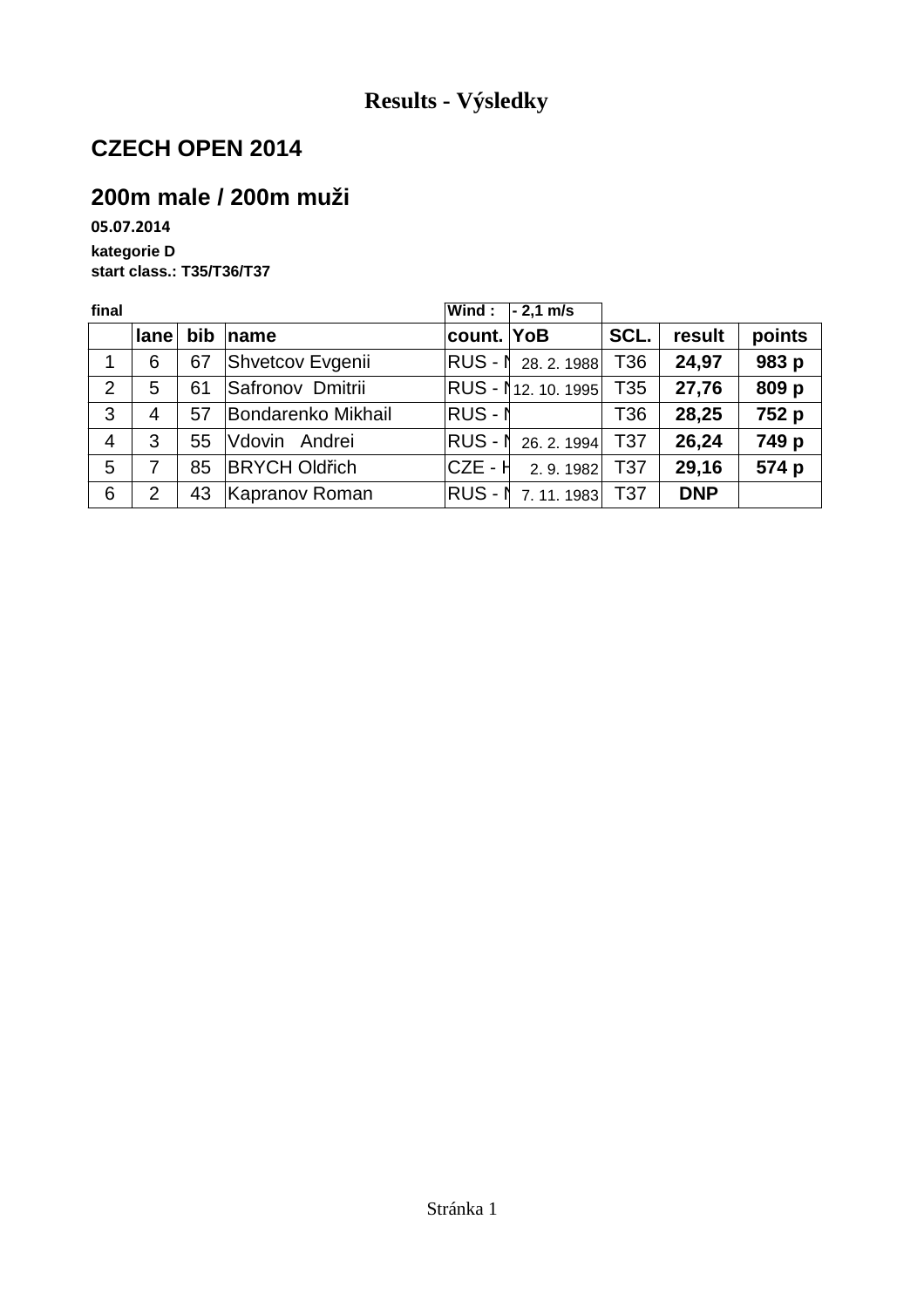### **200m male / 200m muži**

**05.07.2014 kategorie D start class.: T43/T46/T47**

| final          |          |    |                     |         | Wind : $\overline{\phantom{a}}$ - 3,0 m/s |          |        |        |
|----------------|----------|----|---------------------|---------|-------------------------------------------|----------|--------|--------|
|                | $ $ lane |    | bib $ name$         | count.  |                                           | YoB SCL. | result | points |
| 1              | 2        |    | 45 Kotlov Alexey    |         | <b>RUS - 1</b> 17.8.1993 T47              |          | 23,01  | 922 p  |
| 2              | 5        |    | 122 Nosulenko Yuriy |         | RUS - N 9.3.1988 T46                      |          | 23,52  | 879 p  |
| 3              | 4        | 56 | Trunov Vadim        |         | RUS - ↑ 25.4.1989 T46                     |          | 23,53  | 878 p  |
| $\overline{4}$ | 3        | 53 | Prokopyev Ivan      | RUS - N | 4.9.1991                                  | T43      | 25,70  | 645 p  |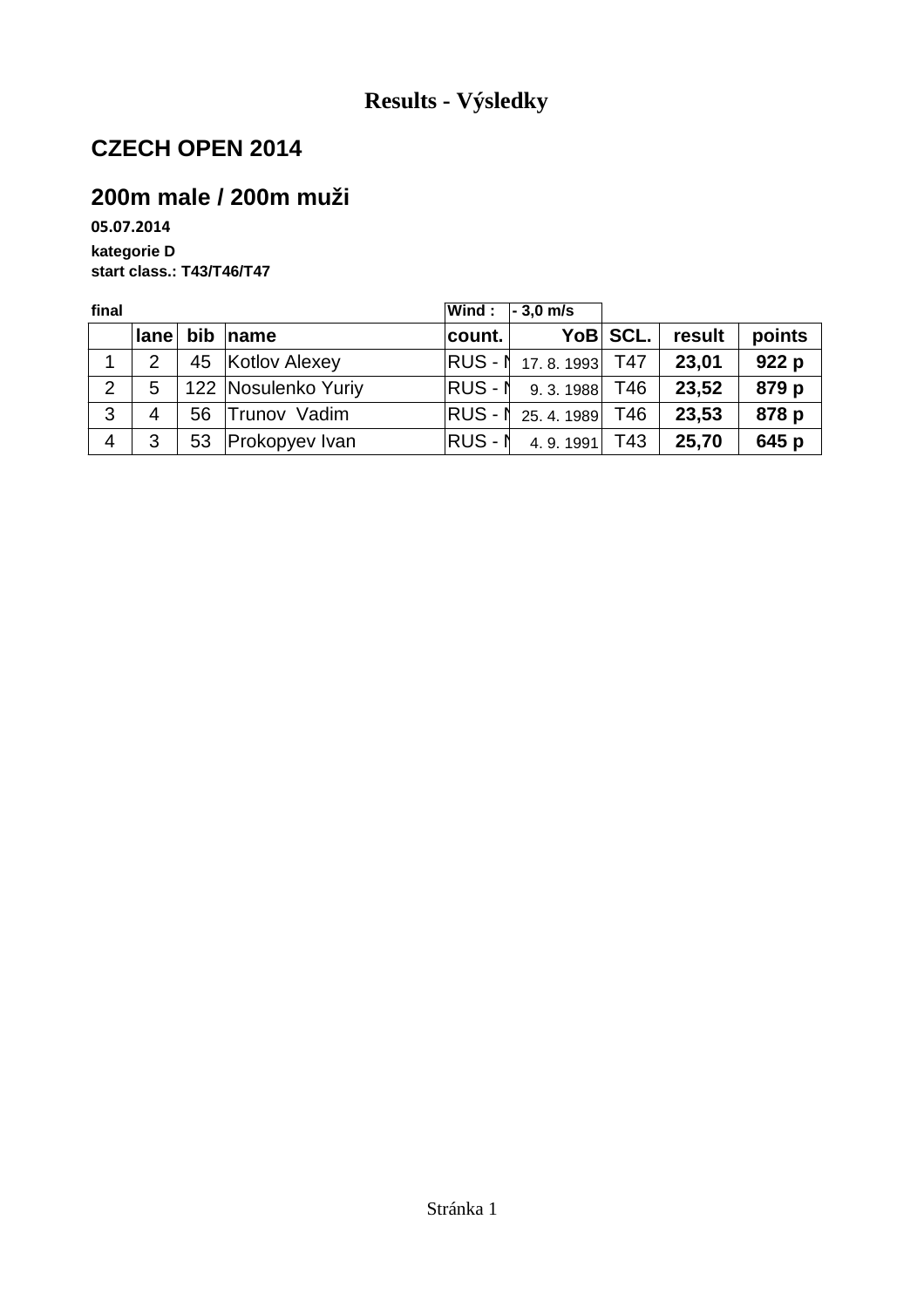# **1500m female / 1500m ženy**

**05.07.2014 kategorie D start class.: T53/T54**

| final         |              |  |                         | Wind:   |                                         |                 |        |
|---------------|--------------|--|-------------------------|---------|-----------------------------------------|-----------------|--------|
|               | $ $ lane $ $ |  | bib name                | ∣count. |                                         | YoB SCL. result | points |
|               |              |  | 78 Guliaeva Irina       |         | $ RUS - I $ 17.5.1984 T54 4:14,28       |                 |        |
| $\mathcal{P}$ |              |  | 79 Abdikarimova Akzhana |         | $ RUS - I $ 22. 4. 1984   T53   4:14,56 |                 |        |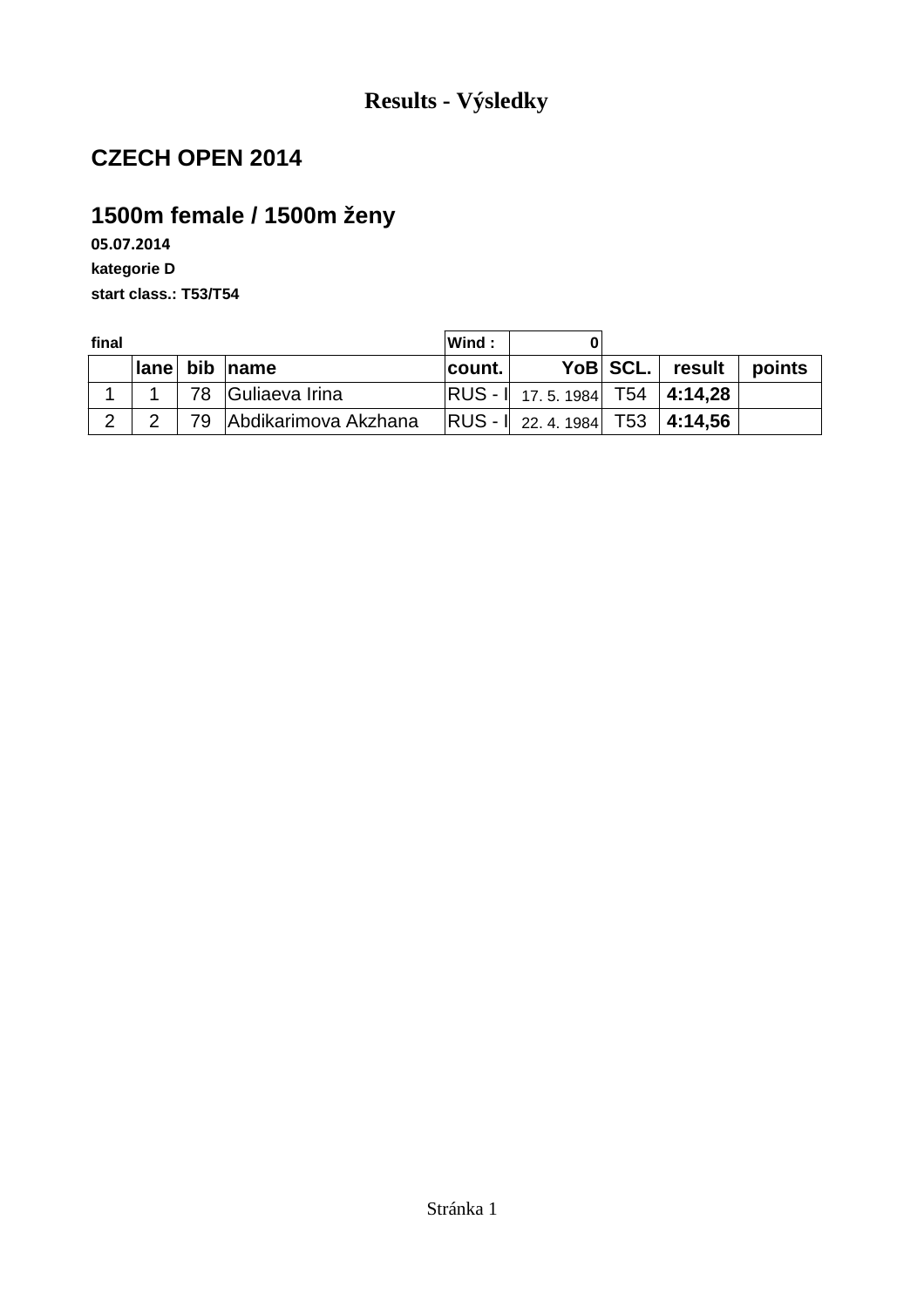### **1500m male / 1500m muži**

**05.07.2014 kategorie D start class.: T52/T53/T54**

| final          |                |     |                        | Wind:      | 0                     |          |         |        |
|----------------|----------------|-----|------------------------|------------|-----------------------|----------|---------|--------|
|                | lane           | bib | $\ln$ ame              | count.     |                       | YoB SCL. | result  | points |
| 1              | $\overline{2}$ | 73  | <b>Bychenok Alexey</b> |            | RUS - 1 31.7.1986 T54 |          | 3:23,27 |        |
| 2              | 5              | 76  | Gritsenko Vitalii      |            |                       |          | 3:30,34 |        |
| 3              | 3              | 74  | Goncharov Ivan         |            | $ RUS - I $ 3.4.1985  | T54      | 3:34,30 |        |
| $\overline{4}$ | $\overline{4}$ | 75  | Aminov Rustam          |            | RUS - 1 13.3.1989 T53 |          | 3:56,12 |        |
| 5              |                | 68  | Shishkovskiy Artem     | RUS - N    | 4.7.1985              | T52      | 4:41.60 |        |
| 6              | 6              |     | 124 Michal Matůš       | <b>SVK</b> |                       | T54      | 6:05,65 |        |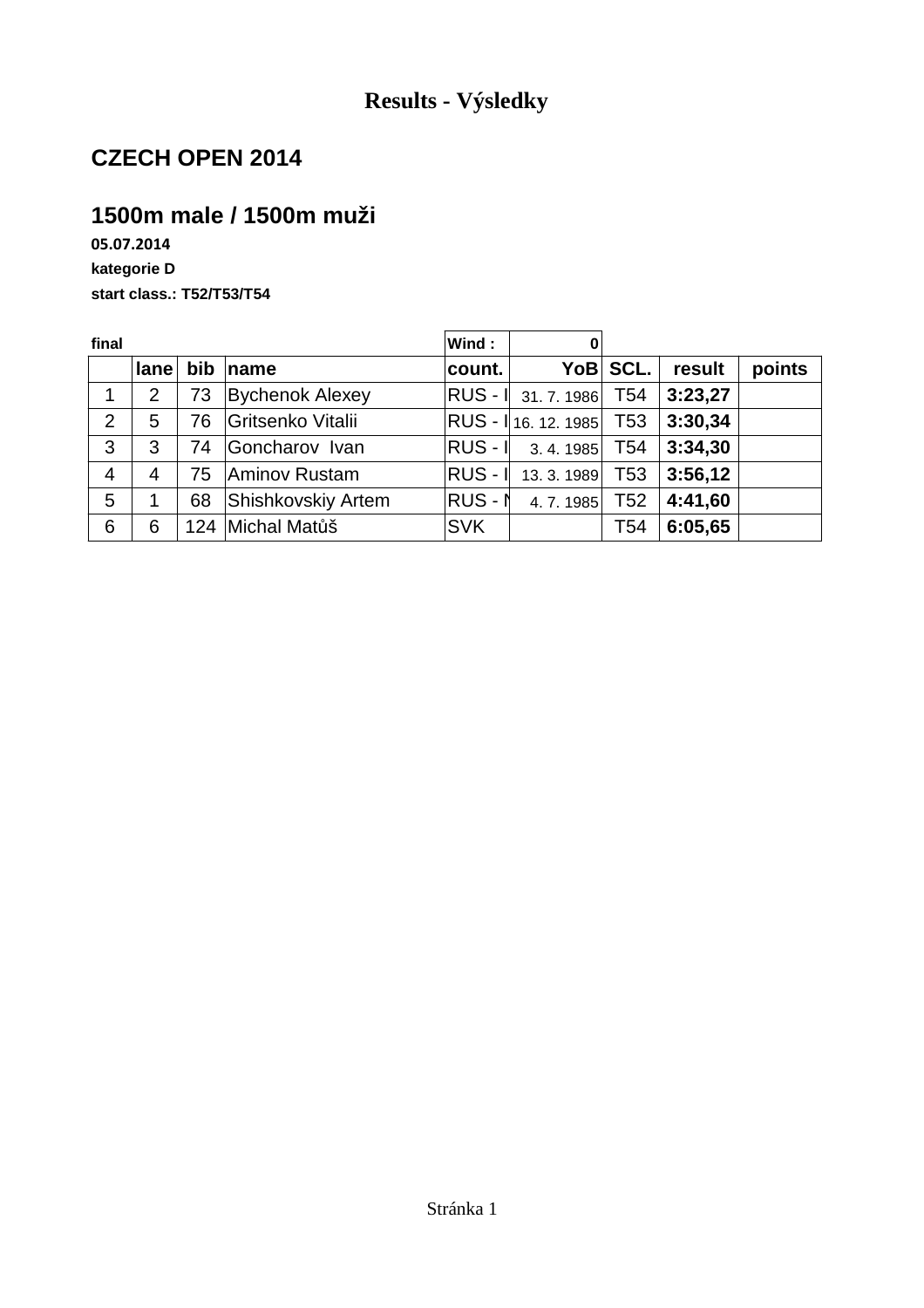# **1500m female / 1500m ženy**

**05.07.2014 kategorie D start class.: T47**

| final |  |  | Wind:                                                  |         |  |                 |        |
|-------|--|--|--------------------------------------------------------|---------|--|-----------------|--------|
|       |  |  | Iane bib name                                          | ∣count. |  | YoB SCL. result | points |
|       |  |  | 83 Rumyantceva Ekaterina RUS - 28. 1. 1991 T47 5:30,79 |         |  |                 |        |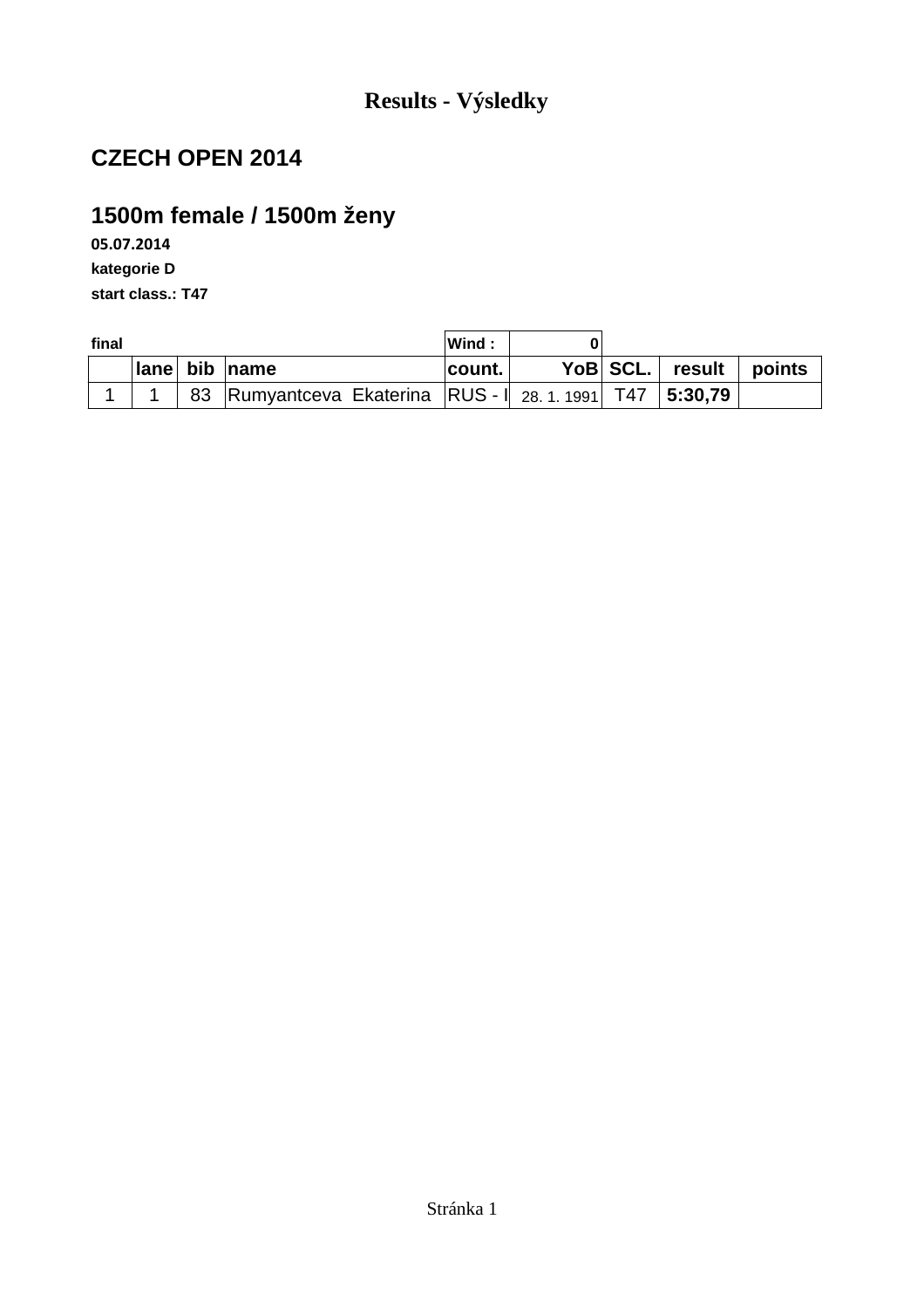# **4x100m female / 4x100m ženy**

**5.7.2014 kategorie start class.: F37/F38**

| final |   |                                                  | Wind:      |        |
|-------|---|--------------------------------------------------|------------|--------|
|       |   | lane bib name                                    | count. YoB | result |
|       | - | Goncharova, Fekolina, Sapozhnikova, Sergeeva RUS |            | 54,67  |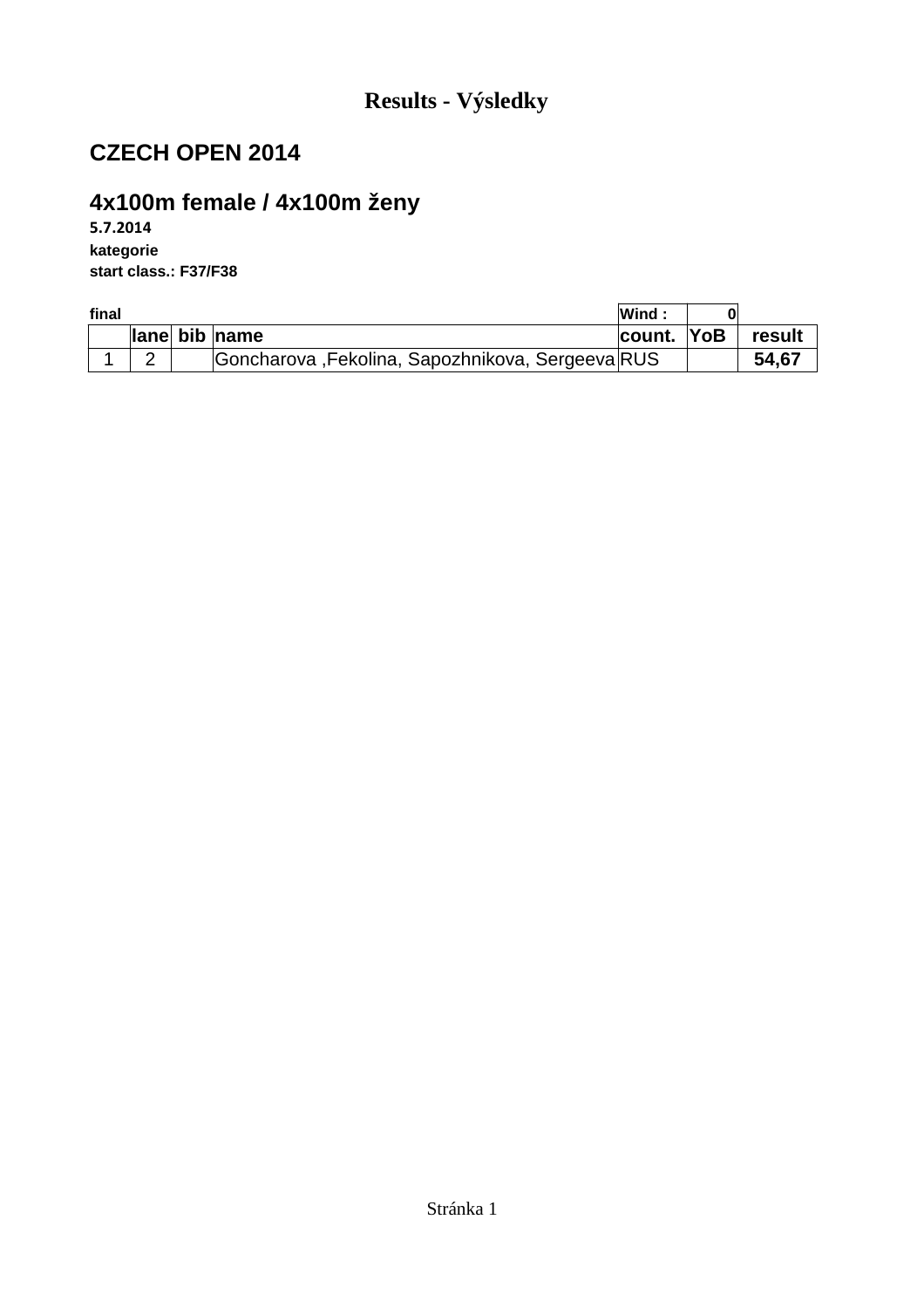### **4x100m male / 4x100m muži**

**05.07.2014 kategorie start class.: T43/T44/T46/T47**

| final |  |                                         | Wind:         |            |                             |
|-------|--|-----------------------------------------|---------------|------------|-----------------------------|
|       |  | lane bib name                           | <b>count.</b> | $YoB$ SCL. | result                      |
|       |  | Aleshkin, Kotlov, Prokopyev, Trunov RUS |               |            | $\sqrt{44}/\sqrt{14}$ 45.05 |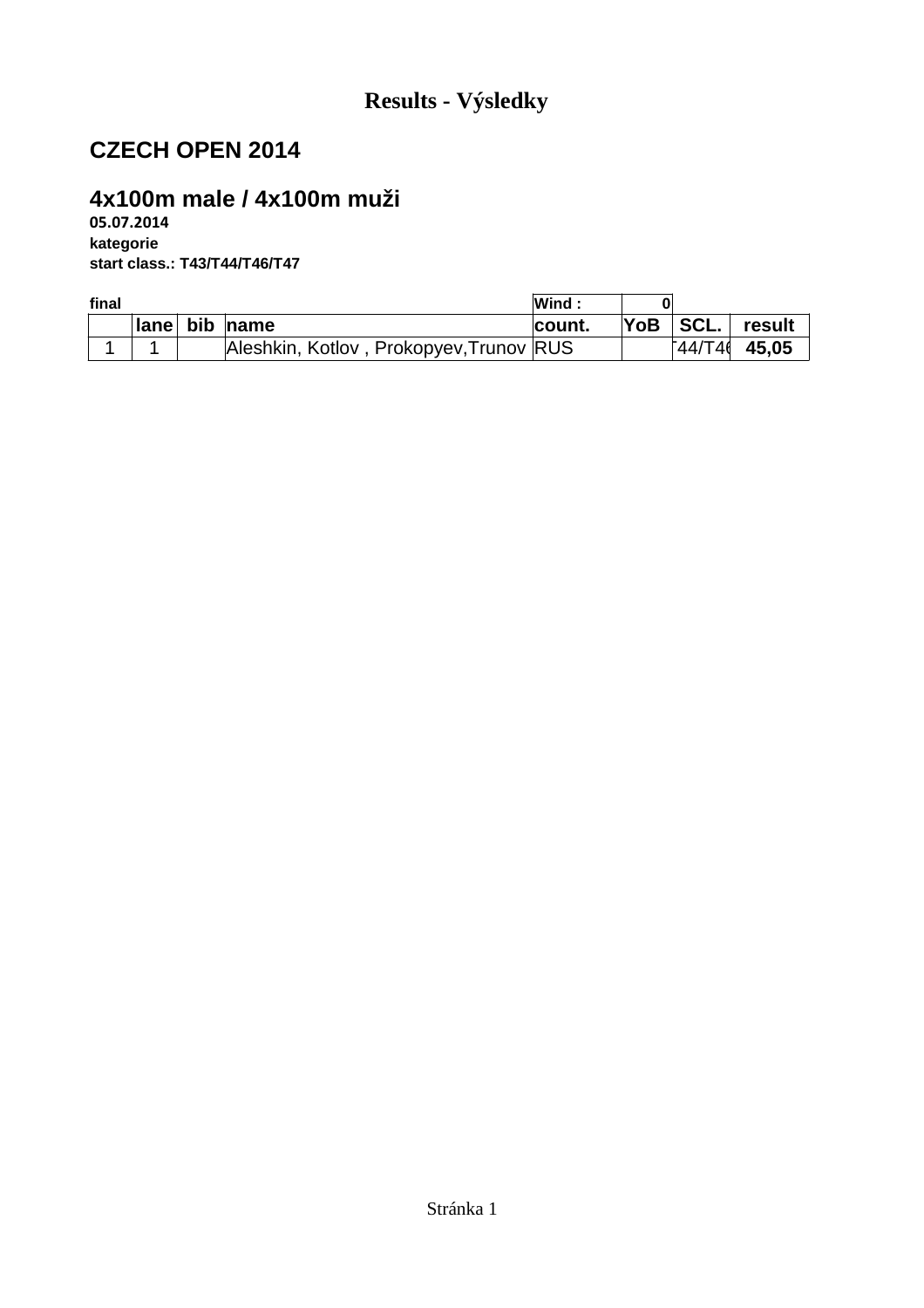### **CZECH OPEN 2014**

# **shot put female / koule ženy**

### **04.07.2014**

#### **kategorie Dstart class.: F54/F55/F57**

|   | <b>lane</b>    |    | bib $ name$      | ∣count.    |           | YoB SCL.        |      | $\mathbf 2$ | 3    | 4    | 5    | 6    | result             | points   |
|---|----------------|----|------------------|------------|-----------|-----------------|------|-------------|------|------|------|------|--------------------|----------|
|   | 4              | 39 | Bogacheva Mariya | RUS-1      | 26.4.1977 | F <sub>54</sub> | 7,78 | 7,62        | 7,44 | 7,66 | 7,70 | 7,83 | $7,83 \text{ m}$   | 1054 pwr |
| 2 | 3              | 26 | DADZITE DIANA    | LAT        | 4.2.1986  | F <sub>55</sub> | 6.64 | 6,50        | 6,81 | 6,80 | 6,75 | 6,36 | $6,81 \text{ m}$   | 861 $p$  |
| 3 |                |    | Kacanu Eva       | $CZE - A$  | 20.5.1965 | F <sub>54</sub> | 5,36 | 5,48        | 5,46 | 5,82 | 5,55 | 5,69 | $5.82$ m           | 784 p    |
| 4 | 6              | 97 | Kate Callahan    | <b>USA</b> |           | F <sub>57</sub> | 6.23 | 6,31        | 6.60 | 6.68 | 6,75 | X    | $6,75$ m           | 680 $p$  |
| 5 | 5              | 96 | $ Ce-Ce$ Mazyck  | <b>USA</b> |           | F <sub>57</sub> | X    | 6,51        | 6,39 | X    | X    | 6,29 | 6,51 m             | 655 $p$  |
| 6 | $\overline{2}$ | 19 | Obrová Miroslava | $CZE - A$  | 10.8.1975 | F <sub>57</sub> | 5,70 | 5,71        | 5,77 | 5,83 | 5,71 | 6,00 | $6,00 \, \text{m}$ | 604 p    |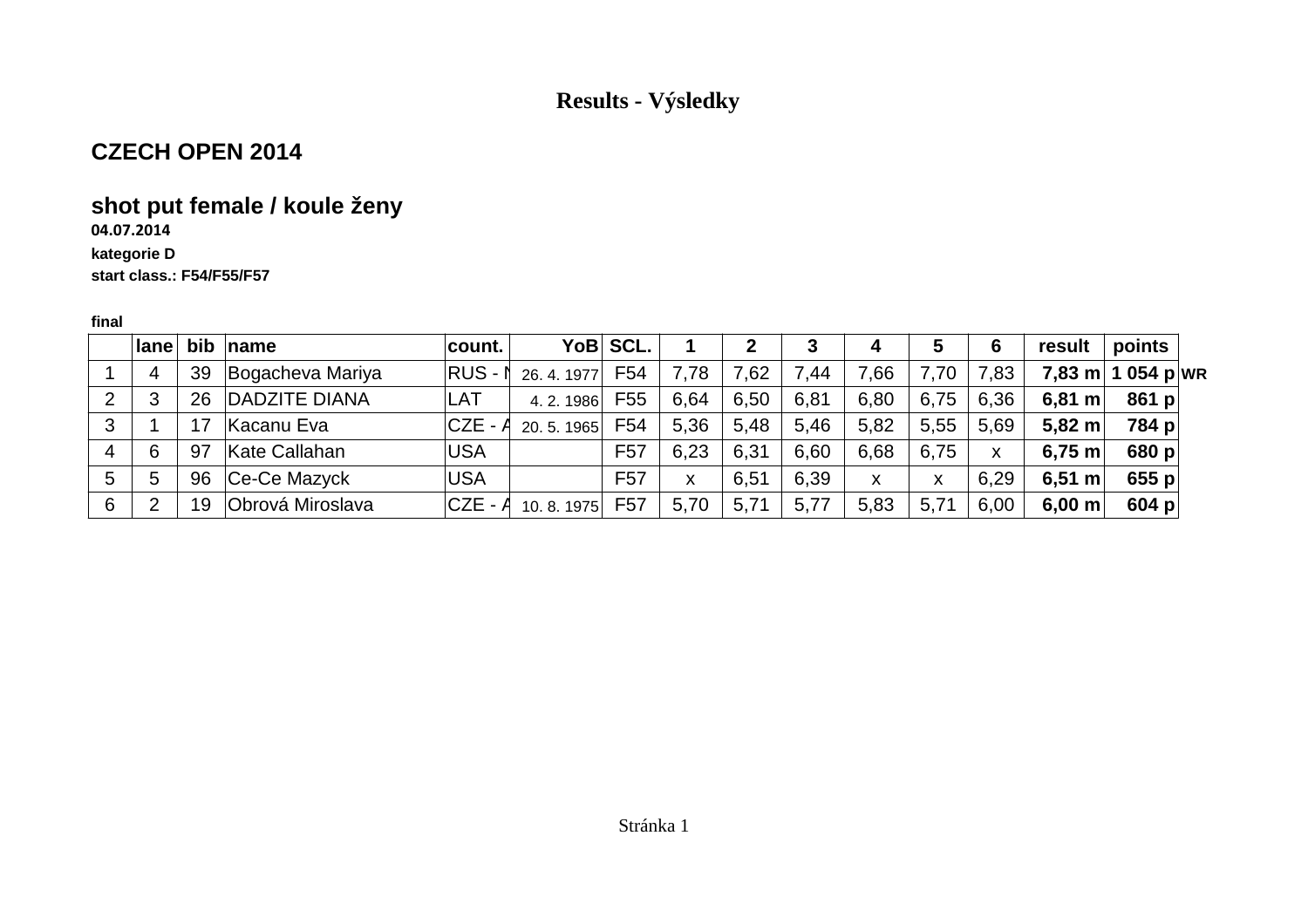### **CZEC OPEN 2014**

### **shot put male / koule muži**

# **04.07.2014**

#### **kategorie D**

#### **start class.: F36/F37/F38**

|   |                |                 | lane bib name      | count.     |                                                | YoB SCL. |                   |      | $\mathbf{3}$ | 4            | 5             | 6            | result <b>l</b>                                                                                     | $\vert$ points $\vert$ |
|---|----------------|-----------------|--------------------|------------|------------------------------------------------|----------|-------------------|------|--------------|--------------|---------------|--------------|-----------------------------------------------------------------------------------------------------|------------------------|
|   | 6              | 65              | Sviridov Vladimir  |            | RUS - 1 10.5.1990 F36                          |          |                   |      |              |              |               |              | 14,64   13,78   14,28   12,90   12,66   14,41   <b>14,64 m   1 031 p</b>                            |                        |
| 2 | 5              |                 | 49 Lesnykh Aleksei |            | RUS - 124. 10. 1985 F37                        |          | 12,89 13,37 13,52 |      |              | $\mathsf{X}$ | 13,69         | $\mathsf{x}$ | 13,69 m                                                                                             | 824 p                  |
| 3 |                | 6               | Grézl Dušan        |            | $ CZE-S $ 4.5.1979 F38   11,61   11,65   11,88 |          |                   |      |              | 11,90        | $11,70$ x     |              | $\vert$ 11,90 m $\vert$                                                                             | 813 p                  |
| 4 | $\overline{2}$ | 10 <sup>°</sup> | Vrátil Petr        |            | $ CZE-S $ 26, 5, 1983 F38 10, 25 10, 78        |          |                   |      | $\mathsf{X}$ | X            | X             |              | $10,78$ m                                                                                           | 736 p                  |
| 5 | 3              | 15 <sup>1</sup> | Strybosch Kevin    | <b>CAN</b> | 18.9.1992 F37                                  |          |                   |      |              |              |               |              | $\mid$ 10,66 $\mid$ 10,34 $\mid$ 11,01 $\mid$ 11,19 $\mid$ 10,80 $\mid$ 10,78 $\mid$ <b>11,19 m</b> | 673 p                  |
| 6 | 4              | 29              | Peterfelds Ingus   |            | $ LAT - K$ 23. 12. 1990 F37                    |          | 8,94              | 8,75 | $8,50$ $ $   | 7,73         | $8,32$   8,18 |              | 8,94 m∣                                                                                             | 538 $p$                |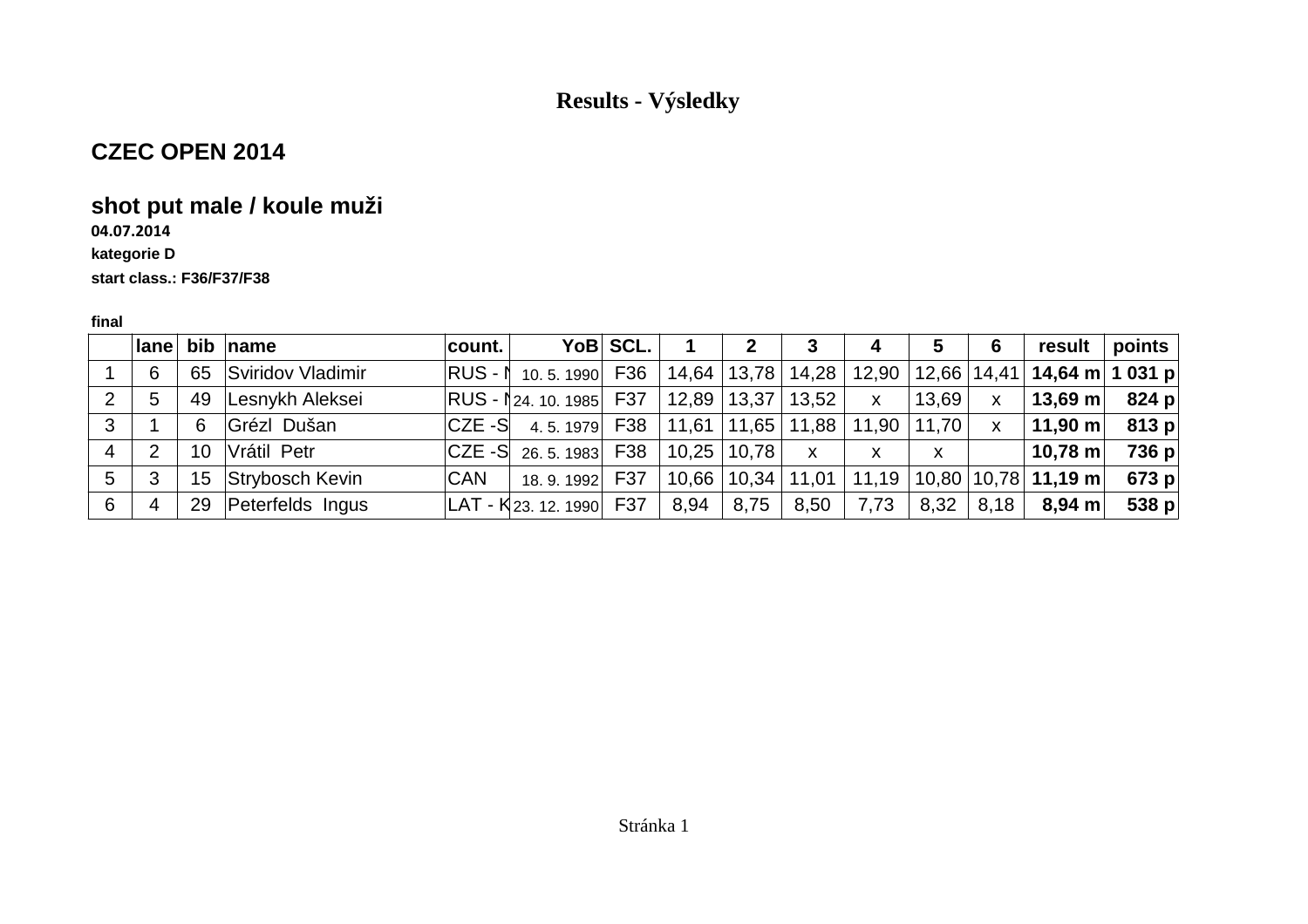## **CZECH OPEN 2014**

### **Discus male / Disk muži**

**04.07.2014 kategorie Dstart class.: F33/F34/F53**

|   |   |    | lane bib name          | count.     |                                                                                  | YoB SCL. |       | 2                         | 3                                                      | 4            | 5 | 6            | result                                                  | points  |
|---|---|----|------------------------|------------|----------------------------------------------------------------------------------|----------|-------|---------------------------|--------------------------------------------------------|--------------|---|--------------|---------------------------------------------------------|---------|
|   | 5 |    | 101 Scot Severn        | <b>USA</b> |                                                                                  | F53      |       |                           |                                                        |              |   |              | $ 22,12 22,18 21,75 21,71 21,75 22,26 22,26 \text{ m} $ | 907 $p$ |
| 2 | 4 | 51 | Malykh Evgeniy         |            | <b>RUS - 1</b> 13.5.1988 F33                                                     |          | 21,39 | $\mathsf{X}$              | $\mathsf{X}$                                           | $\mathsf{X}$ | X | $\mathsf{x}$ | $\vert$ 21,39 m $\vert$                                 | $651$ p |
| 3 | ູ |    | 23 Náčin Stanislav     |            | $ CZE - A_{16.3.1960} $ F53 $ 12,09 14,75 10,94 13,40 14,13 15,21 15,21 m$ 620 p |          |       |                           |                                                        |              |   |              |                                                         |         |
| 4 |   | 5  | Dvořák Martin          |            | $ CZE-S $ 26, 4, 1994   F34                                                      |          | 17.56 | $\boldsymbol{\mathsf{X}}$ | $\mid$ 17,67 $\mid$ 17,53 $\mid$ 18,17 $\mid$ x $\mid$ |              |   |              | $18,17 \text{ m}$                                       | 388 p   |
| 5 |   | 21 | <b>Bělík Stanislav</b> |            | $ CZE - A \quad 7.7.1988 $ F34                                                   |          | 9,35  |                           |                                                        |              |   |              | $9,96$   10,52   10,98   10,96   10,99   10,99 m        | 234 $p$ |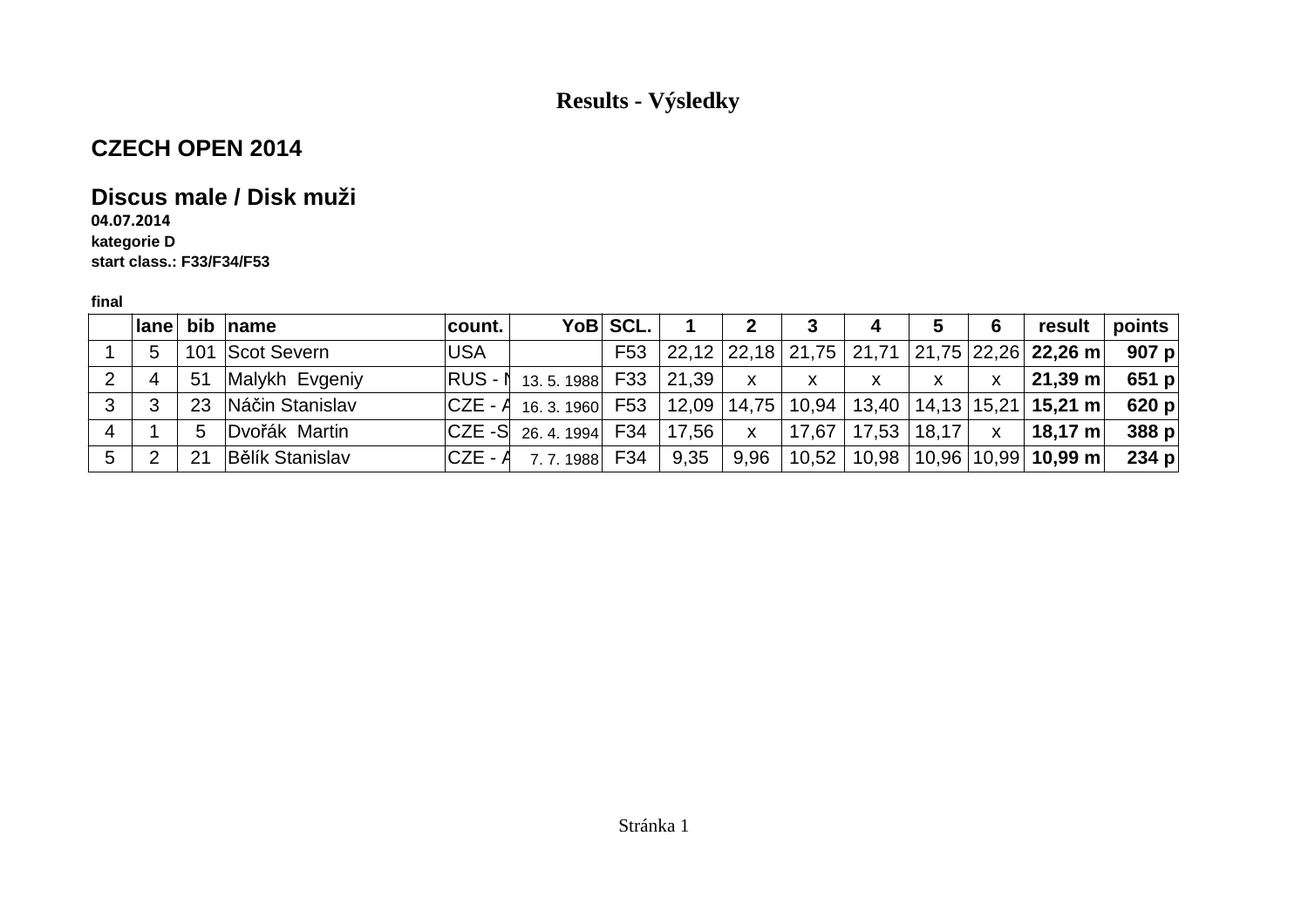### **CZECH OPEN 2014**

### **club male / kuželka muži**

**04.07.2014**

 **kategorie Dstart class.: F32/F51**

|                 | lane           | bib | name                    | count.     |                                   | YoB SCL.         |       | 2     | 3     | 4     | 5     | 6     | result                       | points     |
|-----------------|----------------|-----|-------------------------|------------|-----------------------------------|------------------|-------|-------|-------|-------|-------|-------|------------------------------|------------|
|                 | 5              | 86  | VANĚK Jan               | $CZE - H$  | 25.1.1979                         | F <sub>51</sub>  | X     | 24,61 | 25,87 | X     | 25,36 |       | $ 25,15 $ 25,87 m            | 1 001 $p$  |
| $\overline{2}$  | 4              | 70  | Běleš Radim             | $CZE - S$  | 6.3.1973                          | F <sub>5</sub> 1 | 24,96 | 25,15 | 24,05 | X     | Χ     |       | $25,56$ 25,56 m              | 989 $p$    |
| 3               | 8              | 89  | <b>ENGE Michal</b>      |            | CZE - H17. 12. 1985               | F <sub>51</sub>  | 23,10 | 23,04 | 24,05 | 23,03 | 22,90 |       | $ 23,42 $ 24,05 m            | 930 $p$    |
| 4               |                | 2   | KUŘEJA MARIAN           | <b>SVK</b> | 30.7.1980                         | F <sub>51</sub>  | 23,72 | 23,54 | 23,73 | 24,04 |       |       | $23,12$ 23,58 <b>24,04 m</b> | 930 $p$    |
| 5               | 10             | 103 | Scott Stokes            | <b>USA</b> |                                   | F <sub>5</sub> 1 | 22,21 | 22,62 | 23,21 | 23,97 |       |       | $23,62$ 22,80 <b>23,97 m</b> | 927 $p$    |
| 6               | 3              | 60  | <b>Frolov Vladislav</b> | $RUS - N$  | 6.1.1992                          | F32              | 20,08 | 27,59 | 31,15 | X     | X     | 25,56 | $31,15 \text{ m}$            | 840 p      |
| 7               | 7              | 88  | VESECKÝ Petr            | CZE - H    | 1.6.1977                          | F <sub>51</sub>  | 19,45 | 19,82 | X     | 20,08 | X     | 19,72 | $20,08$ m                    | 777 p      |
| 8               | 9              | 94  | Serbus František        | CZE-JU     | 8.6.1905                          | F32              | X     | X     | 24,96 | 25,29 | 25,52 | X     | $25,52 \; m$                 | 688 p      |
| 9               | $\overline{2}$ | 25  | Koutný Michal           | $CZE - A$  | 21.8.1975                         | F <sub>51</sub>  | 5,53  | 5,67  | 5,33  | 5,22  | 5,62  | 4,47  | 5,67 m                       | 219 $p$    |
| 10 <sup>°</sup> | 6              | 87  | <b>ZACH Martin</b>      |            | <sub>I</sub> CZE - Н13. 11. 1985∏ | F51              |       |       |       |       |       |       |                              | <b>DNP</b> |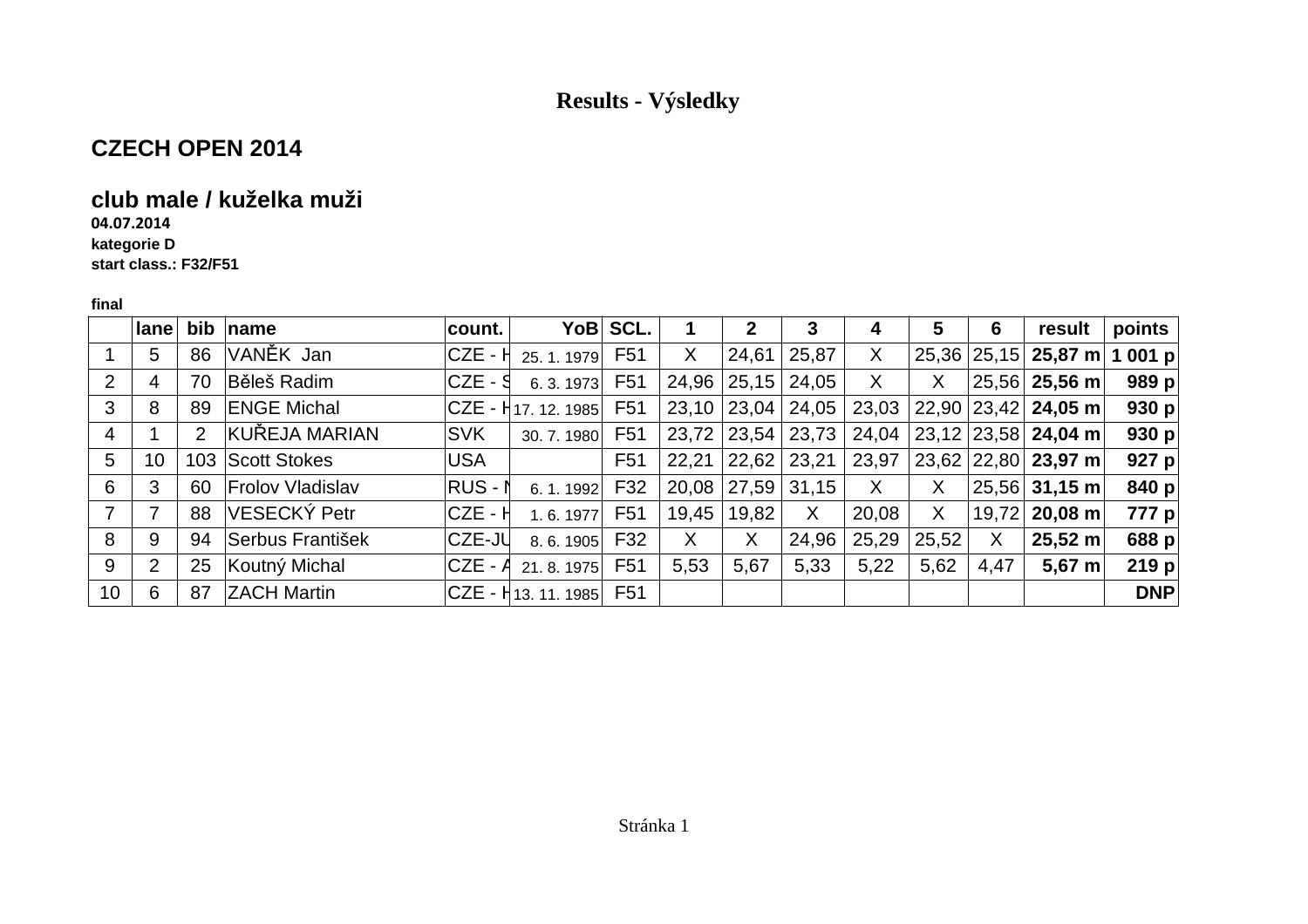### **CZEC OPEN 2014**

### **shot put male / koule muži**

**04.07.2014**

#### **kategorie Dstart class.: F11/F40/F41/F44/F46/F47**

|           | lane           | bib | $\mathsf{name}$          | count.                  | YoB SCL.        |       | 2     | 3     | 4            | 5     | 6     | result       | points  |
|-----------|----------------|-----|--------------------------|-------------------------|-----------------|-------|-------|-------|--------------|-------|-------|--------------|---------|
|           | 5              | 52  | <b>Prokhorov Nikita</b>  | $RUS - N$<br>10.1.1991  | F46             | 14,01 | 14,70 | X     | X            | 14,76 | X     | 14,76 m      | 940 $p$ |
| 2         | 3              | 32  | <b>MATUSIK ADRIAN</b>    | <b>SVK</b><br>13.4.1980 | F44             | 14,96 | 15,64 | 16,23 | 16,02        | 15,83 | X     | $16,23 \; m$ | 936 p   |
| 3         | 6              | 59  | <b>Filatov Alexander</b> | $RUS - N$<br>7.4.1981   | F44             | 13,44 | 14,28 | 13,84 | X            | 13,72 | 13,32 | 14,28 m      | 824 p   |
| 4         | $\overline{2}$ | 14  | Trudgeon Ken             | <b>CAN</b><br>11.8.1988 | F47             | 12,57 | 12,75 | 12,72 | $\mathsf{x}$ | 12,72 | 12,43 | 12,75 m      | 812 p   |
| 5         | 8              | 100 | Fernando Tarazon         | <b>USA</b>              | F <sub>11</sub> | X     | 10,24 | 9,75  | 10,69        | 10,02 | 10,65 | 10,69 m      | 786 p   |
| 6         |                | 123 | Bogatyrev Ivan           | $RUS - N$<br>2.10.1983  | F41             | 9,46  | X     | 9,83  | x            | x     | 9.36  | $9,83 \; m$  | 769 p   |
| 7         | 4              | 40  | Dushkin Dmitry           | RUS - I 29. 11. 1988    | F40             | 10,51 | X     | 10,40 | X            | X     | X     | $10,51 \; m$ | 726 p   |
| 8         |                |     | <b>Borges Marco</b>      | <b>BRA</b><br>5.1.1978  | F44             | 12,24 | 11,83 | X     | x            | X     | 11,68 | $12,24 \; m$ | 706 p   |
| <b>MS</b> | 9              | 107 | Adamčík Martin           | $CZE -$<br>14.5.2000    | F44             | X     | 4,03  | 4,55  | 4,13         | 4,25  | 4,18  | 4,55 m       |         |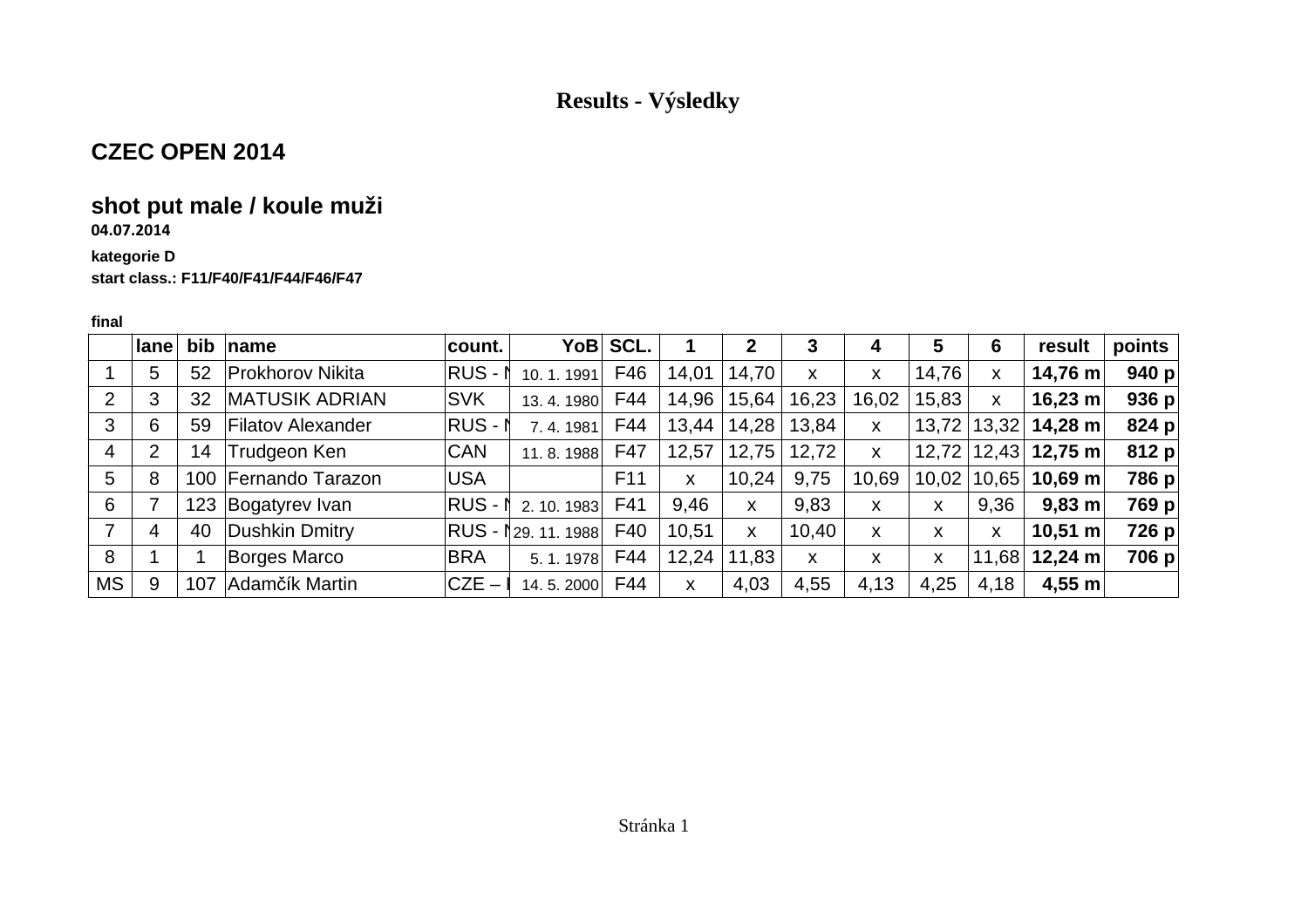### **CZEC OPEN 2014**

## **shot put male / koule muži**

### **04.07.2014**

#### **kategorie Dstart class.: F55/F56/F57**

|   | <b>lane</b> |    | bib $ name$          | count.     |                         | YoB SCL.        |      | 2     | 3     | 4     | 5     | 6     | result             | points  |
|---|-------------|----|----------------------|------------|-------------------------|-----------------|------|-------|-------|-------|-------|-------|--------------------|---------|
|   | 6           |    | 102 Scott Winkler    | <b>USA</b> |                         | F <sub>55</sub> | 9,16 | 9.00  | 8,41  | 8,18  | X     | 9,19  | $9,19 \text{ m}$   | 807 $p$ |
| 2 |             |    | 105 Dennis Ogbe      | <b>USA</b> |                         | F <sub>57</sub> | 9.90 | 10,13 | 10,03 | 10,43 | 10,25 | 10,41 | $10,43$ m          | 747 p   |
| 3 | 4           | 33 | <b>HODOR MAREK</b>   | <b>SVK</b> |                         | F <sub>55</sub> | 7,56 | 7,24  | 7,39  | 7,36  | 7,32  | 7,83  | $7,83 \; \text{m}$ | 687 $p$ |
| 4 | 2           | 24 | ∫Ščambura Dušan      | $CZE - A$  | 22.7.1976               | F55             | 6,95 | 6,72  | 6,90  | 7,32  | 7,16  | 7,29  | $7,32 \; \text{m}$ | 643 p   |
| 5 | 5           | 93 | Drož Jakub           | CZE-JU     | 5.6.1905                | F56             | 6,73 | X     | 6,73  | 6,96  | 6,59  | 7,07  | $7,07 \text{ m}$   | 557 p   |
| 6 | 3           |    | 125 HASUL JAN        | <b>SVK</b> |                         | F <sub>56</sub> | 6,24 | 6,40  | 6,42  | 6,54  | 5,89  | 6,41  | 6,54 m             | 515 $p$ |
|   |             | 22 | <b>Rotter Michal</b> |            | $ CZE - A31. 12. 1981 $ | F <sub>55</sub> | 5,53 | 5,22  | 4,95  | 5,38  | 5,33  | 5,16  | $5,53 \; m$        | 485 $p$ |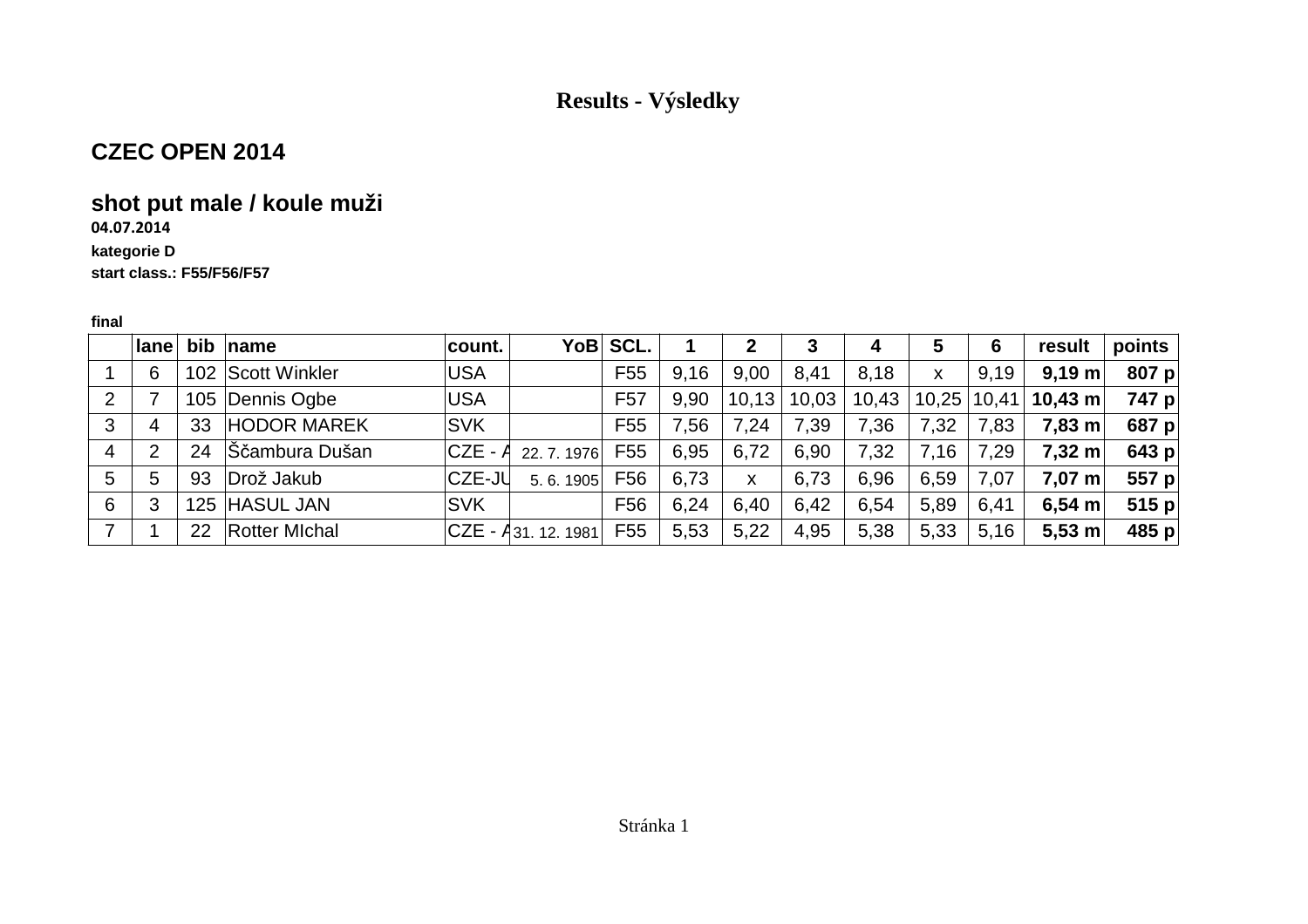### **CZECH OPEN 2014**

# **high jump male / výška muži**

**04.07.2014**

**kategorie D**

**start class.: F46**

| bib | name                   | COLIN | <b>YoB</b>                 | $\sim$<br>JUL | result                       | points             | 1,50 | 1.55 | .60 <sup>1</sup> | 1.65 | 1.70                | 1.75              | 1.78   | 1,81   | 1,83 |
|-----|------------------------|-------|----------------------------|---------------|------------------------------|--------------------|------|------|------------------|------|---------------------|-------------------|--------|--------|------|
| 38  | <b>Ivan</b><br>sotvich | סו וח | 995<br>$\sim$<br>يج -<br>◡ | ™46           | O <sub>4</sub><br>m<br>. . О | 181<br>$\sim$<br>M |      | ◡    |                  |      | $\sim$<br>$\cdot$ C | $\sqrt{2}$<br>nu. | ⌒<br>ັ | XXOX-- |      |

| YoB                | SCL. | result $\, \mid$ points $\, \cdot$ |         |  |  |   |       |      | $\mid$ 1,50 $\mid$ 1,55 $\mid$ 1,60 $\mid$ 1,65 $\mid$ 1,70 $\mid$ 1,75 $\mid$ 1,78 $\mid$ 1,81 $\mid$ 1,83 $\mid$ |  |
|--------------------|------|------------------------------------|---------|--|--|---|-------|------|--------------------------------------------------------------------------------------------------------------------|--|
| 31. 10. 1995 F46 I |      | $^{\circ}$ 1,81 m $\vert$          | 181 $p$ |  |  | O | XO  O | XXOX |                                                                                                                    |  |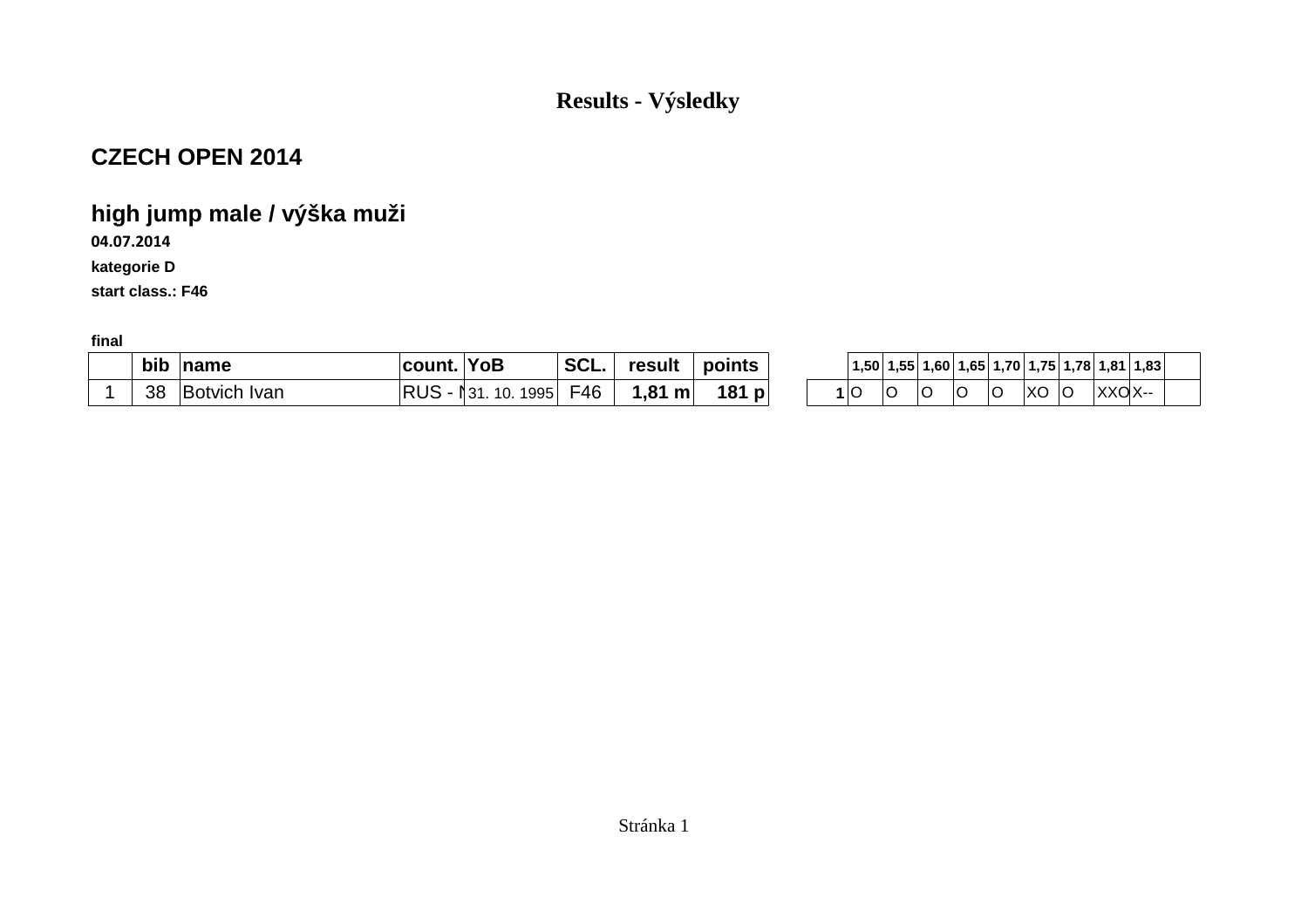### **CZEC OPEN 2014**

### **Discus female / Disk ženy**

**04.07.2014 kategorie Dstart class.: F12/F37/F38/F42**

|   |               |                | Iane bib name        | ∣count. I  |                                                                       | YoB SCL. |              |              | 3             | 4            | 5     | 6            | result                                                                                              | points $\mid$ |
|---|---------------|----------------|----------------------|------------|-----------------------------------------------------------------------|----------|--------------|--------------|---------------|--------------|-------|--------------|-----------------------------------------------------------------------------------------------------|---------------|
|   | $\mathcal{P}$ | 11             | <b>Foessel Renee</b> | <b>CAN</b> | 30.5.1995 F38 28,55 28,40 28,40                                       |          |              |              |               | $\mathsf{X}$ |       |              | $ 29,53 28,55 $ 29,53 m                                                                             | 933 p         |
| 2 | 4             | 80             | Vertinskaya Irina    |            | $ RUS - I $ 17.9.1984 F37 27,51 25,47 26,91 27,42 25,31 26,47 27,51 m |          |              |              |               |              |       |              |                                                                                                     | 826 p         |
| 3 |               | $\overline{4}$ | Berná Eva            |            | $ CZE-S $ 25.5.1986 F37                                               |          | 25.11        | $\mathsf{X}$ |               |              |       |              | $\vert$ 25,24 $\vert$ 24,60 $\vert$ 25,90 $\vert$ 26,56 $\vert$ <b>26,56 m</b> $\vert$ <b>797 p</b> |               |
| 4 | 5             |                | 98 Stephanie Timmer  | <b>USA</b> |                                                                       | F12      | 23,85        | X            | X             | X            | 26,15 | $\mathsf{X}$ | $\vert$ 26,15 m $\vert$                                                                             | 636 $p$       |
| 5 | 3             | 28             | Strode Ivita         |            | $ LAT - K$ 14. 12. 1973 F42                                           |          | $\mathsf{x}$ |              | 19,42   18,91 | $\mathsf{X}$ | 18,86 | $\mathsf{X}$ | $ 19,42 \text{ m} $                                                                                 | 585 p         |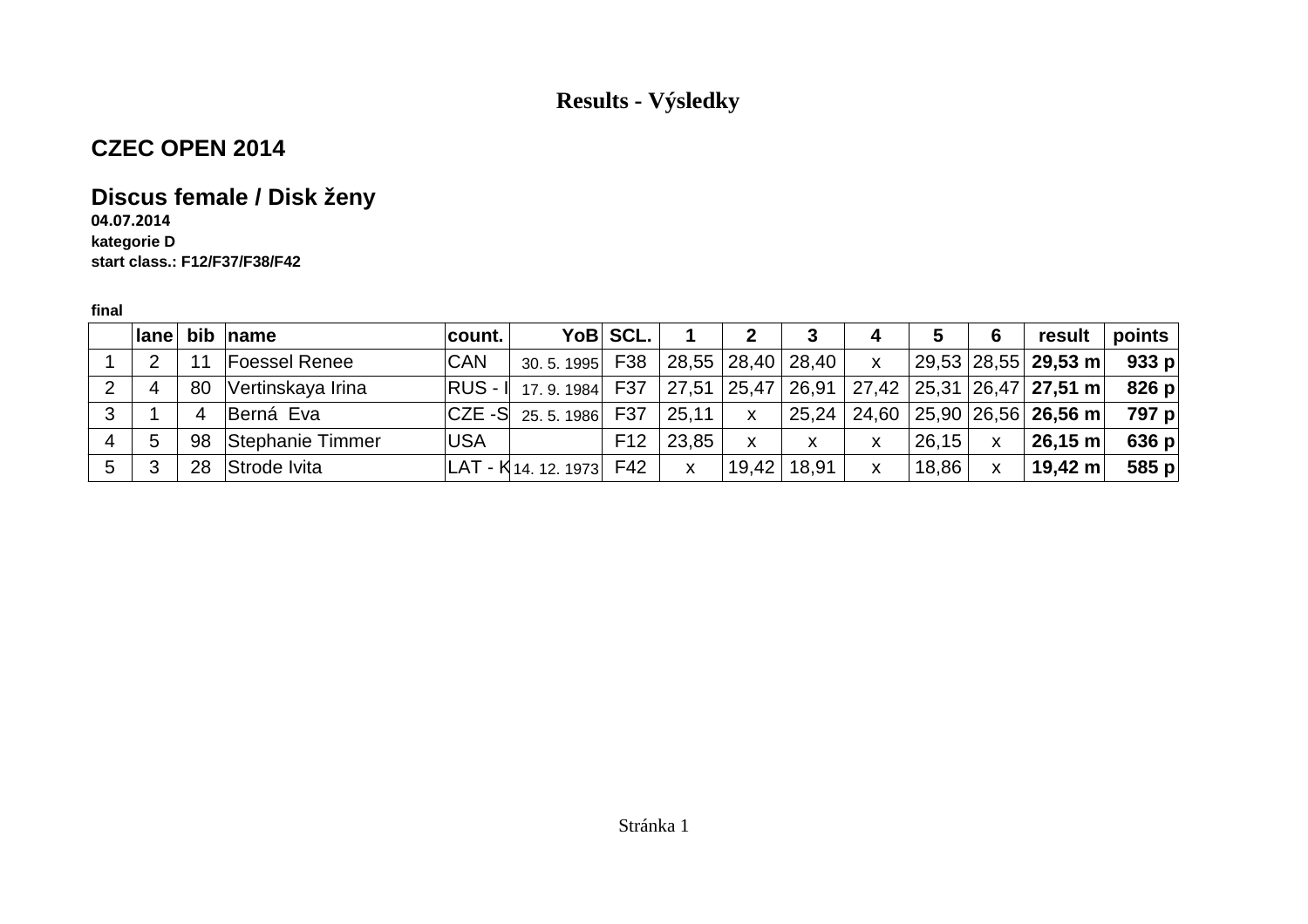# **CZEC OPEN 2014**

## **shot put male / koule muži**

### **04.07.2014**

#### **kategorie D**

**start class.: F32/F33/F34**

|   |                |    | lane bib name          | ∣count. I |                                                  | YoB SCL. |      | $\mathbf{2}$ | $\mathbf{3}$ | 4    | 5         | 6    |                             | result   points |
|---|----------------|----|------------------------|-----------|--------------------------------------------------|----------|------|--------------|--------------|------|-----------|------|-----------------------------|-----------------|
|   | $\overline{4}$ | 51 | Malykh Evgeniy         |           |                                                  |          |      |              |              |      | 9,06      | 9,77 | $ $ 12,03 m $ $ 1 011 p $ $ |                 |
| 2 | 3              | 47 | Khrupin Aleksandr      |           | $ RUS - N$ 13.6.1994 F33 10,82 11,15 11,22 11,32 |          |      |              |              |      | $11,62$ x |      | $ 11,62 \text{ m} $ 977 p   |                 |
| 3 | 5              |    | 60 Frolov Vladislav    |           | $ RUS - N \quad 6.1.1992 $ F32                   |          | 8,60 | 9,02         | 8,77         | 8,91 | 9,21      | 8.95 | $9,21 \text{ m}$            | 882 p           |
| 4 |                | 5  | Dvořák Martin          |           | $ CZE-S $ 26, 4, 1994 F34                        |          | 5,81 | 6,12         | 5,66         | 5,72 | 6,15      | 5.99 | 6,15 m                      | 467 p           |
| 5 | 2              | 21 | <b>Bělík Stanislav</b> |           | $ CZE - A \quad$ 7.7.1988 F34                    |          | 5.09 | $\mathsf{X}$ | 4,71         | 4,92 | 4,80      | 4,75 | $5,09 \text{ m}$            | 386 p           |
|   | 6              | 94 | Serbus František       |           | $ CZE-JU$ 8.6.1905 F32                           |          |      |              |              |      |           |      |                             | <b>DNP</b>      |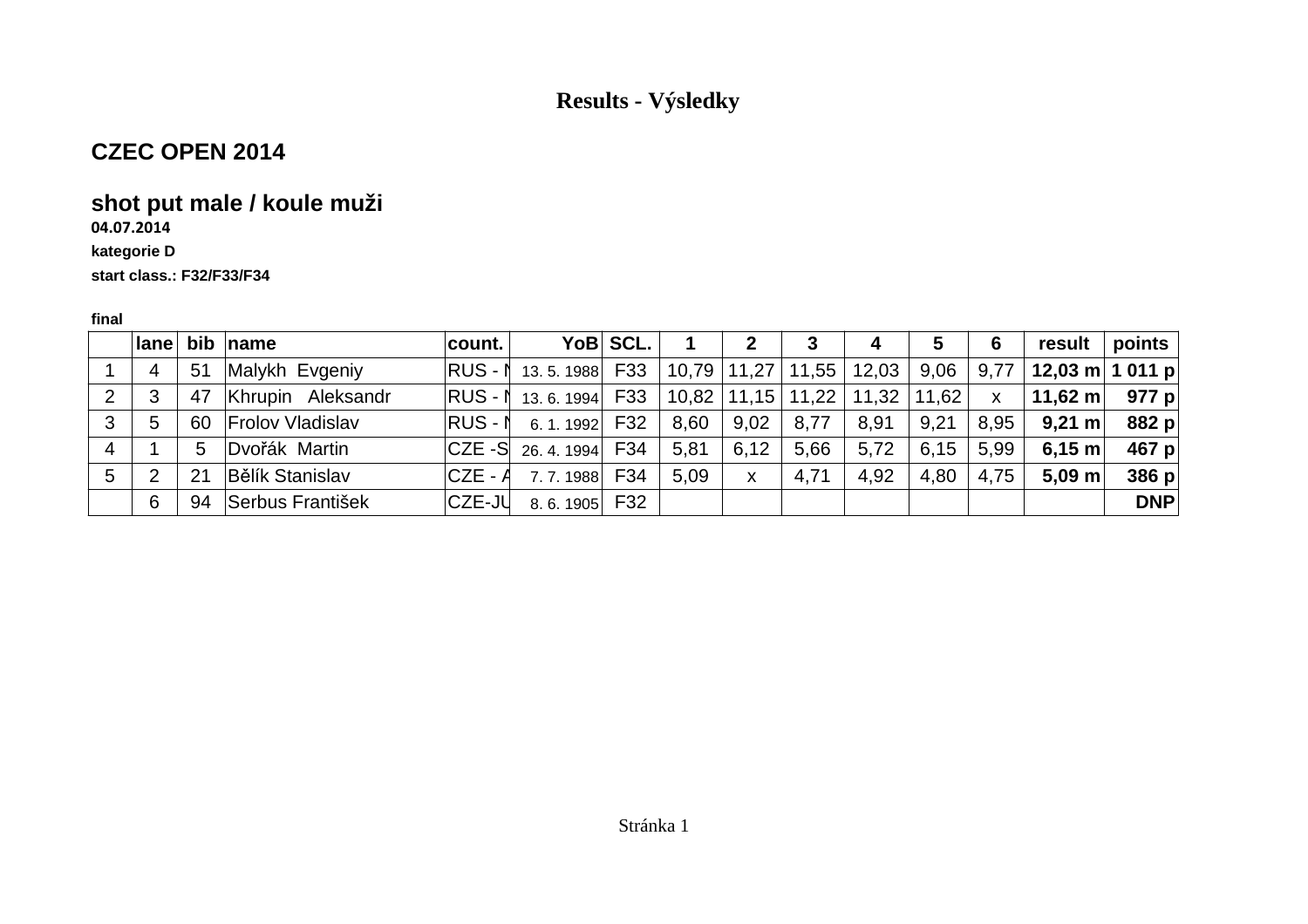### **CZEC OPEN 2014**

### **Discus female / Disk ženy**

**04.07.2014 kategorie Dstart class.: F51/F54/F57**

| ∣lane⊺ |    | bib name                | count. YoB |                       | SCL.            |       |      | 3                       | 4    |      |      | result                                                              | points              |  |
|--------|----|-------------------------|------------|-----------------------|-----------------|-------|------|-------------------------|------|------|------|---------------------------------------------------------------------|---------------------|--|
|        | 95 | Morisson Rachel         | <b>USA</b> |                       | F <sub>51</sub> | 7,29  | 7,26 | 7,20                    | 7,94 | 8,25 | 8,60 |                                                                     | $8,60$ m 1 281 p WR |  |
|        | 39 | Bogacheva Mariya        | $RUS - I$  | 26.4.1977             | F54             |       |      | $14,42$   15,64   15,49 |      |      |      | $\mid$ 15,36 $\mid$ 16,14 $\mid$ 13,64 $\mid$ <b>16,14 m</b> $\mid$ | 972 p               |  |
|        | 97 | Kate Callahan           | <b>USA</b> |                       | F57             |       |      |                         |      |      |      | 21,49   20,15   21,19   21,30   20,82   20,58   21,49 m             | 722 pl              |  |
|        | 19 | <b>Obrová Miroslava</b> |            | $ CZE - A $ 10.8.1975 | F57             | 10,80 |      | 10.87 10.37             |      |      |      | $10,86$   11,61   12,66   <b>12,66 m</b>                            | 425 $p$             |  |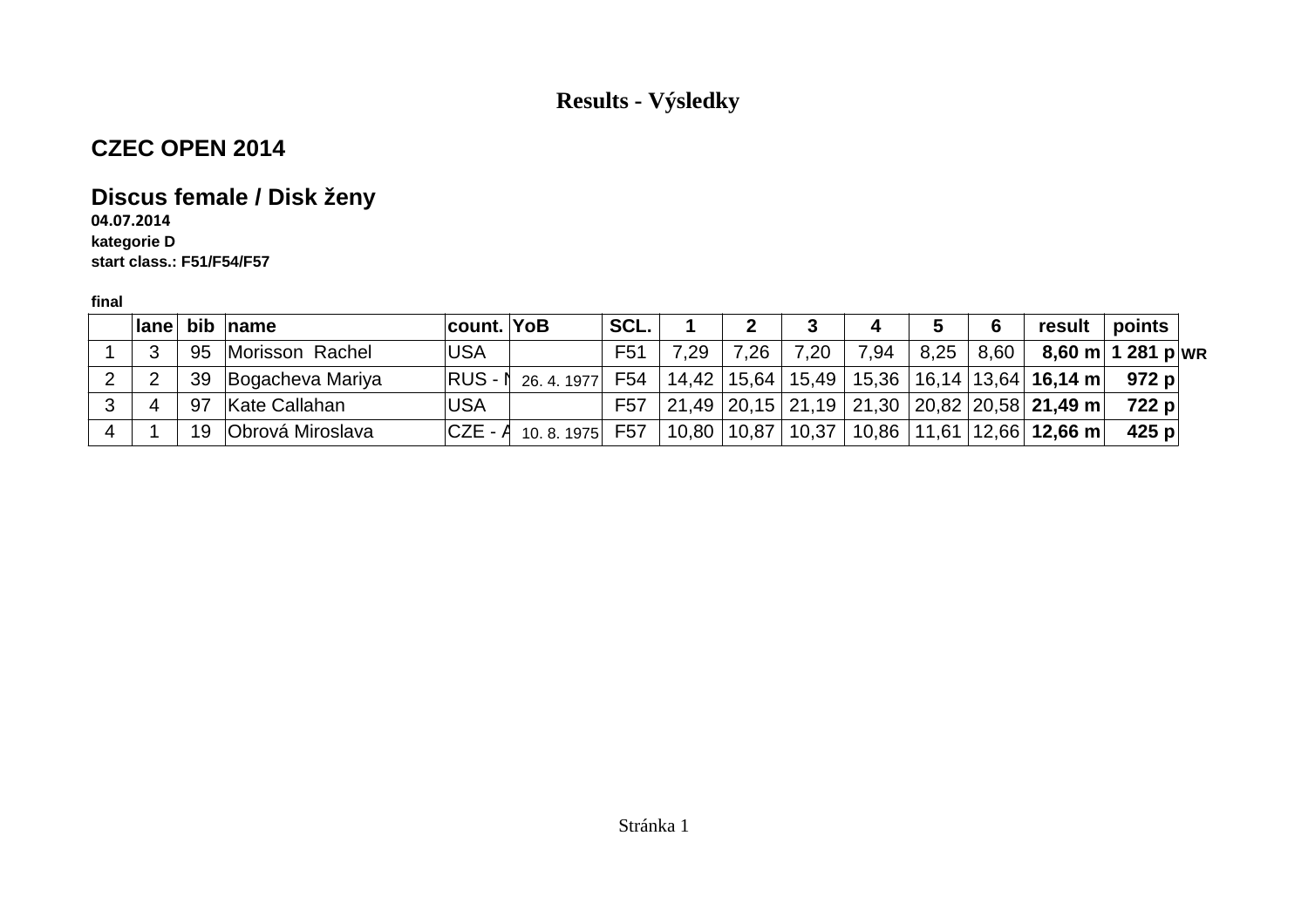### **CZECH OPEN 2014**

# **long jump female / dálka ženy**

#### **04.07.2014kategorie D**

**start class.: F37/F46**

| lane | bib | ˈname             | count.  | YoB∣        | SCL. |                                                                   |  |                 |  |  |  |                                    | result      | points |
|------|-----|-------------------|---------|-------------|------|-------------------------------------------------------------------|--|-----------------|--|--|--|------------------------------------|-------------|--------|
|      | 62  | Sapozhnikova Anna | RUS - N | 26, 7, 1997 | F37  | 4,34 /+1,2 4,50 /+0,3 4,36 /+1,4 4,17 /+0,3 4,54 /+0,9 4,47 /+1,0 |  |                 |  |  |  |                                    | $4.54 \; m$ | 1031 p |
|      | -54 | Rodomakina Nikol  | RUS - N | 14.2.1993   | F46  |                                                                   |  | $5.23 \div 0.4$ |  |  |  | $5,32$ /+0,3 5,55 /+0,7 5,30 /+0,9 | 5,55 m      | 1025p  |
|      | 58  | Fekolina Zhanna   | RUS - N | 15.8.1989   | F37  | 4,03 /+3,6 4,42 /+1,2 4,22 /+0,8 4,16 /+1,0 4,44 /+1,1 4,38 /+0,7 |  |                 |  |  |  |                                    | 4,44 m      | 1009p  |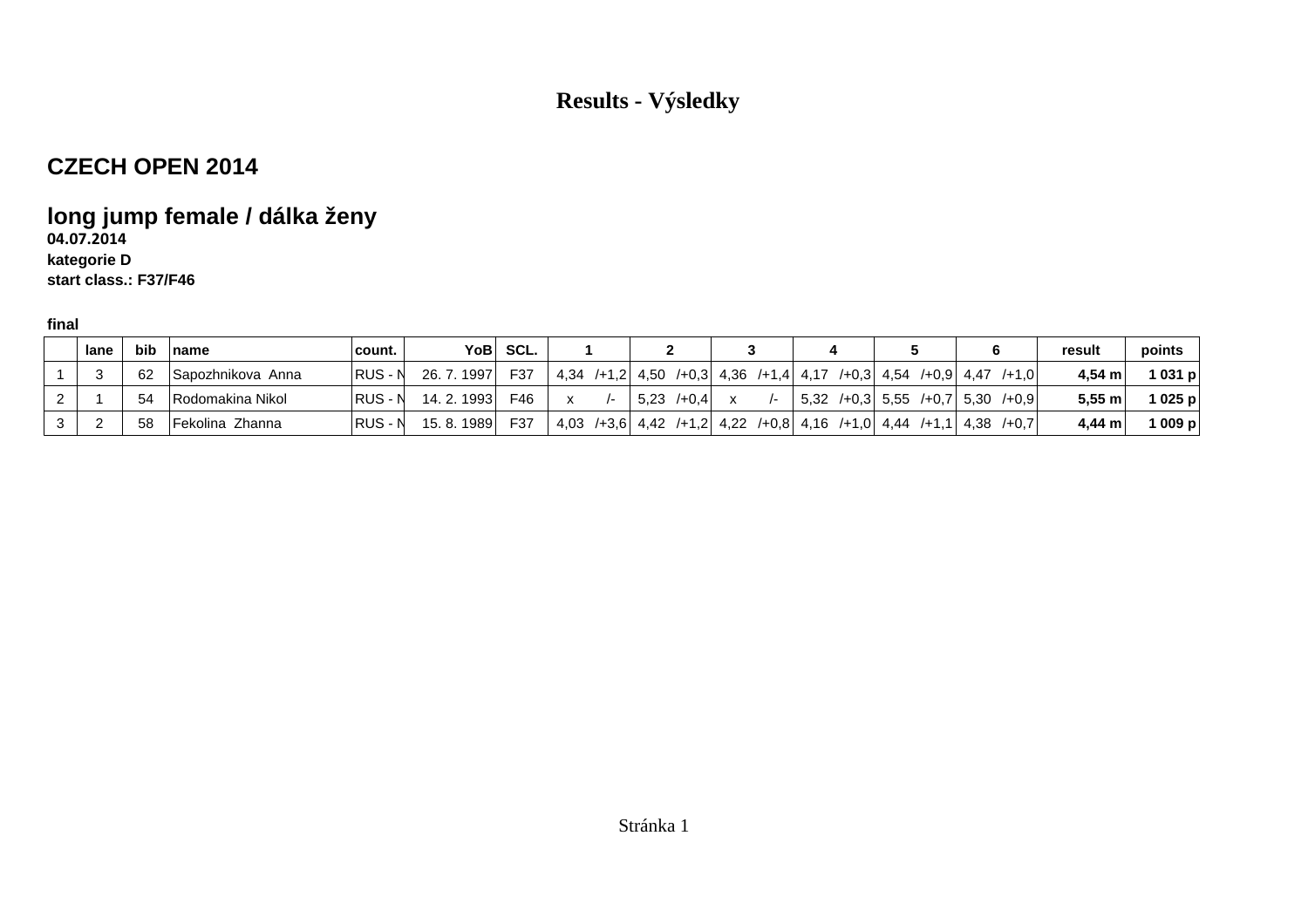## **CZECH OPEN 2014**

## **javelin male / oštěp muži**

**04.07.2014**

 **kategorie Dstart class.: F54/F55**

|                | $ $ ane | bib             | name                    | count.  |                             | YoB SCL. |                 |              |                           | 4            | 5     | 6            | result                           | points     |
|----------------|---------|-----------------|-------------------------|---------|-----------------------------|----------|-----------------|--------------|---------------------------|--------------|-------|--------------|----------------------------------|------------|
|                | 5       | 46              | <b>Kuznetsov Alexey</b> | RUS - N | 3, 4, 1981                  | F54      | $25,00$   25,70 |              | $\mathsf{X}$              | 26,72        | 25,87 |              | $26,72 \text{ m}$                | 940 $p$    |
| $\overline{2}$ |         |                 | <b>TISCHLER Georg</b>   | AUT     | 11.9.1961                   | F54      | 19,53 20,91     |              | 20,57                     | $\mathsf{X}$ |       |              | $21,00$   20,74   <b>21,00 m</b> | 739 p      |
| 3              | 4       | 24              | Sčambura Dušan          |         | $ CZE - A_{22.7.1976} $ F55 |          | 18,48           | $\mathsf{x}$ | $\boldsymbol{\mathsf{X}}$ | $\mathsf{x}$ |       |              | 18,79   17,81   <b>18,79 m</b>   | 606 p      |
| 4              | 2       | 13 <sup>°</sup> | Pumpa Kevin             | AUT     | $ 21. 10. 1991 $ F54        |          | $16,54$   16,41 |              | 16,93                     | 16,94        |       |              | $17,02$   16,81   17,02 m        | 599 p      |
| 5              |         | 23              | Náčin Stanislav         |         | $ CZE - A $ 16. 3. 1960 F53 |          |                 |              | ∣ 10,46   11,11   11,80   | 11,35        | 10,96 | $\mathsf{X}$ | 11,80 m $ $                      | 514 $p$    |
| 6              | 3       | 22              | <b>Rotter Michal</b>    |         | $ CZE - A_{31, 12, 1981} $  | F55      |                 |              |                           |              |       |              |                                  | <b>DNP</b> |
|                | 6       | 71              | KADLÍK Vladimír         |         |                             |          |                 |              |                           |              |       |              |                                  | <b>DNP</b> |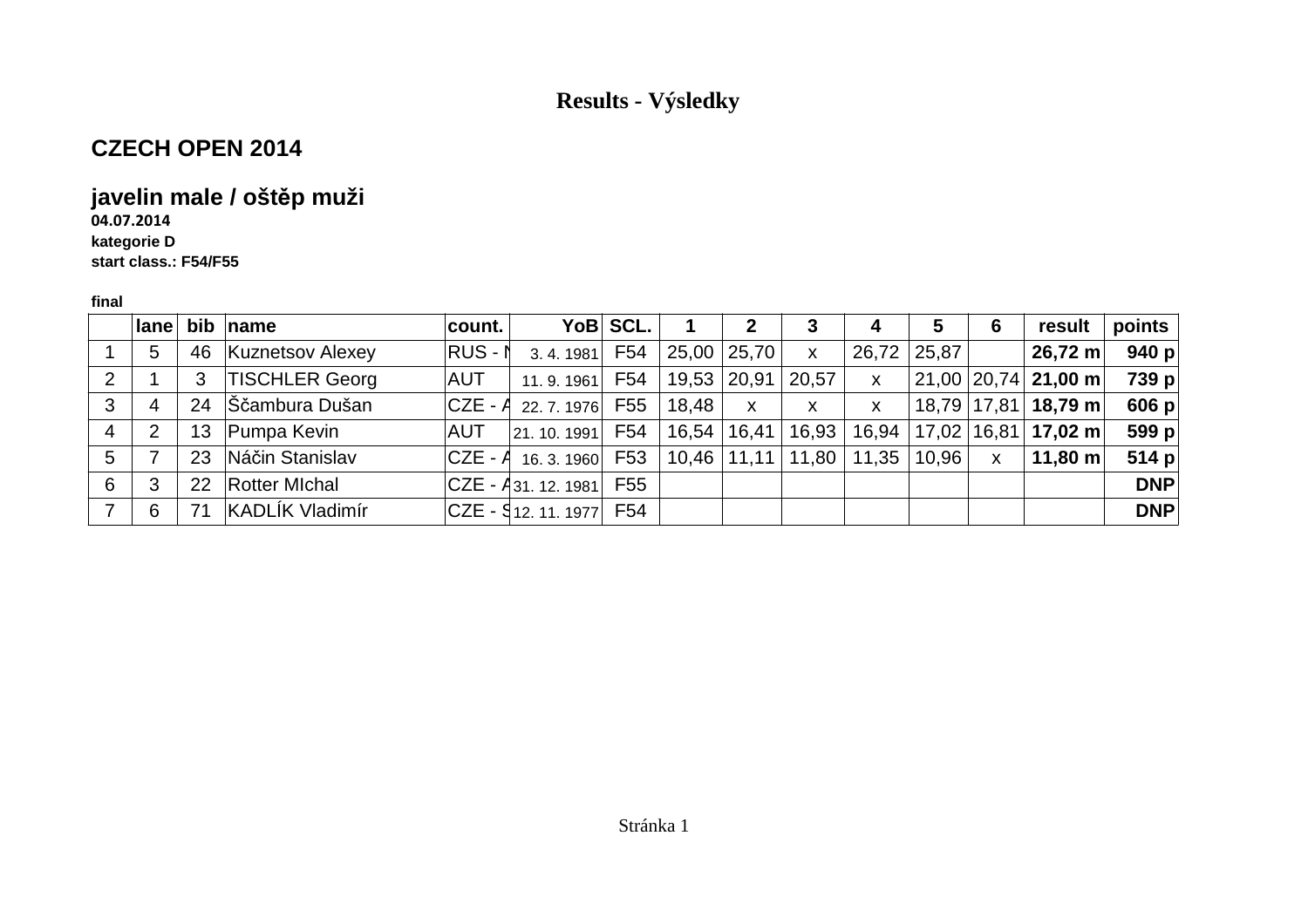## **CZECH OPEN 2014**

### **Discus male / Disk muži**

**04.07.2014 kategorie Dstart class.: F11/F37/F46/F47**

|   |   |    | lane bib name        | count. I   |                                                                             | YoB SCL.        |       | $\mathbf{2}$ | 3                 | 4            | 5     | 6            | result                                                              | $\mathsf{points} \mid$ |
|---|---|----|----------------------|------------|-----------------------------------------------------------------------------|-----------------|-------|--------------|-------------------|--------------|-------|--------------|---------------------------------------------------------------------|------------------------|
|   | 4 |    | 52 Prokhorov Nikita  |            | RUS - N 10.1.1991 F46                                                       |                 | 41,46 | $\mathsf{X}$ | 47,13             | 47,69        | 44,88 | $\mathsf{x}$ | ∣47,69 m ∣ 1 077 p∣                                                 |                        |
| 2 | 3 | 38 | Botvich Ivan         |            | $ RUS - N31. 10. 1995 $ F46 $ 37,46 39,90 40,11 38,02 39,88 40,84 40,84 m $ |                 |       |              |                   |              |       |              |                                                                     | 922 p                  |
| 3 |   |    | 14 Trudgeon Ken      | <b>CAN</b> | 11.8.1988                                                                   | F46             |       |              | 35,58 33,82 34,80 | $\mathsf{x}$ | X     | X            | $\vert$ 35.58 m $\vert$                                             | 803 $p$                |
| 4 | ာ |    | 15 Strybosch Kevin   | <b>CAN</b> | 18.9.1992 F37                                                               |                 | 41,05 | $\mathsf{x}$ | 41,95             | $\mathsf{X}$ | X     |              | $ 41,16 $ 41,95 m                                                   | 765 p                  |
| 5 | 5 |    | 100 Fernando Tarazon | <b>USA</b> |                                                                             | F <sub>11</sub> | X     |              | $24,01$   27,38   |              |       |              | $\mid$ 26,38 $\mid$ 29,00 $\mid$ 27,54 $\mid$ <b>29,00 m</b> $\mid$ | 732 p                  |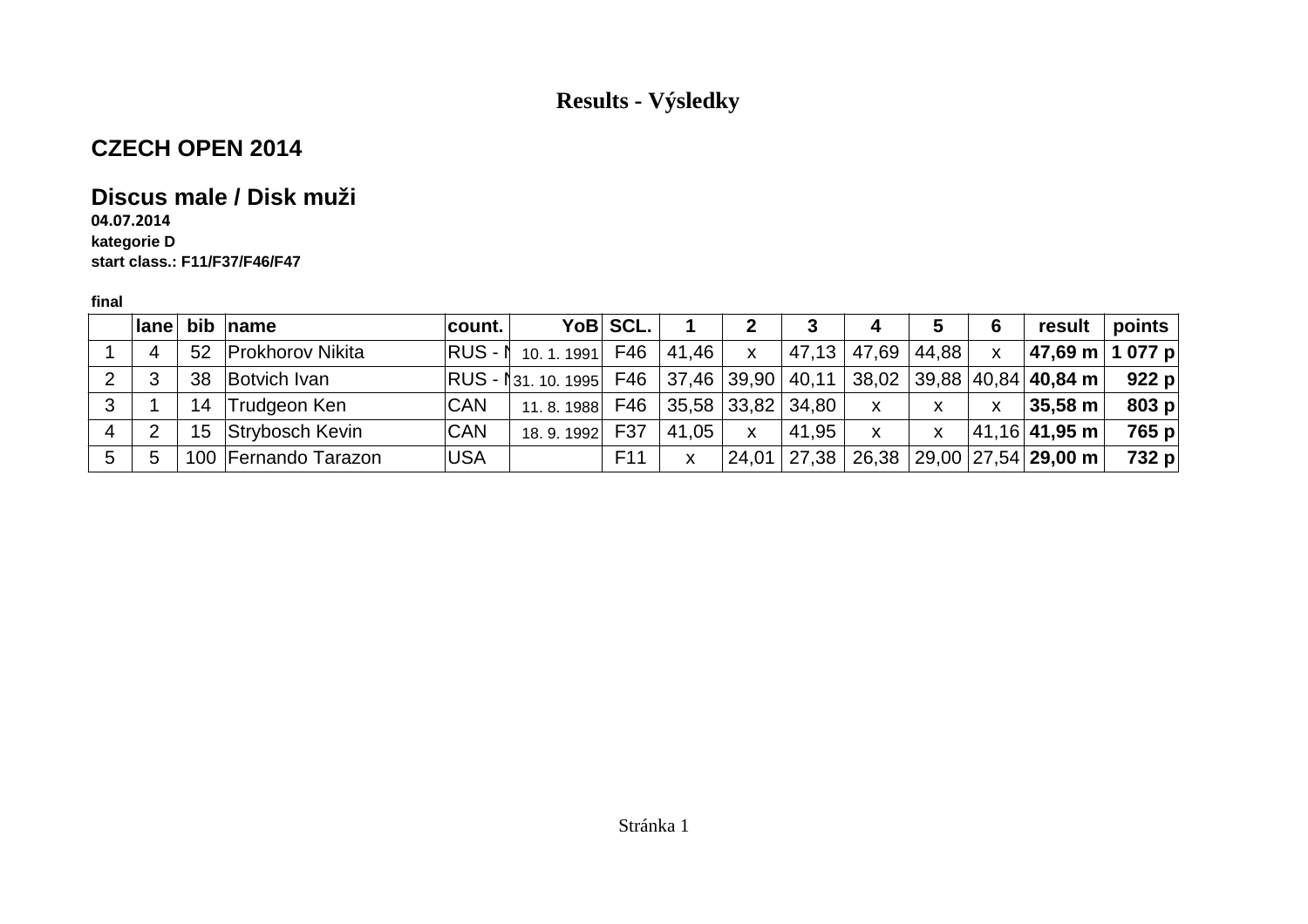## **CZECH OPEN 2014**

### **Discus male / Disk muži**

**04.07.2014kategorie D**

**start class.: F44**

|   | <b>lane</b> |                 | bib $ name$              | <b>count. YoB</b>       | SCL. |                                     |             | 3     | 4            |       | 6                         | result                                          | points  |
|---|-------------|-----------------|--------------------------|-------------------------|------|-------------------------------------|-------------|-------|--------------|-------|---------------------------|-------------------------------------------------|---------|
|   | 4           | 99              | Jeremy Campbell          | USA                     | F44  | 53,39                               | 55,50       | X     |              |       |                           | $53,09$ 55,09 56,83 56,83 m                     | 963 p   |
| 2 | റ           | 32 <sup>2</sup> | <b>MATUSIK ADRIAN</b>    | <b>SVK</b><br>13.4.1980 | F44  |                                     | 45,78 52,83 | X     | 56,60        | 55,15 | $\boldsymbol{\mathsf{X}}$ | <b>l</b> 56,60 m ∣                              | 959 p   |
| 3 |             |                 | Borges Marco             | <b>BRA</b><br>5.1.1978  | F44  | $\vert$ 38,56 $\vert$ 44,12 $\vert$ |             | 46,09 | $\mathsf{X}$ |       |                           | $\mid$ 43,36 $\mid$ 45,75 $\mid$ 46,09 m $\mid$ | 781 p   |
| 4 | વ           | 59              | <b>Filatov Alexander</b> | $RUS - N$<br>7.4.1981   | F44  | X                                   | x           | 38,44 | 38,00        | x     | X                         | 38,44 m                                         | 651 $p$ |
| 5 | 5           | 107             | Adamčík Martin           | $ CZE-K$ d 14.5.2000    | F44  | X                                   | 10,50       | 11,95 | x            | x     |                           | $13,15$ 13,15 m                                 | 223 $p$ |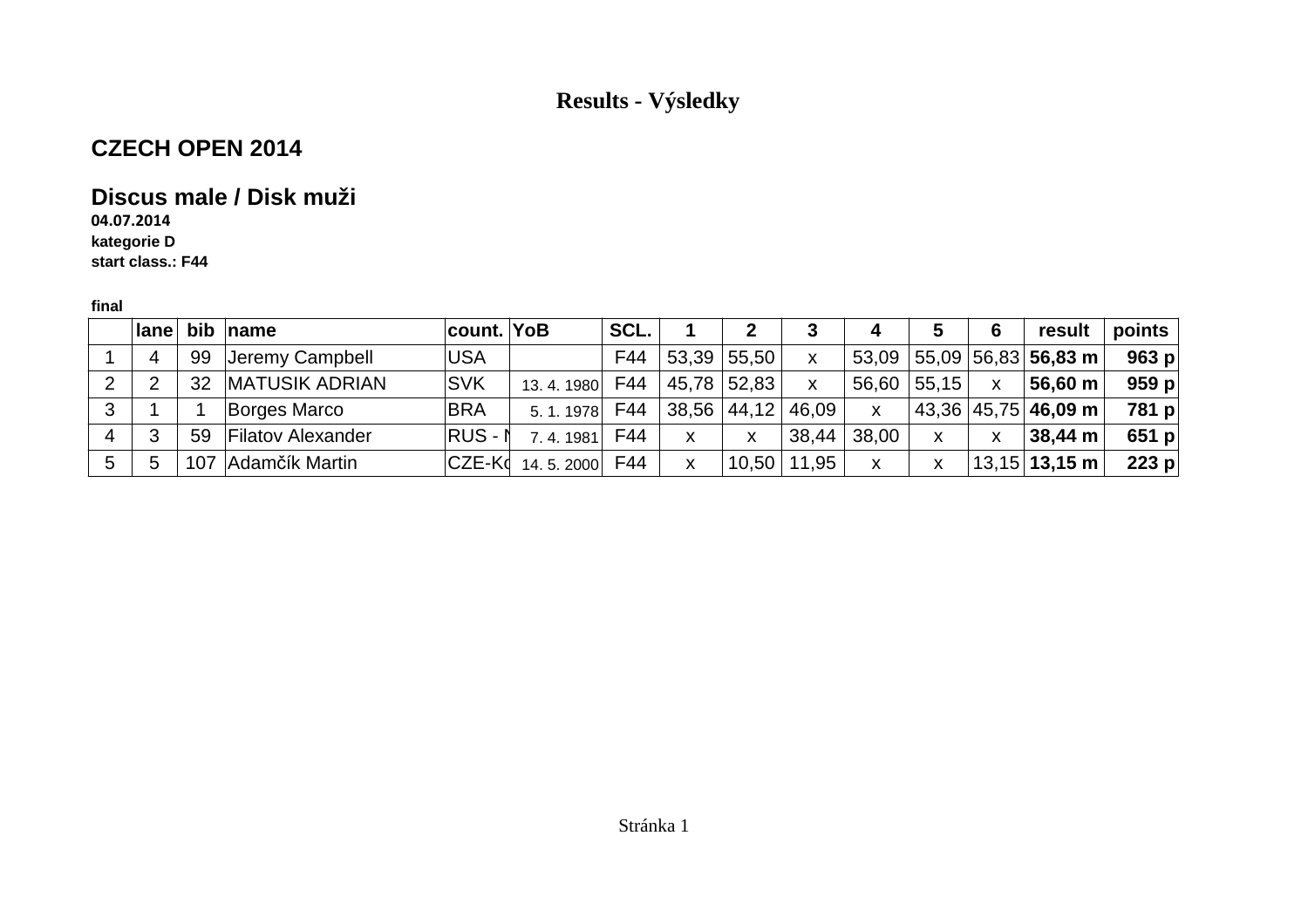### **CZECH OPEN 2014**

## **long jump male / dálka muži**

### **04.07.2014**

#### **kategorie Dstart class.: F36/F37/F44/F46**

|                | lane | bib | name                     | count.   | YoB∣           | SCL. |                  |                           |                   |                 | 5                          | 6                    | result            | points |
|----------------|------|-----|--------------------------|----------|----------------|------|------------------|---------------------------|-------------------|-----------------|----------------------------|----------------------|-------------------|--------|
|                |      | 57  | Bondarenko Mikhail       | RUS - N  |                | F36  | $/+2.1$<br>5.09  | $4,95$ $/+2,1$            | $5,04$ /+1,8 4,97 | $/ + 0.7$       | $\mathsf{x}$               | $4,54$ $/+1,3$       | 5.09 <sub>m</sub> | 954 p  |
| 2              |      | -81 | <b>Barinov Vladislav</b> | RUS - If | 10.1.1983      | F37  | 5.48<br>$/+1.6$  | 5.70<br>$/+1.0$           | 5,81              | /+1,5 5.57      | /+0.5 5.64                 | $/+1,3$ 5.76 $/+2,0$ | $5,81 \; m$       | 948 p  |
| 3              |      | 48  | Khugaev Gocha            | RUS - N  | 16.7.1984      | F37  | $/+2,4$<br>4,99  | $\overline{\phantom{a}}$  | $\sqrt{-}$        | 5.59<br>$/+1.4$ | 5,47                       | $/+2.0$ 5.65 $/+1.4$ | $5,65 \; m$       | 922 p  |
| $\overline{4}$ |      |     | Kohout Jiří              | CZE -SI  | . 1986<br>10.1 | F37  | 4,99<br>$/+0.2$  | $\sqrt{2}$                | 4.73<br>$/ + 0.4$ | 4,87<br>$/+1.4$ | $\mathsf{x}$<br>$\sqrt{-}$ | x                    | 4,99 m            | 814 p  |
| 5              |      | 35  | Aleshkin Vadim           | RUS - N  | 13.11.1990     | F44  | 5.59<br>$/ +0.4$ | 5,63<br>$/+2,1$           | 5.88<br>$/+1.8$   | x<br>$\sqrt{-}$ | 5.77<br>$/+1,2$            | $5,86$ /+2,0         | $5,88 \; m$       | 783 p  |
| 6              |      | 30  | Beršedovs Artioma        | LAT - KI | 15.2.1986      | F46  | 5.19<br>$/+0.2$  | $\boldsymbol{\mathsf{x}}$ | $/ + 0.8$<br>5.10 | 5.22<br>$/+1,8$ | 5,26                       | $/+1.6$ 4.56 $/+2.0$ | $5,26 \; m$       | 744 p  |
|                |      |     | Lačňák Lukáš             | CZE -SI  | 15, 8, 1985    | F37  | x<br>$\sqrt{-}$  | $/ + 0.4$<br>4,21         | $\sqrt{-}$        | x               | x<br>$\sqrt{2}$            | x                    | $4,21 \; m$       | 687 p  |
| 8              |      | 29  | Peterfelds Ingus         | LAT - Kl | 23, 12, 1990   | F37  | $/ +0.1$<br>4.11 | $\boldsymbol{\mathsf{x}}$ | $/+0.8$<br>3,38   | $\prime$ -      | 3,87<br>$/+1,5$            |                      | $4,11 \; m$       | 671 p  |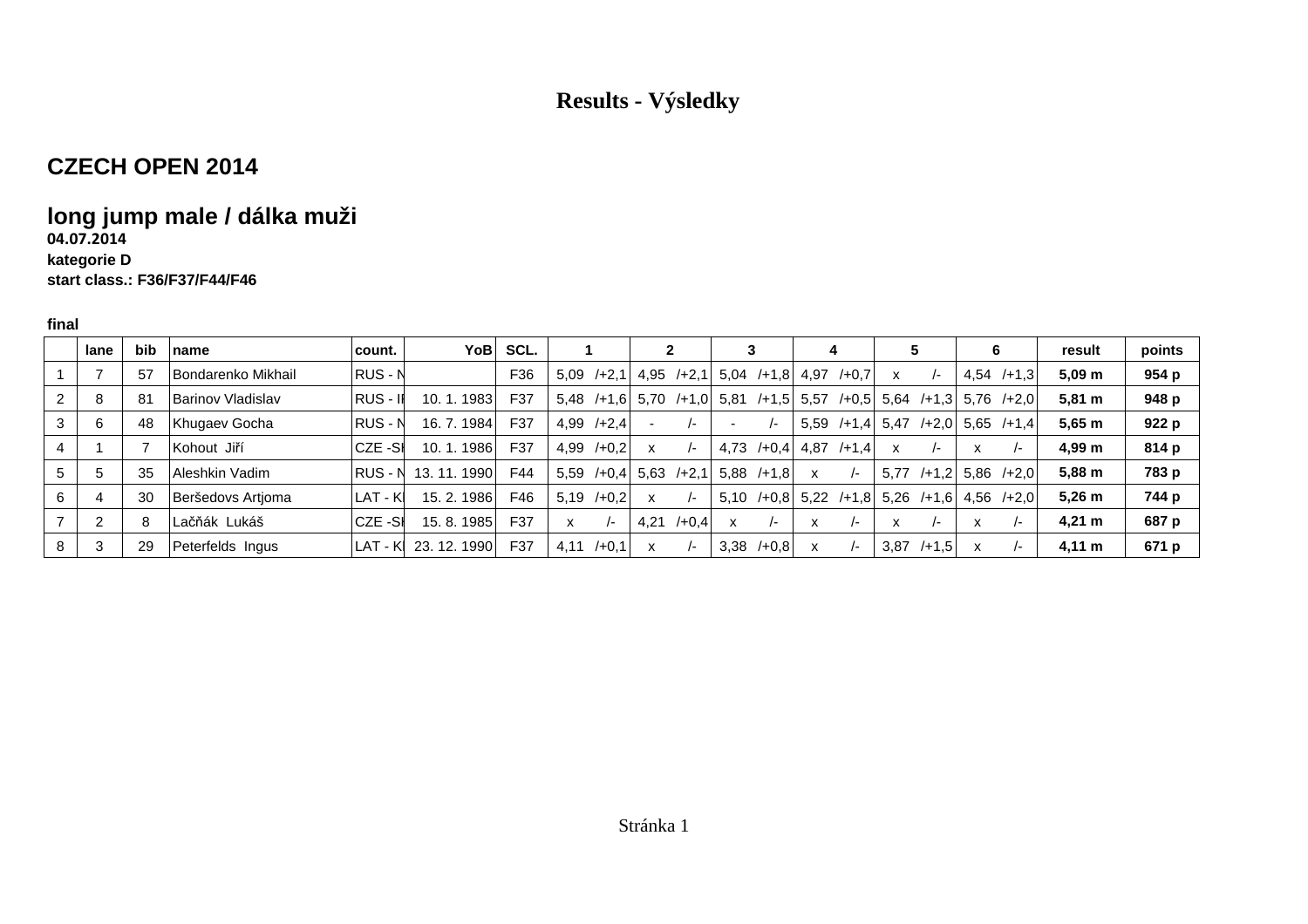## **CZECH OPEN 2014**

### **Discus male / Disk muži**

**04.07.2014 kategorie Dstart class.: F55/F56/F57**

| lane bib |    | name                    | count.   |                          | YoB SCL.                |             |  | C | result                                          | $points \mid$ |
|----------|----|-------------------------|----------|--------------------------|-------------------------|-------------|--|---|-------------------------------------------------|---------------|
| ົ        | 84 | <b>PETROUS Jaroslav</b> | ∣CZE - H | 7.3.1977                 | $\degree$ F57 $\degree$ | 36,80 37,02 |  |   | $36,47$   36,23   35,39   <b>37,02 m</b>        | 790 p         |
|          |    | 104 Johnnie Williams    | USA      |                          | F56 l                   |             |  |   | $ 31,24 30,10 28,83 26,25 31,74 30,90 31,74 m $ | 717 p         |
|          | 22 | <b>Rotter Michal</b>    |          | $ CZE - A_{31.12.1981} $ | F55                     |             |  |   | <b>DNP</b>                                      |               |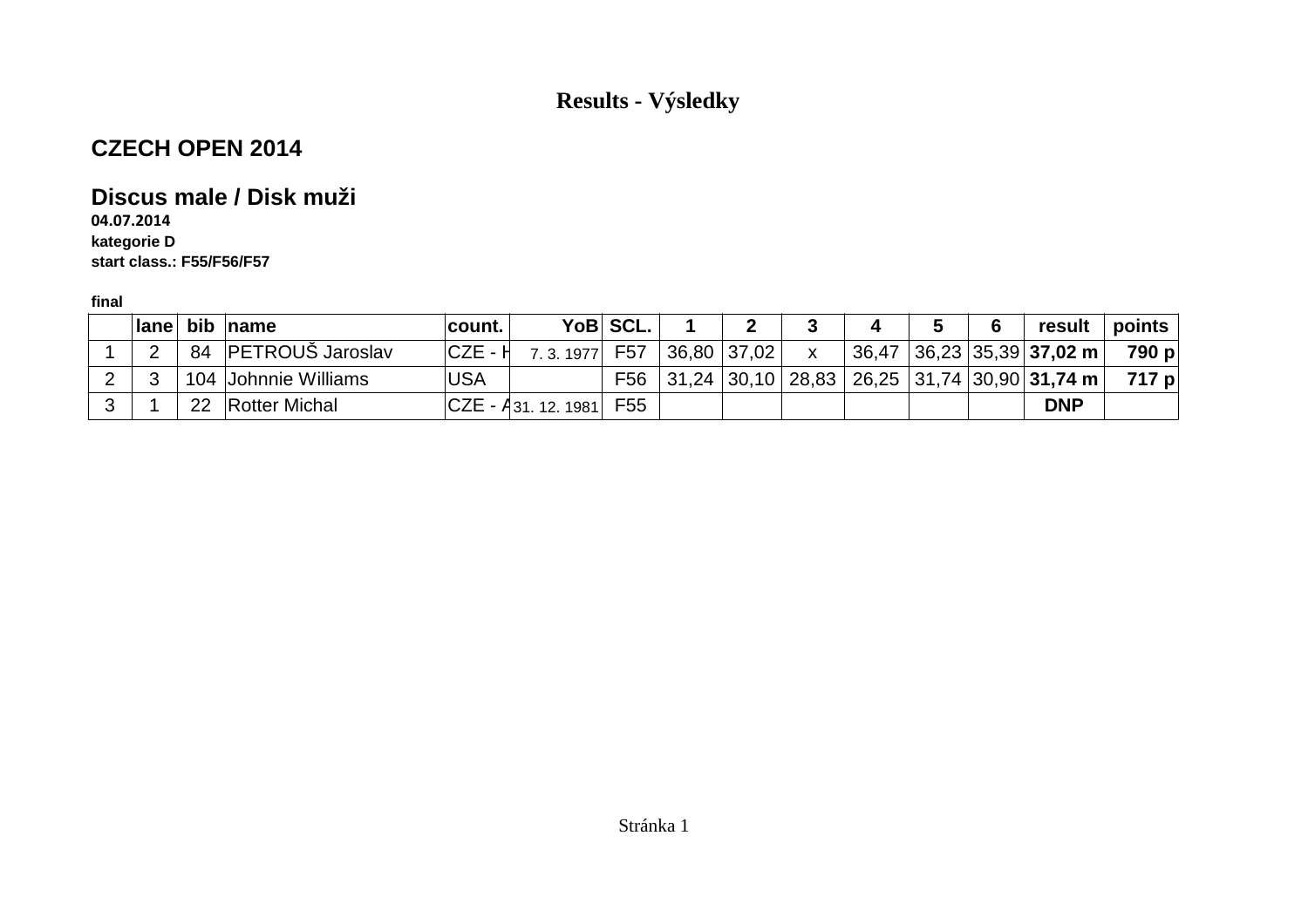### **CZECH OPEN 2014**

# **shot put female / koule ženy**

### **04.07.2014**

#### **kategorie D**

#### **start class.: F11/F37/F38F42**

|   | $ $ ane |    | bib $ $ name         | ∣count. I  |                             | YoB SCL.        |                 |              | 3            | 4     | 5    | 6            | result                                                     | points <b>b</b> |
|---|---------|----|----------------------|------------|-----------------------------|-----------------|-----------------|--------------|--------------|-------|------|--------------|------------------------------------------------------------|-----------------|
|   |         | 4  | Berná Eva            |            | $ CZE-S $ 25.5.1986 F37     |                 | 10,83 10,36     |              | $\mathsf{X}$ | 10,61 |      |              | $\vert$ 10,38 $\vert$ 10,31 $\vert$ <b>10,83 m</b> $\vert$ | 925 p           |
| 2 | 4       | 80 | Vertinskaya Irina    |            | RUS - 1 17.9.1984 F37       |                 | 10,19           | $\mathsf{x}$ | $\mathsf{x}$ | 9,74  | 9,75 | $\mathsf{X}$ | $^{\shortmid}$ 10,19 m $\mid$                              | 871 p           |
| 3 | റ       |    | <b>Foessel Renee</b> | <b>CAN</b> |                             | F38             | 9.43            | 9.35         | 9,28         | 9.35  | 9,50 | $\mathsf{x}$ | $9,50 \text{ m}$                                           | 755 p           |
| 4 | 5       |    | 98 Stephanie Timmer  | <b>USA</b> |                             | F <sub>11</sub> | $10.06$   10,55 |              | 8,71         | 9,26  | 9,10 | 9,20         | $\vert$ 10,55 m $\vert$                                    | 681 $p$         |
| 5 | -2      |    | 28 Strode Ivita      |            | $ LAT - K$ 14. 12. 1973 F42 |                 |                 |              |              |       |      |              |                                                            | <b>DNP</b>      |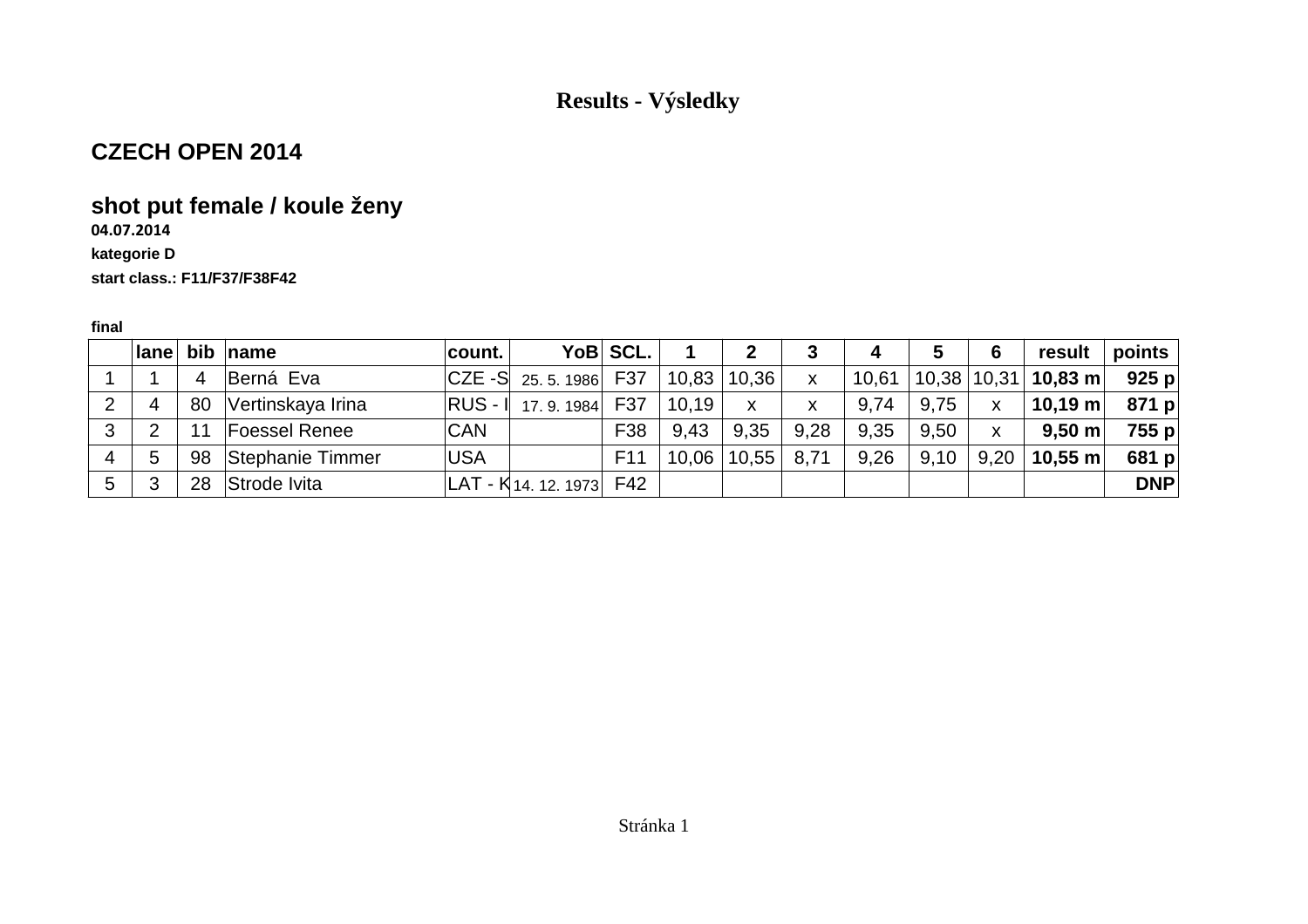## **CZECH OPEN 2014**

# **javelin female / oštěp ženy**

**05.07.2014 kategorie Dstart class.: F54/F55/F57**

|   | $ $ ane |    | bib $ name$         | count.     |                             | YoB SCL. |      |   | 3                     | 4     | 5    | 6 | result                                                                                                     | points  |
|---|---------|----|---------------------|------------|-----------------------------|----------|------|---|-----------------------|-------|------|---|------------------------------------------------------------------------------------------------------------|---------|
|   | 3       |    | 26 DADZITE DIANA    | <b>LAT</b> | 4. 2. 1986 F55              |          |      |   | 14,23   14,37   15,19 | 12,97 |      |   | $ 16,60 15,50 $ 16,60 m                                                                                    | 826 p   |
| 2 | 4       |    | 39 Bogacheva Mariya |            | $ RUS - N$ 26, 4, 1977      | F54      |      |   |                       |       |      |   | $\mid$ 14,01 $\mid$ 13,89 $\mid$ 14,29 $\mid$ 14,25 $\mid$ 14,29 $\mid$ 13,98 $\mid$ <b>14,29 m</b> $\mid$ | 793 p   |
| 3 | 5       |    | 96 Ce-Ce Mazyck     | <b>USA</b> |                             | F57      |      |   | 14,79   14,69   14,79 | 14,74 |      |   | $ 14,02 14,66 $ 14,79 m                                                                                    | 679 $p$ |
| 4 |         |    | Kacanu Eva          |            | $ CZE - A $ 20. 5. 1965 F54 |          | 9.66 | X | 9,31                  | X     | 8,88 | x | $9.66$ m                                                                                                   | 536 $p$ |
| 5 | ⌒       | 19 | Obrová Miroslava    |            | $ CZE - A $ 10.8.1975 F57   |          | x    | x | 10,01                 | X     | X    |   | $10,46$ 10,46 m                                                                                            | 480 $p$ |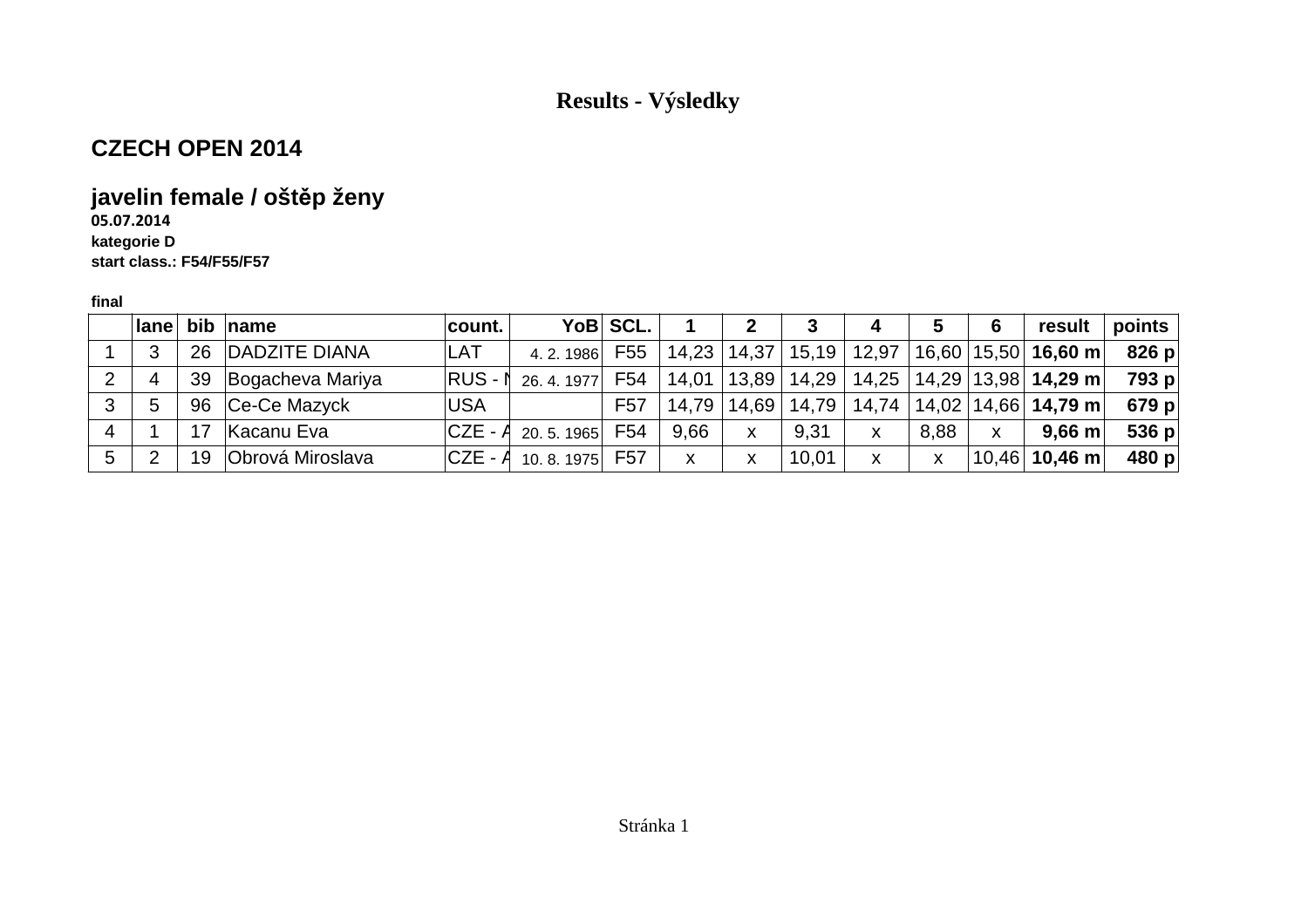## **CZECH OPEN 2014**

## **Javelin female / oštěp ženy**

#### **05.07.2014 kategorie Dstart class.: F11/F37/F38/F47**

|   | <b>lane</b> | bib | name              | $ $ count. $ $ |                         | YoB SCL.        |       | 2            | 3                         | 4             | 5     | 6            | result                                                  | points  |
|---|-------------|-----|-------------------|----------------|-------------------------|-----------------|-------|--------------|---------------------------|---------------|-------|--------------|---------------------------------------------------------|---------|
|   | 2           | 11  | Foessel Renee     | <b>CAN</b>     |                         | F38             |       |              |                           |               |       |              | $ 22,32 21,62 23,44 21,12 21,44 22,94 23,44 \text{ m} $ | 797 p   |
| 2 | 4           | 64  | Sergeeva Svetlana |                | RUS - 1 26. 3. 1986 F37 |                 | 24,38 | $\mathsf{x}$ | 22,42                     | $\mathsf{x}$  |       |              | 24,21   23,38   <b>24,38 m</b>                          | 643 p   |
| 3 | 3           | 16  | Jakschová tereza  | CZE - <i>A</i> | 1.9.1995                | F46             | 19,44 | $\mathsf{X}$ | $\vert$ 22,22 $\vert$     | 22,18         | 20,69 | $\mathsf{X}$ | $22,22 \; \text{m}$                                     | 619 p   |
| 4 |             | 4   | Berná Eva         |                | $ CZE-S $ 25.5.1986 F37 |                 | X     | 21,13        | $\boldsymbol{\mathsf{x}}$ | X.            | X     |              | $ 20,02 $ 21,13 m                                       | 558 $p$ |
| 5 | 5           | 80  | Vertinskaya Irina |                | RUS - 1 17.9.1984 F37   |                 | 20,70 | X            | X                         | 19,70         | X     |              | $ 20,73 $ 20,73 m                                       | 547 p   |
| 6 | 6           | 98  | Stephanie Timmer  | <b>USA</b>     |                         | F <sub>11</sub> | 18,70 | 18,50        |                           | 15,23   18,25 |       |              | $14,32$   19,05   19,05 m                               | 493 $p$ |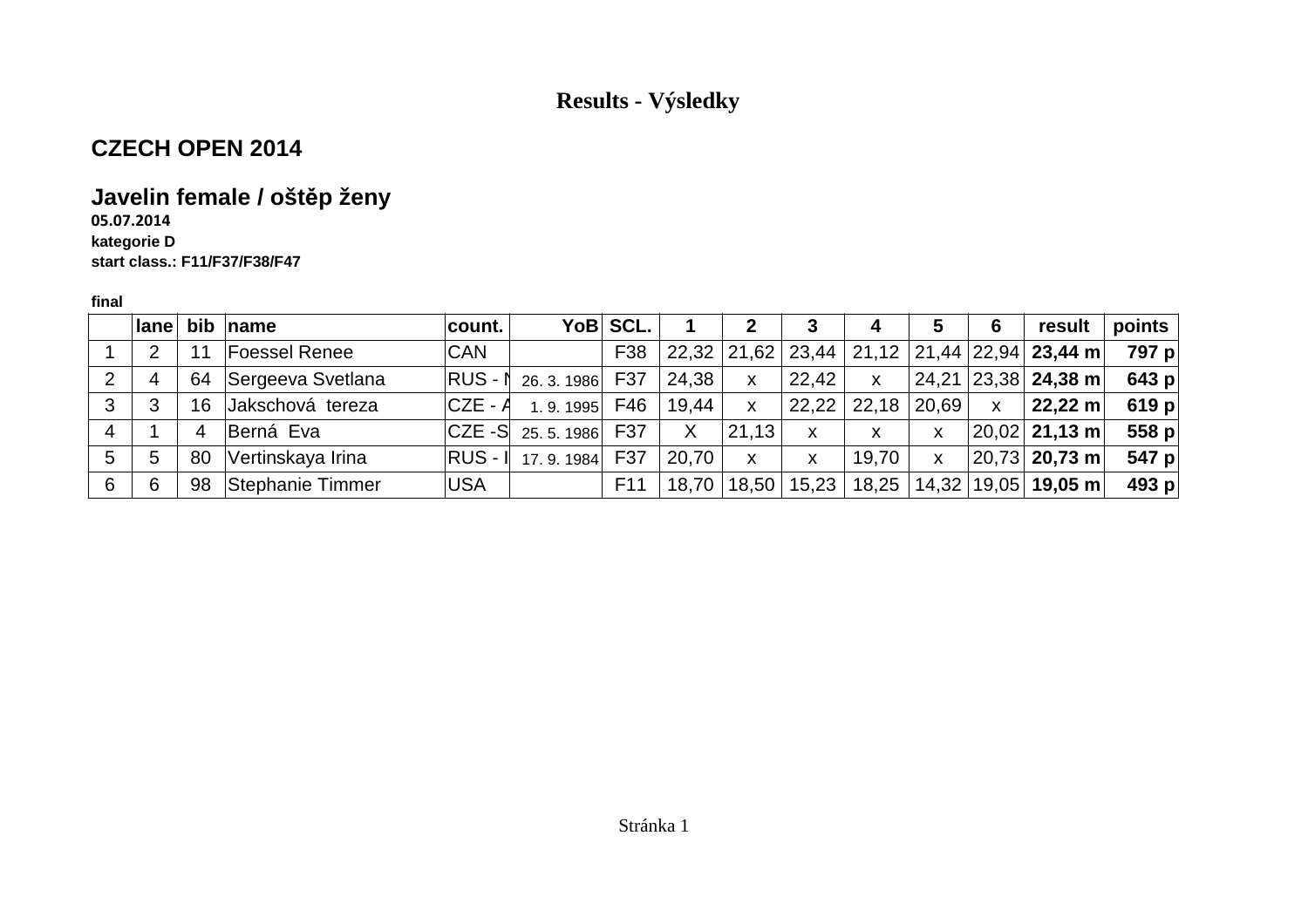### **CZECH OPEN 2014**

## **club female / kuželka ženy**

**05.07.2014 kategorie Dstart class.: F31/F32/F51**

|   | $ $ ane $ $ |    | bib $ name$         | count.                    | YoB SCL.        |      | 2     |       | 4    |         | 6    | result                                                  | points                                                                |
|---|-------------|----|---------------------|---------------------------|-----------------|------|-------|-------|------|---------|------|---------------------------------------------------------|-----------------------------------------------------------------------|
|   | 5           |    | 95 Morisson Rachel  | <b>USA</b>                | F <sub>51</sub> | X    |       |       |      |         |      |                                                         | 20,59   21,70   17,94   21,90   19,08 <b>  21,90 m   1 497 p  w</b> r |
|   | 4           |    | 92 Celanská Barbora | $ CZE-JU $ 19.6. 1905 F32 |                 |      |       |       |      |         |      | 11,92   14,18   12,78   11,63   13,50   13,80   14,18 m | 605 p                                                                 |
| 3 | 3           | 91 | Muziková Anna       | $ CZE-JU$ 19.6.1905       | F32             | 9,48 | 12,61 | 12,87 |      |         |      | $12,46$   12,65   12,94   <b>12,94 m</b>                | 552 $p$                                                               |
|   | ົ           |    | 20 Sekyrová Adela   | $ CZE - A_{5.11.2001} $   | F31             | 7,23 | 6,65  | 6,75  | 6,77 | 6,61    | 6,83 | $7,23$ m                                                | 308 p                                                                 |
| 5 |             |    | 18 Kvapilová Eva    | $CZE - A$                 | F31             | 1.26 | 1,27  | X     | X    | . 78. ، | 1,94 | 1,94 $m$                                                | 82 p                                                                  |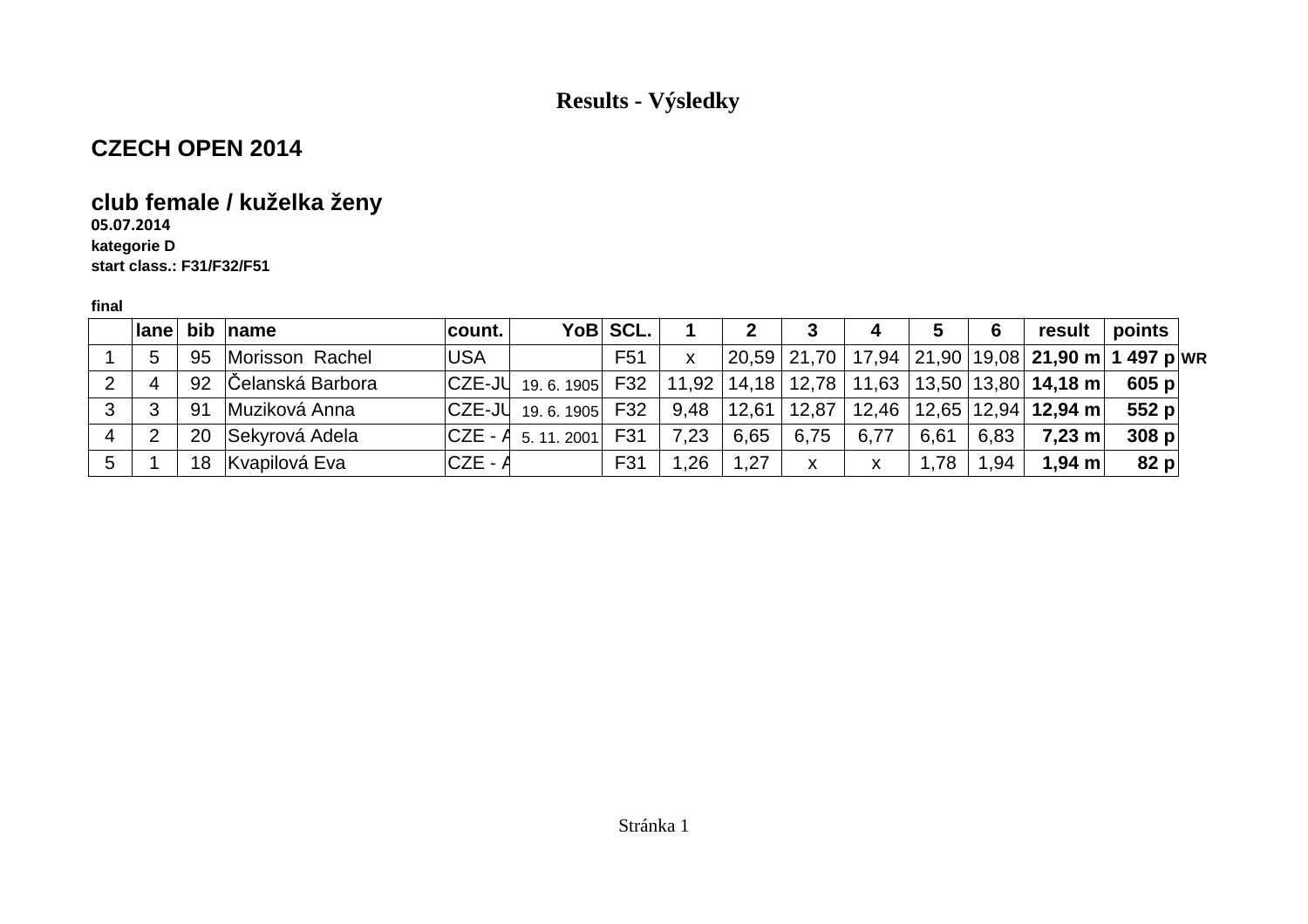# **CZEC OPEN 2014**

# **shot put male / koule muži**

**05.07.2014**

### **kategorie D**

**start class.: F53/F54**

|   | Iane |    | bib $ $ name          | count.         |            | YoB SCL. |      |      |      | 4    | 5    | 6    | result           | points  |
|---|------|----|-----------------------|----------------|------------|----------|------|------|------|------|------|------|------------------|---------|
|   | 4    |    | 101 Scot Severn       | USA            |            | F53      | 8.04 | 8,22 | 8,34 | 8,27 | 8,34 | 7,87 | 8,34 m∣          | 993 $p$ |
|   | ົ    | 23 | Náčin Stanislav       | CZE - <i>A</i> | 16.3.1960  | F53      | 6.67 | 5,50 | 5,35 | 6,10 | 5,25 | 5,45 | 6,67 m           | 794 p   |
| 2 |      |    | Pumpa Kevin           | <b>AUT</b>     | 21.10.1991 | F54      | 6.03 | 5,88 | 6,33 | 6,19 | 5,89 | 5,87 | $6,33 \text{ m}$ | 660 $p$ |
|   |      | ≏  | <b>TISCHLER Georg</b> | <b>AUT</b>     | 11.9.1961  | F54      |      |      |      |      |      |      | <b>DNP</b>       |         |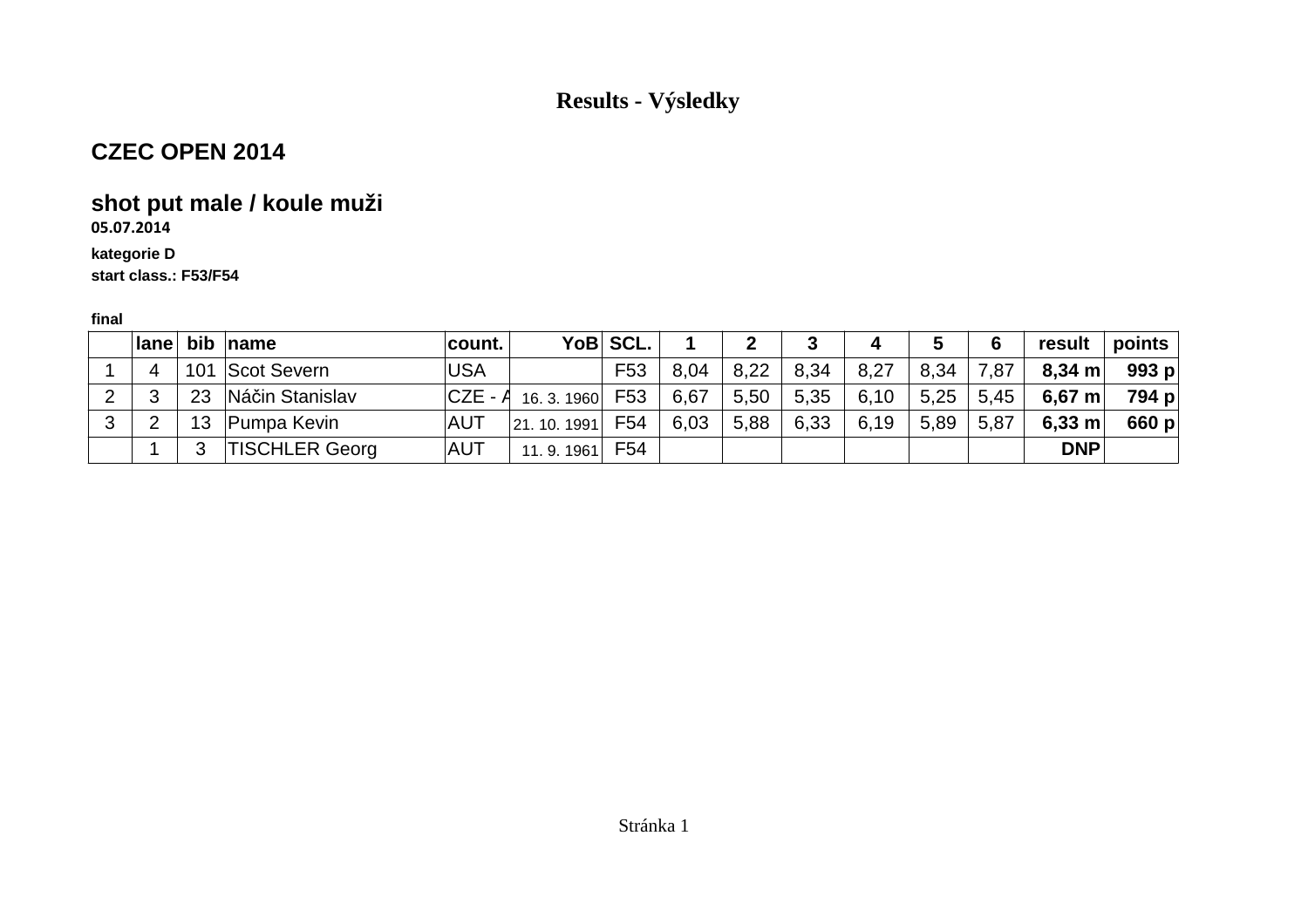## **CZECH OPEN 2014**

## **javelin male / oštěp muži**

#### **05.07.2014**

**kategorie D**

**start class.: F37/F38/F40/F41/F44/F47**

|                 | $ $ ane         | bib | name                 | count.     |             | YoB SCL. |       | $\mathbf 2$         | 3     | 4            | 5     | 6     | result                | points  |
|-----------------|-----------------|-----|----------------------|------------|-------------|----------|-------|---------------------|-------|--------------|-------|-------|-----------------------|---------|
|                 | 3               | 10  | Vrátil Petr          | CZE-S      | 26.5.1983   | F38      | 39,32 | 38,53               | X     | 41,50        | X     | X     | 41,50 m               | 904 $p$ |
| 2               | 8               | 50  | Lyashchenko Alexandr | RUS-1      | 14.3.1992   | F37      | 38,91 | 42,70               | 38,32 | 39,58        | 41,09 | 39,39 | 42,70 m               | 855 p   |
| 3               | 6               | 27  | KUKLA MARTIN         | <b>CZE</b> | 6.1.1993    | F37      | X     | 37,45               | X     | 35,58        |       |       | $37,40$ 35,79 37,45 m | 750 p   |
| 4               | 10 <sup>°</sup> | 123 | Bogatyrev Ivan       | $RUS - N$  | 2. 10. 1983 | F41      | 27,93 | 27,80 31,00         |       | $\mathsf{x}$ | X     | 27,67 | $31,00 \; \text{m}$   | 742 p   |
| 5               | 4               | 14  | Trudgeon Ken         | <b>CAN</b> | 11.8.1988   | F47      |       | $33,00$ 33,72 33,20 |       | 31,60        | 33,65 |       | $ 34,23 $ 34,23 m     | 682 pl  |
| 6               |                 | 34  | <b>BRUNNER IGOR</b>  | <b>SVK</b> | 8.4.1985    | F44      | 34,48 | 33,47               | 37,60 | 38,13        | X.    | X     | $38,13 \; m$          | 673 pl  |
| $\overline{7}$  | 5               | 15  | Strybosch Kevin      | <b>CAN</b> | 18.9.1992   | F37      | 31,56 | 30,72               | 32,32 | 32,32        | 32,79 | 32,05 | $32,79 \; m$          | 656 $p$ |
| 8               | 9               | 66  | Shkulka Yan          | $RUS - N$  | 7.11.1990   | F40      |       | $26,53$   27,44     | 26,51 | 27,57        | 28,09 | 27,60 | 28,09 m               | 585 p   |
| 9               | 2               |     | Kohout Jiří          | CZE-S      | 10.1.1986   | F37      | 23,55 | X                   | X     | 28,88        | X.    | X     | 28,88 m               | 578 p   |
| 10 <sup>°</sup> | 11              | 107 | Adamčík Martin       | CZE-Ko     | 14.5.2000   | F44      | 12,00 | 11,97               | 11,27 | 11,36        | X     | X     | $12,00 \; m$          | 211 $p$ |
| 11              |                 | 6   | Grézl Dušan          | $CZE - S$  | 4.5.1979    | F38      |       |                     |       |              |       |       |                       |         |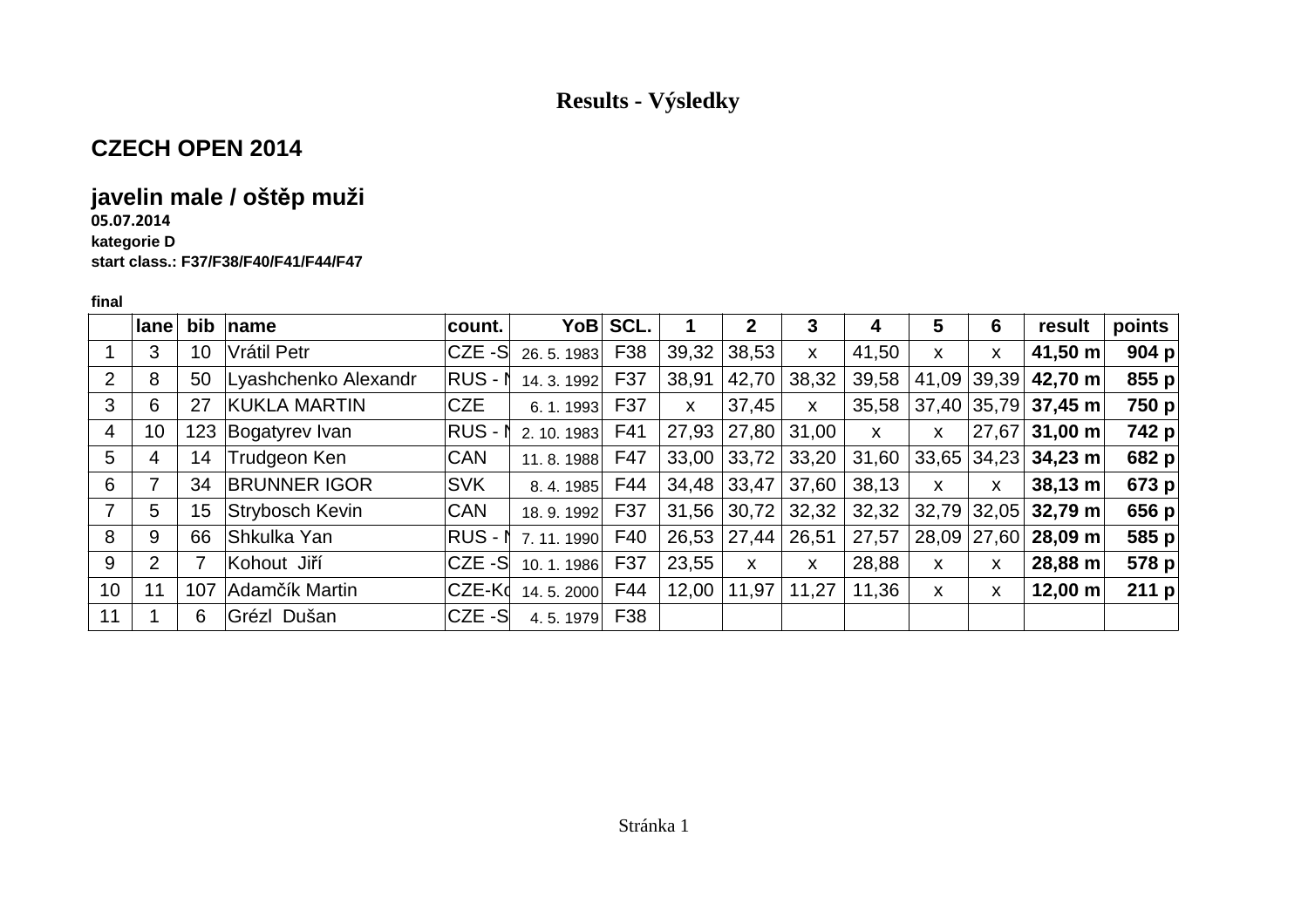## **CZECH OPEN 2014**

## **javelin male / oštěp muži**

**05.07.2014 kategorie Dstart class.: F33/F34**

|  |    | lane bib name          | count.    |                                                                                     | YoB SCL. |      |      |      |              | G    | 6 | result  | points $\mid$ |
|--|----|------------------------|-----------|-------------------------------------------------------------------------------------|----------|------|------|------|--------------|------|---|---------|---------------|
|  | 47 | Khrupin Aleksandr      |           | $ RUS - N$ 13.6.1994 F33 22,25 20,47 19,20 23,44 21,64 19,07 23,44 m 950 p          |          |      |      |      |              |      |   |         |               |
|  |    | Dvořák Martin          |           | $ CZE-S $ 26. 4. 1994 F34   11,75   12,03   11,72   12,05   11,04   10,60   12,05 m |          |      |      |      |              |      |   |         | 292 p         |
|  |    | <b>Bělík Stanislav</b> | $CZE - A$ | 7.7.1988                                                                            | F34      | 9,20 | 9,08 | 9,10 | $\mathsf{X}$ | 9.10 | X | 9,20 m∣ | 223 $p$       |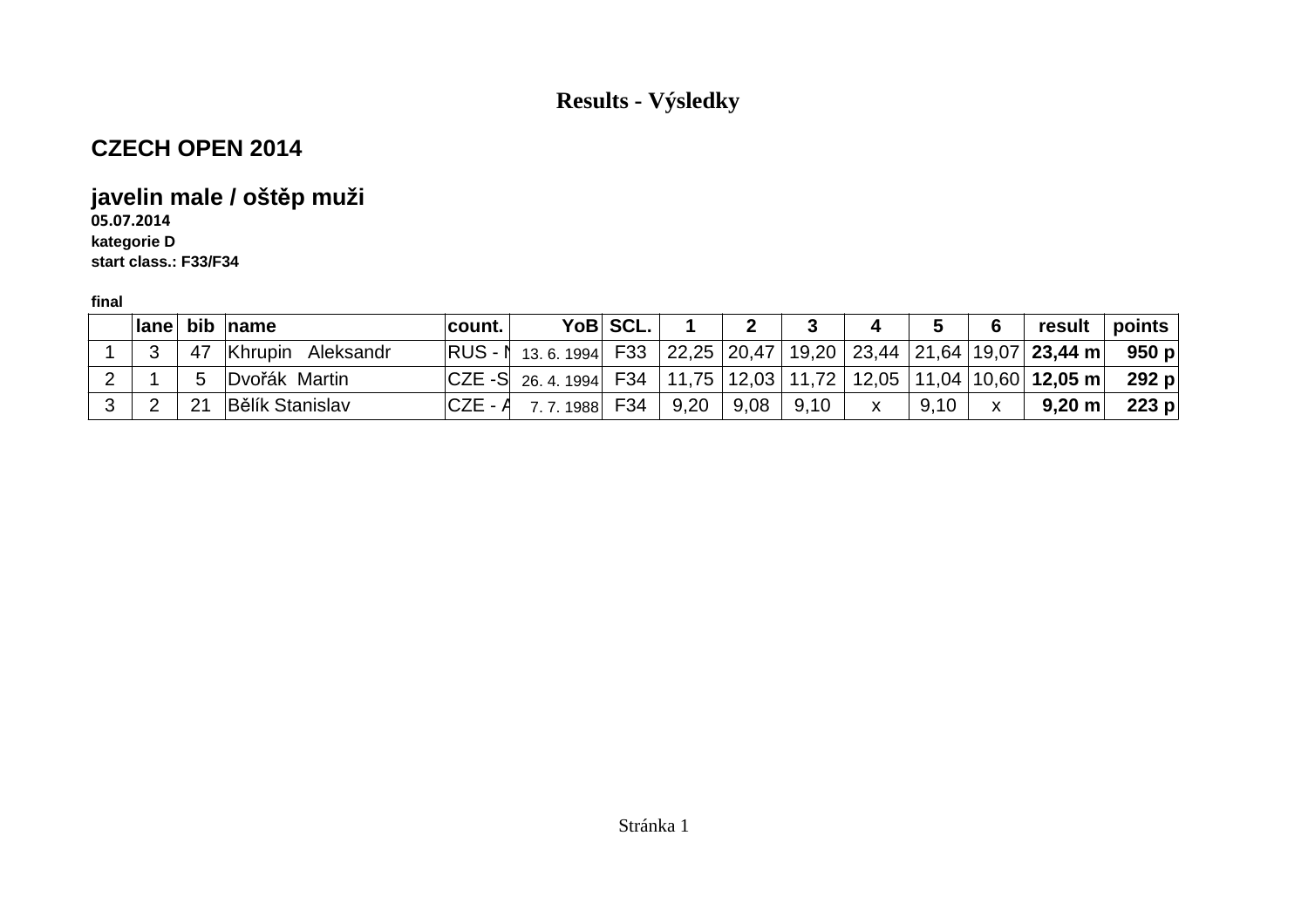## **CZECH OPEN 2014**

### **Discus male / Disk muži**

**05.07.2014 kategorie Dstart class.: F32/F51**

|    |     |       | lane bib name    | count. I   |                           | YoB SCL. |              |      | 3    | 4    | 5    | 6    |                                                                                  | result $ $ points $ $ |
|----|-----|-------|------------------|------------|---------------------------|----------|--------------|------|------|------|------|------|----------------------------------------------------------------------------------|-----------------------|
|    | Δ   | 94    | Serbus František | ICZE-JU    | 8.6.1905 F32 14,59 15,51  |          |              |      |      |      |      |      | $\mid$ 15,54 $\mid$ 15,18 $\mid$ 16,52 $\mid$ 15,61 $\mid$ <b>16,52 m</b> $\mid$ | 765 p                 |
| റ  |     | - 200 | KUŘEJA MARIAN    | <b>SVK</b> | 30.7.1980                 | F51      | $\mathsf{x}$ | X    | 7,60 | 8,76 | 9,06 | 8,69 | $9,06 \text{ m}$                                                                 | 706 p                 |
| -2 | - 2 | 88    | VESECKÝ Petr     | ICZE - H   | 1, 6, 1977                | F51      | 7,45         | 6,49 | 7,41 | X    | 7,18 | 6,82 | $7,45 \text{ m}$                                                                 | 580 p                 |
|    |     | 25    | Koutný Michal    |            | $ CZE - A $ 21.8.1975 F51 |          |              |      |      |      |      |      |                                                                                  | <b>DNP</b>            |